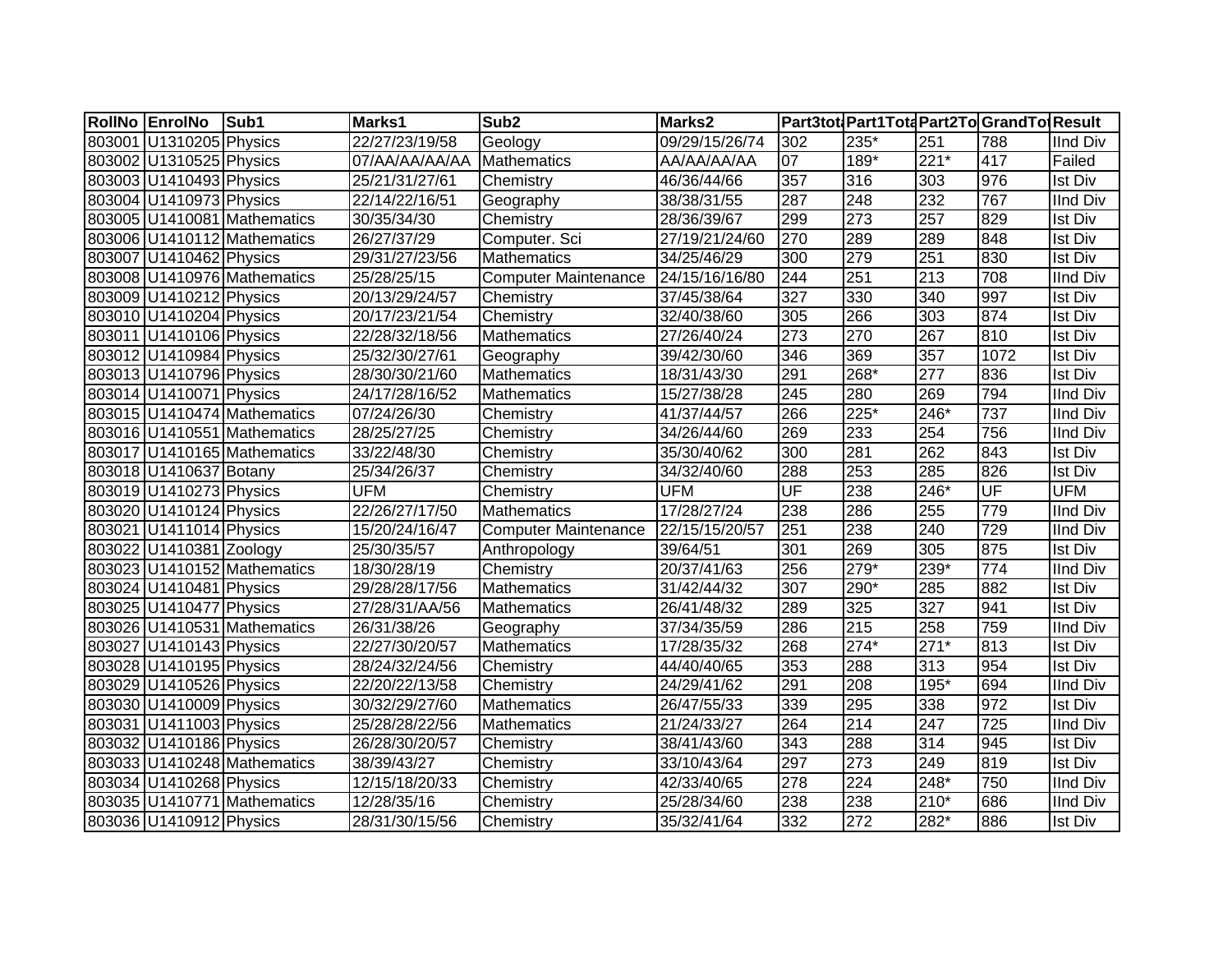|                         | 803037 U1410467 Mathematics | 40/34/25/25    | <b>Defence Studies</b> | 28/34/42/52    | 280              | 263              | 284              | 827  | <b>Ist Div</b>  |
|-------------------------|-----------------------------|----------------|------------------------|----------------|------------------|------------------|------------------|------|-----------------|
| 803038 U1410670 Botany  |                             | 29/33/30/51    | Chemistry              | 30/33/31/62    | 299              | 276              | 298              | 873  | <b>Ist Div</b>  |
| 803039 U1310059 Botany  |                             | 30/35/30/53    | Chemistry              | 33/27/33/62    | $\overline{303}$ | 253              | $273*$           | 829  | <b>Ist Div</b>  |
|                         | 803040 U1410154 Mathematics | 28/36/37/20    | Chemistry              | 31/25/37/64    | 278              | 293              | 254              | 825  | <b>Ist Div</b>  |
| 803041 U1410844 Botany  |                             | 29/26/26/48    | Defence Studies        | 22/29/37/53    | 270              | $\overline{223}$ | 293              | 786  | <b>IInd Div</b> |
|                         | 803042 U1410130 Mathematics | 46/54/45/33    | <b>Statistics</b>      | 33/41/30/53    | 335              | 315              | 348              | 998  | <b>Ist Div</b>  |
| 803043 U1410159 Physics |                             | 20/21/23/05/54 | <b>Mathematics</b>     | 36/39/30/32    | 260              | 218              | $\overline{277}$ | 755  | <b>IInd Div</b> |
|                         | 803044 U1410172 Mathematics | 22/25/36/26    | <b>Statistics</b>      | 38/34/20/52    | 253              | 270              | $\overline{273}$ | 796  | <b>IInd Div</b> |
| 803045 U1310834 Physics |                             | 12/03/AA/AA/AA | Mathematics            | AA/AA/AA/AA    | $\overline{15}$  | $\overline{223}$ | 254              | 492  | Failed          |
|                         | 803046 U1410780 Mathematics | 33/50/41/33    | <b>Statistics</b>      | 40/34/28/54    | 313              | 300              | 312              | 925  | <b>Ist Div</b>  |
|                         | 803047 U1410986 Mathematics | 26/51/36/33    | Computer. Sci          | 25/18/18/22/58 | 287              | 314              | 295              | 896  | <b>Ist Div</b>  |
|                         | 803048 U1310488 Mathematics | 02/22/24/23    | Geology                | 13/27/11/13/74 | 209              | $231*$           | 226*             | 666  | IInd Div        |
|                         | 803049 U1310245 Mathematics | 00/20/20/14    | Chemistry              | 38/30/42/62    | 226              | 229*             | 237*             | 692  | Elig/E          |
| 803050 U1410104 Physics |                             | 20/17/22/22/54 | Chemistry              | 46/38/41/60    | 320              | 294              | 266              | 880  | <b>Ist Div</b>  |
| 803051 U1410080 Physics |                             | 23/29/23/20/51 | Computer. Sci          | 22/22/19/22/65 | 296              | 308              | 315              | 919  | <b>Ist Div</b>  |
| 803052 U1410407 Botany  |                             | 31/39/36/50    | Chemistry              | 30/28/39/58    | 311              | 257              | 279              | 847  | <b>Ist Div</b>  |
| 803053 U1310429 Botany  |                             | 30/31/33/43    | Anthropology           | 42/57/49       | 285              | 218              | 256              | 759  | <b>IInd Div</b> |
| 803054 U1410137 Physics |                             | 29/30/25/27/60 | Geography              | 38/35/32/60    | 336              | 282              | 303              | 921  | <b>Ist Div</b>  |
|                         | 803055 U1410916 Mathematics | 24/44/38/29    | Chemistry              | 37/41/40/58    | 311              | 372              | $327*$           | 1010 | <b>Ist Div</b>  |
|                         | 803056 U1410599 Mathematics | 02/20/15/13    | Chemistry              | 26/25/34/62    | 197              | 228              | 249              | 674  | Elig/E          |
| 803057 U1410636 Zoology |                             | 26/30/36/59    | Chemistry              | 39/33/40/66    | 329              | 313              | 331              | 973  | <b>Ist Div</b>  |
| 803058 U1410677 Zoology |                             | 17/23/32/57    | Chemistry              | 24/26/39/60    | 278              | 268              | 248*             | 794  | <b>IInd Div</b> |
| 803059 U1410795 Physics |                             | 19/14/19/21/58 | <b>Defence Studies</b> | 27/29/36/50    | 273              | 262              | 260*             | 795  | <b>IInd Div</b> |
| 803060 U1410068 Physics |                             | 27/29/23/23/60 | Geology                | 24/31/18/28/71 | 334              | 328              | 319              | 981  | <b>Ist Div</b>  |
| 803061 U1410057 Physics |                             | 25/29/29/26/54 | Chemistry              | 37/36/42/60    | 338              | 287              | 313              | 938  | <b>Ist Div</b>  |
| 803062 U1410017 Physics |                             | 27/32/27/26/59 | <b>Mathematics</b>     | 44/43/50/32    | 340              | 323              | 354              | 1017 | <b>Ist Div</b>  |
| 803063 U1410061 Physics |                             | 28/30/29/21/62 | Chemistry              | 38/39/41/64    | 352              | 290              | 310              | 952  | <b>Ist Div</b>  |
| 803064 U1410707 Physics |                             | 23/26/21/24/57 | Geography              | 38/32/36/60    | 317              | 303              | 304              | 924  | <b>Ist Div</b>  |
| 803065 U1410047 Physics |                             | 20/18/20/17/58 | <b>Mathematics</b>     | 14/20/38/23    | 228              | 298              | 283              | 809  | <b>IInd Div</b> |
| 803066 U1410501 Physics |                             | 25/24/17/20/50 | Chemistry              | 28/39/44/61    | 308              | 278              | 267              | 853  | <b>Ist Div</b>  |
| 803067 U1410379 Botany  |                             | 32/37/33/48    | Chemistry              | 20/23/33/64    | 290              | 299              | 286              | 875  | <b>Ist Div</b>  |
|                         | 803068 U1311003 Mathematics | 04/09/10/11    | Photography            | 39/41/60       | 174              | 202              | 198*             | 574  | Elig/E          |
|                         | 803069 U1410102 Mathematics | 27/47/38/22    | Computer. Sci          | 22/20/10/20/62 | 268              | 266              | 271              | 805  | <b>IInd Div</b> |
| 803070 U1410568 Physics |                             | 14/20/18/13/58 | <b>Defence Studies</b> | 24/26/34/50    | 257              | 243*             | 229              | 729  | <b>IInd Div</b> |
| 803071 U1410029 Physics |                             | 22/23/22/28/59 | Mathematics            | 21/34/59/31    | 299              | 318              | 336              | 953  | <b>Ist Div</b>  |
|                         | 803072 U1210722 Mathematics | 00/22/00/02    | Geography              | 30/17/27/53    | 151              | 252              | $210*$           | 613  | Elig/E          |
|                         | 803073 U1410232 Mathematics | 06/06/27/18    | Geology                | 21/31/11/28/73 | 221              | 220              | 211              | 652  | Elig/E          |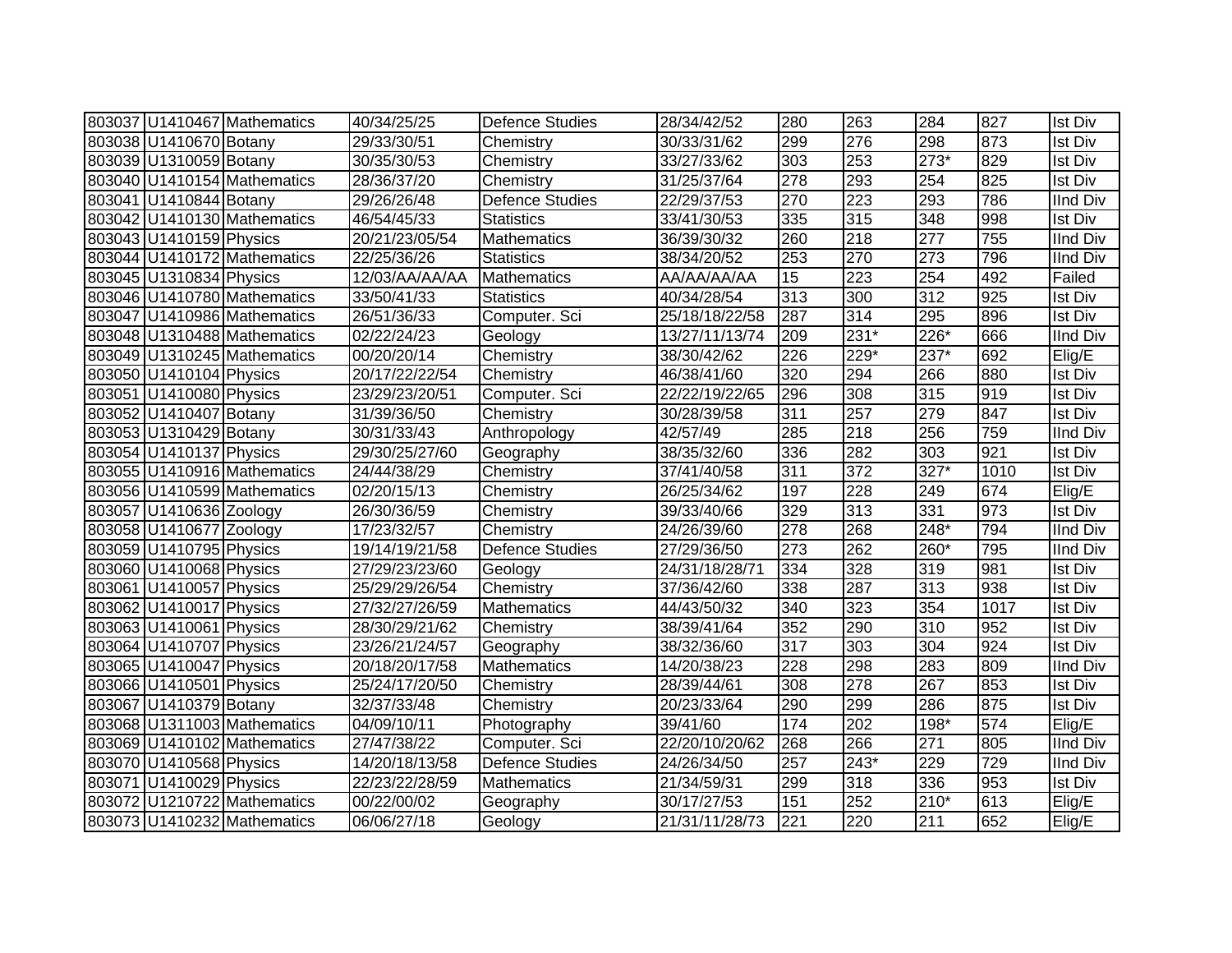|                         | 803074 U1210955 Mathematics | 13/24/26/10    | Chemistry                   | 26/13/33/58    | 203              | 206    | 205              | 614  | <b>Illrd Div</b> |
|-------------------------|-----------------------------|----------------|-----------------------------|----------------|------------------|--------|------------------|------|------------------|
| 803075 U1410698 Physics |                             | 20/20/25/22/55 | Mathematics                 | 08/32/40/27    | 249              | 302    | 308              | 859  | <b>Ist Div</b>   |
|                         | 803076 U1410559 Mathematics | 35/44/49/32    | Chemistry                   | 34/28/45/60    | 327              | 284    | 261              | 872  | <b>Ist Div</b>   |
|                         | 803077 U1310558 Mathematics | 12/21/13/17    | Chemistry                   | 27/11/33/60    | 194              | 203    | 185*             | 582  | Elig/E           |
| 803078 U1410411 Zoology |                             | 20/30/34/58    | Botany                      | 44/38/34/53    | 311              | 267    | 284              | 862  | <b>Ist Div</b>   |
| 803079 U1410475 Physics |                             | 22/26/21/13/59 | Defence Studies             | 20/27/34/49    | $\overline{271}$ | 222    | $\overline{224}$ | 717  | <b>IInd Div</b>  |
| 803080 U1410063 Physics |                             | 26/29/27/23/60 | Chemistry                   | 37/44/40/62    | 348              | 309    | 293              | 950  | <b>Ist Div</b>   |
| 803081 U1410420 Zoology |                             | 10/17/22/46    | Chemistry                   | 13/25/13/64    | 210              | 182    | $193*$           | 585  | <b>Illrd Div</b> |
| 803082 U1410079 Physics |                             | 24/26/31/20/59 | Chemistry                   | 41/38/45/64    | 348              | 300    | $\overline{312}$ | 960  | Ist Div          |
|                         | 803083 U1410913 Mathematics | 00/08/00/03    | Chemistry                   | 20/22/32/60    | 145              | 250    | 203              | 598  | Elig/E           |
| 803084 U1410763 Physics |                             | 25/30/23/15/55 | Chemistry                   | 35/36/43/60    | 322              | 310    | 270              | 902  | <b>Ist Div</b>   |
| 803085 U1410200 Physics |                             | 19/23/25/28/58 | Chemistry                   | 35/28/40/60    | 316              | 268*   | 306              | 890  | Ist Div          |
|                         | 803086 U1210709 Mathematics | 01/14/20/19    | <b>Statistics</b>           | 12/12/19/37    | 134              | 220    | 195              | 549  | Failed           |
|                         | 803087 U1410274 Mathematics | 06/27/24/34    | Chemistry                   | 26/26/41/58    | 242              | 204*   | 240*             | 686  | <b>IInd Div</b>  |
|                         | 803088 U1410773 Mathematics | 04/27/32/27    | Geology                     | 11/25/11/18/70 | 225              | 254    | 224*             | 703  | <b>IInd Div</b>  |
|                         | 803089 U1411028 Mathematics | 09/18/40/29    | Photography                 | 64/46/70       | 276              | $221*$ | 220              | 717  | <b>IInd Div</b>  |
| 803090 U1410705 Physics |                             | 20/29/24/25/54 | Geography                   | 41/36/36/64    | 329              | 243    | 244*             | 816  | <b>Ist Div</b>   |
| 803091 U1410696 Physics |                             | 22/23/26/21/58 | <b>Mathematics</b>          | 06/20/41/28    | 245              | 246    | 306              | 797  | <b>IInd Div</b>  |
|                         | 803092 U1410799 Mathematics | 05/21/20/22    | <b>Defence Studies</b>      | 27/23/31/57    | 206              | 188*   | 247              | 641  | Elig/E           |
| 803093 U1410074 Physics |                             | 22/25/26/25/61 | Chemistry                   | 36/32/41/60    | 328              | 359    | 347              | 1034 | <b>Ist Div</b>   |
| 803094 U1210662 Physics |                             | 24/28/21/20/53 | Chemistry                   | 29/26/40/67    | 308              | 248*   | 253              | 809  | IInd Div         |
|                         | 803095 U1310909 Mathematics | 05/20/17/16    | Defence Studies             | 20/32/32/42    | 184              | 254    | 191              | 629  | Elig/E           |
| 803096 U1410043 Physics |                             | 22/30/21/18/49 | Geography                   | 39/34/40/60    | 313              | 279    | 294              | 886  | <b>Ist Div</b>   |
|                         | 803097 U1410754 Mathematics | 24/32/32/28    | <b>Computer Maintenance</b> | 18/16/08/23/55 | 236              | 226    | 179              | 641  | <b>Illrd Div</b> |
| 803098 U1410350 Botany  |                             | 24/39/23/41    | Chemistry                   | 19/17/38/64    | 265              | 261    | 278              | 804  | <b>IInd Div</b>  |
| 803099 U1310332 Physics |                             | 21/19/20/13/57 | Chemistry                   | 30/19/43/60    | 282              | 224    | $\overline{222}$ | 728  | <b>IInd Div</b>  |
| 803100 U1410286 Botany  |                             | 36/47/46/48    | Chemistry                   | 35/34/39/66    | 351              | 308    | 339              | 998  | <b>Ist Div</b>   |
| 803101 U1410220 Physics |                             | 22/24/24/27/61 | Geology                     | 24/32/28/27/75 | 344              | 336    | 298              | 978  | <b>Ist Div</b>   |
| 803102 U1410083 Physics |                             | 06/14/13/19/59 | <b>Mathematics</b>          | 02/12/23/12    | 160              | 311    | 268              | 739  | Elig/E           |
|                         | 803103 U1410581 Mathematics | 33/41/43/25    | Chemistry                   | 28/27/41/62    | 300              | 276    | 266              | 842  | <b>Ist Div</b>   |
|                         | 803104 U1410968 Mathematics | 11/37/41/23    | <b>Computer Maintenance</b> | 19/13/11/20/76 | 251              | 212    | 232*             | 695  | <b>IInd Div</b>  |
| 803105 U1410314 Zoology |                             | 32/31/34/62    | Chemistry                   | 35/33/41/60    | 328              | 334    | 312              | 974  | <b>Ist Div</b>   |
| 803106 U1410766 Physics |                             | 20/11/27/29/56 | Geology                     | 32/32/28/30/78 | 343              | 306    | 307              | 956  | <b>Ist Div</b>   |
| 803107 U1410076 Physics |                             | 22/18/32/33/57 | Chemistry                   | 38/33/45/62    | 340              | 330    | 322              | 992  | <b>Ist Div</b>   |
| 803108 U1410573 Physics |                             | 25/13/26/27/53 | Chemistry                   | 30/34/45/60    | 313              | 266    | 251              | 830  | <b>Ist Div</b>   |
| 803109 U1410133 Physics |                             | 18/13/27/31/53 | Chemistry                   | 44/23/43/64    | 316              | 282    | 258              | 856  | <b>Ist Div</b>   |
| 803110 U1410627 Zoology |                             | 19/20/30/50    | Chemistry                   | 27/13/28/60    | 247              | 235    | 255              | 737  | IInd Div         |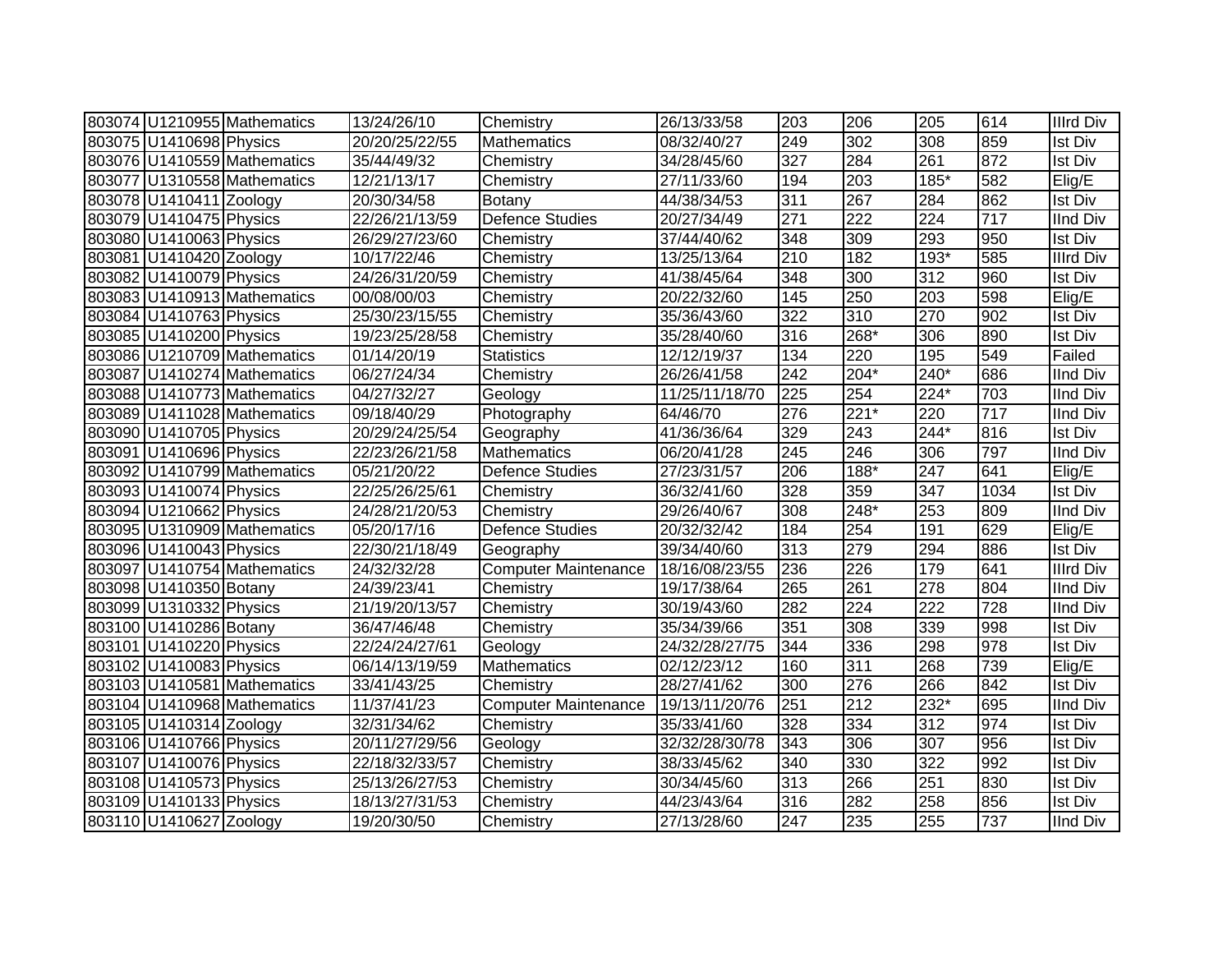| 803111 U1310590 Physics |                               | 26/21/21/24/56 | Chemistry              | 30/28/37/60    | 303              | $213*$ | $222*$           | 738  | IInd Div        |
|-------------------------|-------------------------------|----------------|------------------------|----------------|------------------|--------|------------------|------|-----------------|
|                         | 803112 U1410089 Mathematics   | 28/56/55/32    | Chemistry              | 46/40/41/62    | 360              | 357    | 384              | 1101 | <b>Ist Div</b>  |
| 803113 U1310404 Zoology |                               | 27/27/38/54    | Botany                 | 41/45/46/48    | 326              | 270    | 289              | 885  | <b>Ist Div</b>  |
| 803114 U1410953 Physics |                               | 19/16/20/30/56 | <b>Defence Studies</b> | 31/30/36/57    | 295              | 226    | $213*$           | 734  | <b>IInd Div</b> |
| 803115 U1310616 Physics |                               | 21/14/26/26/58 | <b>Defence Studies</b> | 28/30/38/60    | $\overline{301}$ | $233*$ | $222*$           | 756  | <b>IInd Div</b> |
|                         | 803116 U1410062 Mathematics   | 11/21/22/27    | Chemistry              | 33/32/37/66    | 249              | 305    | $\overline{311}$ | 865  | <b>Ist Div</b>  |
| 803117 U1410222 Physics |                               | 21/17/24/29/60 | Mathematics            | 20/34/35/26    | 266              | 293    | 257              | 816  | <b>Ist Div</b>  |
| 803118 U1310329 Physics |                               | 13/19/26/31/55 | Chemistry              | 36/28/41/62    | $\overline{311}$ | 207    | $235*$           | 753  | <b>IInd Div</b> |
| 803119 U1410488 Physics |                               | 25/19/27/26/55 | Chemistry              | 36/28/43/63    | $\overline{322}$ | 263    | 286              | 871  | <b>Ist Div</b>  |
|                         | 803120 U1110390 Mathematics   | AA/AA/AA/AA    | Chemistry              | AA/AA/AA/AA    | AA               | $203*$ | $183*$           | 386  | Absent          |
|                         | 803121 U1410087 Mathematics   | 24/29/50/27    | Chemistry              | 46/32/44/60    | 312              | 295    | 304              | 911  | Ist Div         |
| 803122 U1410597 Physics |                               | 22/17/20/25/54 | <b>Mathematics</b>     | 05/25/30/19    | 217              | 257    | 278              | 752  | IInd Div        |
| 803123 U1410935 Zoology |                               | 29/32/35/50    | Botany                 | 29/33/38/54    | 300              | 272    | 289              | 861  | <b>Ist Div</b>  |
|                         | 803124 U1310385 Mathematics   | 04/35/22/27    | Geology                | 21/30/23/26/74 | 262              | 211    | 240              | 713  | <b>IInd Div</b> |
| 803125 U1411019 Physics |                               | 15/13/19/20/59 | Photography            | 52/46/65       | 289              | 280*   | $214*$           | 783  | IInd Div        |
|                         | 803126 U1410598 Mathematics   | 20/37/35/34    | <b>Statistics</b>      | 38/32/28/49    | 273              | 266    | 303              | 842  | <b>Ist Div</b>  |
| 803127 U1410725 Physics |                               | 18/15/27/22/57 | Chemistry              | 26/17/40/60    | 282              | 244*   | 267*             | 793  | <b>IInd Div</b> |
|                         | 803128 U1410053 Mathematics   | 21/37/30/32    | <b>Statistics</b>      | 17/33/33/49    | 252              | 316    | 323              | 891  | <b>Ist Div</b>  |
| 803129 U1410801 Physics |                               | 14/12/22/23/57 | Mathematics            | 13/27/32/22    | 222              | 239    | 227              | 688  | <b>IInd Div</b> |
|                         | 803130 U1410156 Mathematics   | 29/38/41/29    | <b>Statistics</b>      | 42/36/30/59    | 304              | 280    | 256              | 840  | <b>Ist Div</b>  |
| 803131 U1410117 Physics |                               | 16/13/24/27/58 | Chemistry              | 41/27/38/62    | 306              | 247    | 259              | 812  | <b>Ist Div</b>  |
|                         | 803132 U1410975 Mathematics   | 21/33/39/29    | <b>Statistics</b>      | 40/35/24/41    | 262              | 251    | 267              | 780  | <b>IInd Div</b> |
|                         | 803133 U1410511 Mathematics   | 16/34/30/32    | Chemistry              | 42/35/34/64    | 287              | 259    | 281              | 827  | <b>Ist Div</b>  |
| 803134 U1410843 Zoology |                               | 29/31/37/54    | Botany                 | 34/35/31/58    | 309              | 298    | 297              | 904  | <b>Ist Div</b>  |
| 803135 U1410246 Physics |                               | 22/26/32/27/53 | Chemistry              | 38/31/44/58    | 331              | 275    | 259              | 865  | <b>Ist Div</b>  |
|                         | 803136 U1410093 Mathematics   | 36/45/40/33    | Chemistry              | 44/31/44/58    | 331              | 304    | 284              | 919  | <b>Ist Div</b>  |
|                         | 803137 U1410578 Mathematics   | 23/48/50/33    | Chemistry              | 43/34/45/60    | 336              | 313    | 313              | 962  | <b>Ist Div</b>  |
| 803138 U1410545 Physics |                               | 27/27/28/33/66 | Chemistry              | 46/39/44/66    | 376              | 341    | 345              | 1062 | <b>Ist Div</b>  |
|                         | 803139 U1410171 Mathematics   | 15/51/35/30    | Chemistry              | 44/37/45/64    | 321              | 335    | 341              | 997  | <b>Ist Div</b>  |
|                         | 803140 U1410714 Computer. Sci | 22/19/21/18/65 | Psychology             | 36/37/32/45    | 295              | 242*   | 288              | 825  | <b>Ist Div</b>  |
|                         | 803141 U1410088 Mathematics   | 28/53/49/33    | Chemistry              | 46/37/45/66    | 357              | 354    | 371              | 1082 | <b>Ist Div</b>  |
|                         | 803142 U1410965 Mathematics   | 21/24/30/22    | Computer. Sci          | 25/23/18/24/65 | 252              | 327    | 297              | 876  | <b>Ist Div</b>  |
|                         | 803143 U1310786 Computer. Sci | 09/19/14/10/60 | Psychology             | 25/28/25/50    | 240              | 216    | 238*             | 694  | <b>IInd Div</b> |
|                         | 803144 U1410522 Mathematics   | 14/48/31/28    | Chemistry              | 32/19/43/64    | 279              | 303*   | 263              | 845  | <b>Ist Div</b>  |
| 803145 U1110747 Botany  |                               | 29/31/28/46    | <b>Defence Studies</b> | 36/34/36/45    | 285              | 186*   | 205*             | 676  | <b>IInd Div</b> |
|                         | 803146 U1410690 Mathematics   | 21/25/26/29    | Chemistry              | 42/30/42/62    | 277              | 291    | 313              | 881  | <b>Ist Div</b>  |
| 803147 U1410434 Zoology |                               | 19/29/32/50    | Chemistry              | 38/28/28/60    | 284              | 257    | 265*             | 806  | <b>IInd Div</b> |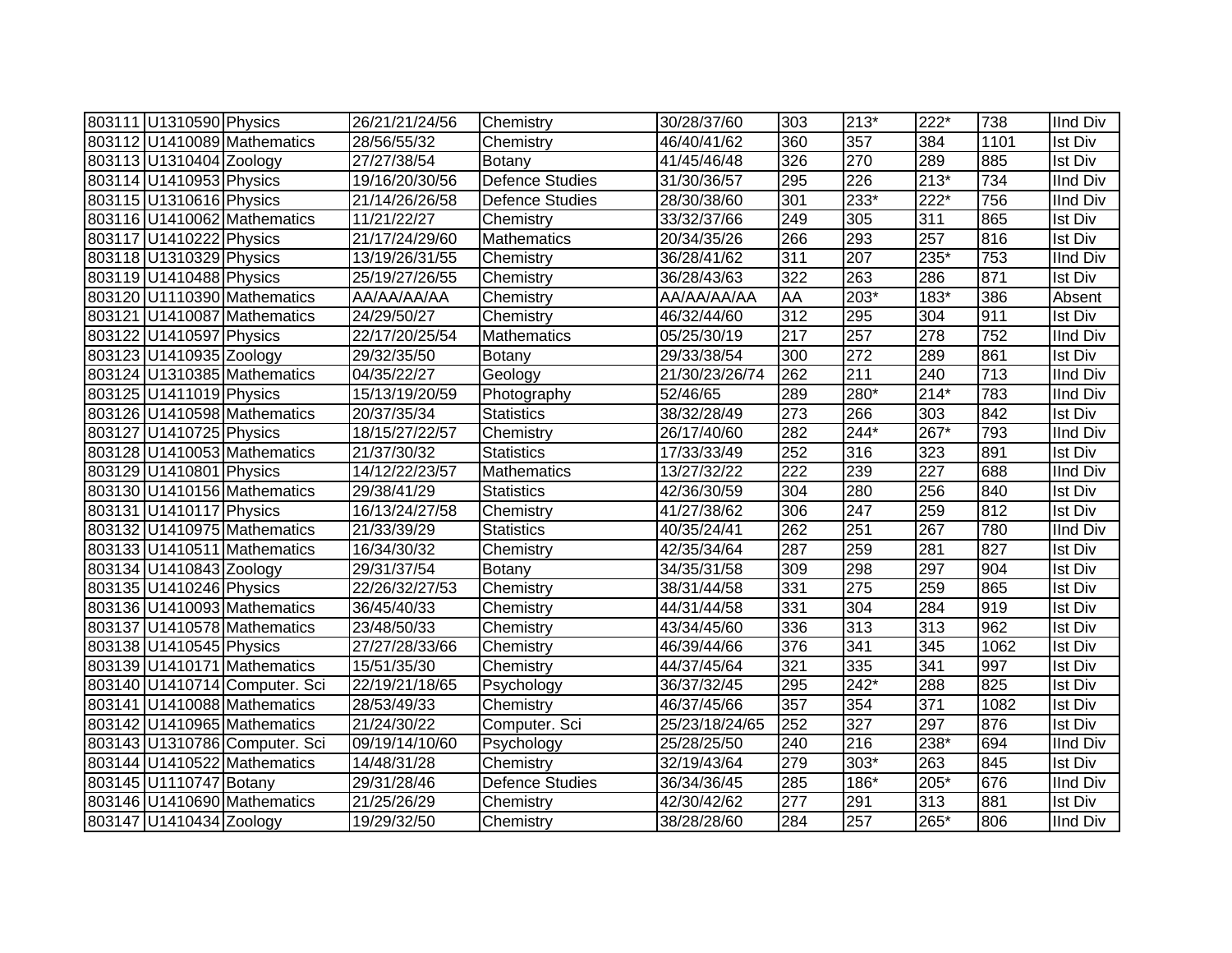| 803148 U1410148 Physics |                             | 21/17/27/34/55 | <b>Mathematics</b>     | 22/37/50/30    | 293              | 306    | 317    | 916  | <b>Ist Div</b>  |
|-------------------------|-----------------------------|----------------|------------------------|----------------|------------------|--------|--------|------|-----------------|
| 803149 U1410556 Physics |                             | 20/19/26/19/53 | <b>Mathematics</b>     | 14/46/30/30    | 257              | 300*   | 292*   | 849  | <b>Ist Div</b>  |
| 803150 U1410872 Zoology |                             | 25/30/34/53    | Chemistry              | 35/22/35/64    | 298              | 286    | 287    | 871  | <b>Ist Div</b>  |
| 803151 U1410070 Physics |                             | 25/23/28/36/62 | Chemistry              | 44/37/44/66    | 365              | 345    | 325    | 1035 | <b>Ist Div</b>  |
|                         | 803152 U1210249 Mathematics | 27/42/28/21    | Computer. Sci          | 24/20/17/22/70 | $\overline{271}$ | $249*$ | 268    | 788  | <b>IInd Div</b> |
|                         | 803153 U1410064 Mathematics | 12/24/24/28    | <b>Statistics</b>      | 32/36/17/45    | $\overline{218}$ | 268*   | 265    | 751  | <b>IInd Div</b> |
| 803154 U1410164 Physics |                             | 29/16/32/28/57 | Mathematics            | 22/36/33/16    | 269              | 294    | 288    | 851  | <b>Ist Div</b>  |
| 803155 U1410496 Physics |                             | 15/11/19/14/56 | Chemistry              | 25/27/43/62    | $\overline{272}$ | $229*$ | $207*$ | 708  | <b>IInd Div</b> |
| 803156 U1410208 Physics |                             | 14/13/19/19/56 | Chemistry              | 27/28/39/60    | 275              | 277    | 266    | 818  | <b>Ist Div</b>  |
| 803157 U1410558 Physics |                             | 14/25/26/32/57 | Chemistry              | 46/31/36/60    | 327              | 274    | 262    | 863  | <b>Ist Div</b>  |
| 803158 U1410037 Physics |                             | 21/06/04/01/52 | Chemistry              | 46/35/39/62    | 266              | 316    | 318    | 900  | Elig/E          |
| 803159 U1410158 Physics |                             | 26/19/22/26/59 | Geology                | 22/30/21/32/73 | 330              | 273    | 263    | 866  | <b>Ist Div</b>  |
|                         | 803160 U1410188 Mathematics | 00/08/20/10    | Chemistry              | 30/28/29/64    | 189              | 226    | 234*   | 649  | Elig/E          |
|                         | 803161 U1410791 Mathematics | 38/35/57/27    | <b>Statistics</b>      | 42/39/34/56    | 328              | 323    | 375    | 1026 | <b>Ist Div</b>  |
| 803162 U1410306 Botany  |                             | 28/41/36/50    | Biochemistry           | 30/30/32/21/60 | 328              | 343    | 325    | 996  | <b>Ist Div</b>  |
| 803163 U1410351 Botany  |                             | 32/39/35/49    | Chemistry              | 37/35/36/66    | 329              | 283    | 323*   | 935  | <b>Ist Div</b>  |
|                         | 803164 U1410562 Mathematics | 13/30/48/34    | Chemistry              | 43/33/39/60    | 300              | 283    | 285    | 868  | <b>Ist Div</b>  |
| 803165 U1410022 Physics |                             | 17/22/27/35/60 | Geology                | 19/30/26/29/71 | 336              | 279    | 248*   | 863  | <b>Ist Div</b>  |
|                         | 803166 U1410952 Mathematics | 17/30/20/29    | <b>Defence Studies</b> | 24/29/32/60    | 241              | 245*   | $241*$ | 727  | <b>IInd Div</b> |
| 803167 U1410495 Physics |                             | 23/21/30/23/56 | Chemistry              | 37/32/41/64    | 327              | 282    | 278    | 887  | <b>Ist Div</b>  |
| 803168 U1410125 Physics |                             | 23/28/27/31/58 | Geology                | 28/33/22/30/76 | 356              | 263    | 314    | 933  | <b>Ist Div</b>  |
| 803169 U1410937 Zoology |                             | 21/32/30/52    | Botany                 | 26/36/26/54    | 277              | 242    | 268    | 787  | <b>IInd Div</b> |
| 803170 U1210226 Physics |                             | 12/17/13/15/54 | Geology                | 20/28/20/25/79 | 283              | 243    | 219    | 745  | <b>IInd Div</b> |
| 803171 U1410827 Botany  |                             | 26/30/32/50    | Anthropology           | 46/60/53       | 297              | 259    | 298    | 854  | <b>Ist Div</b>  |
| 803172 U1410874 Zoology |                             | 23/23/33/53    | Chemistry              | 41/28/26/64    | 291              | 251    | 251*   | 793  | <b>IInd Div</b> |
| 803173 U1410032 Physics |                             | 24/28/30/32/61 | Chemistry              | 46/43/46/66    | $\overline{376}$ | 326    | 345    | 1047 | <b>Ist Div</b>  |
| 803174 U1410642 Zoology |                             | 23/27/33/43    | Chemistry              | 33/23/29/62    | $\overline{273}$ | 281    | 282    | 836  | <b>Ist Div</b>  |
| 803175 U1410768 Physics |                             | 28/30/30/37/60 | <b>Mathematics</b>     | 36/43/50/32    | 346              | 321    | 314    | 981  | <b>Ist Div</b>  |
|                         | 803176 U1410223 Mathematics | 12/13/26/15    | <b>Defence Studies</b> | 17/23/35/59    | 200              | 218*   | 219    | 637  | Elig/E          |
| 803177 U1310644 Physics |                             | 16/12/23/19/56 | Computer. Sci          | 20/15/17/16/70 | 264              | 200*   | $263*$ | 727  | <b>IInd Div</b> |
| 803178 U1410674 Zoology |                             | 22/25/35/47    | Botany                 | 24/38/30/53    | 274              | 275    | 278    | 827  | <b>Ist Div</b>  |
|                         | 803179 U1310574 Mathematics | 08/04/18/06    | Geography              | 37/24/32/59    | 188              | 183    | 224*   | 595  | Elig/E          |
| 803180 U1410641 Zoology |                             | 20/21/29/50    | Chemistry              | 38/33/40/66    | 297              | 214    | 256    | 767  | <b>IInd Div</b> |
| 803181 U1410476 Physics |                             | 19/18/16/26/58 | Mathematics            | 18/21/39/21    | 236              | 240    | 231    | 707  | <b>IInd Div</b> |
|                         | 803182 U1410977 Mathematics | 25/34/38/30    | Chemistry              | 46/40/44/60    | 317              | 312    | 303    | 932  | Ist Div         |
|                         | 803183 U1410465 Mathematics | 14/29/40/28    | Chemistry              | 42/35/44/60    | 292              | 326    | 308    | 926  | <b>Ist Div</b>  |
| 803184 U1310878 Physics |                             | 20/14/24/30/57 | Geology                | 13/27/17/22/69 | 293              | 220*   | $234*$ | 747  | <b>IInd Div</b> |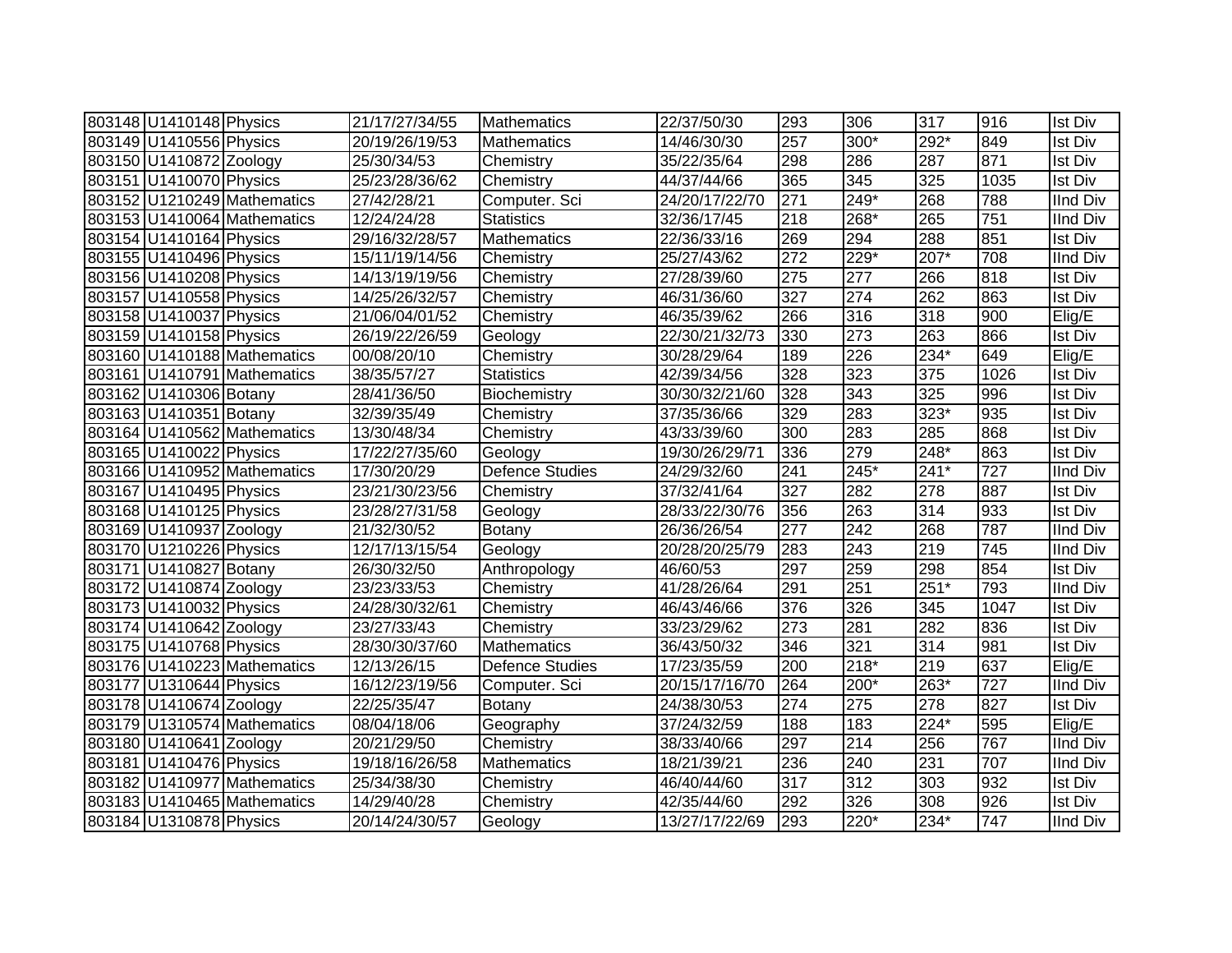| 803185 U1210340 Physics   |                             | 20/15/25/29/52           | Geology                | 16/26/15/12/71 | 281              | $212*$ | 231*   | 724 | <b>IInd Div</b> |
|---------------------------|-----------------------------|--------------------------|------------------------|----------------|------------------|--------|--------|-----|-----------------|
| 803186 U1410871 Zoology   |                             | 30/35/39/55              | Anthropology           | 47/60/54       | 320              | 282    | 351    | 953 | <b>Ist Div</b>  |
|                           | 803187 U1410699 Mathematics | 15/21/12/27              | Chemistry              | 43/35/42/64    | 259              | 284    | 292    | 835 | <b>Ist Div</b>  |
|                           | 803188 U1410044 Mathematics | 07/AA/AA/AA              | Chemistry              | AA/AA/AA/60    | 67               | 243    | $213*$ | 523 | Failed          |
|                           | 803189 U1410238 Mathematics | 21/47/34/29              | Chemistry              | 44/35/45/62    | $\overline{317}$ | 310    | 304    | 931 | <b>Ist Div</b>  |
| 803190 U1410075 Physics   |                             | AA/AA/AA/AA/AA           | Mathematics            | AA/AA/AA/AA    | <b>AA</b>        | $271*$ | 264    | 535 | Absent          |
| 803191 U1410809 Botany    |                             | 35/39/37/53              | Anthropology           | 55/56/50       | 325              | 264    | 285    | 874 | <b>Ist Div</b>  |
|                           | 803192 U1410183 Mathematics | 27/26/37/21              | Chemistry              | 40/39/44/60    | 294              | 317    | 320    | 931 | <b>Ist Div</b>  |
|                           | 803193 U1310569 Mathematics | 08/16/33/21              | Geography              | 38/30/33/58    | 237              | 185    | 230    | 652 | <b>IInd Div</b> |
| 803194 U1310092 Zoology   |                             | 24/17/27/48              | Chemistry              | 30/35/40/64    | 285              | 212    | $252*$ | 749 | <b>IInd Div</b> |
|                           | 803195 U1310497 Mathematics | 15/07/24/18              | Computer. Sci          | 18/18/13/13/72 | 198              | $216*$ | 213    | 627 | Elig/E          |
| 803196 U1410803 Zoology   |                             | 28/27/31/45              | Chemistry              | 30/27/37/60    | 285              | 217    | 262    | 764 | <b>IInd Div</b> |
|                           | 803197 U1310499 Mathematics | 04/27/25/17              | Chemistry              | 23/22/17/62    | 197              | 245    | 225    | 667 | <b>IInd Div</b> |
|                           | 803198 U1410704 Mathematics | 05/20/26/16              | Geology                | 15/27/16/21/74 | 220              | 218*   | 232*   | 670 | Elig/E          |
|                           | 803199 U1310380 Mathematics | 04/12/16/07              | <b>Defence Studies</b> | 15/24/33/56    | 167              | $241*$ | 186*   | 594 | Elig/E          |
| 803200 U1210491 Physics   |                             | 21/15/24/24/56           | Mathematics            | 06/21/13/03    | 183              | 218    | $218*$ | 619 | Elig/E          |
| 803201 U1410413 Zoology   |                             | 20/26/32/49              | Botany                 | 40/42/35/50    | 294              | 264    | 281    | 839 | <b>Ist Div</b>  |
| 803202 U1410193 Physics   |                             | 23/30/28/30/57           | Geography              | 39/35/34/59    | 335              | 258    | 264    | 857 | <b>Ist Div</b>  |
|                           | 803203 U1410720 Mathematics | 18/21/44/18              | Chemistry              | 34/30/31/62    | 258              | 239*   | 268*   | 765 | IInd Div        |
|                           | 803204 U1410109 Mathematics | 17/20/35/20              | Computer. Sci          | 15/15/21/18/58 | 219              | 239    | 202*   | 660 | IInd Div        |
| 803205 U1310217 Physics   |                             | AA/AA/AA/AA/AA Chemistry |                        | AA/AA/AA/AA    | AA               | 300    | 259    | 559 | Absent          |
| 803206 U1410377 Zoology   |                             | 17/20/17/40              | Chemistry              | 19/19/14/60    | 206              | 259    | 212    | 677 | <b>IInd Div</b> |
| 803207 U1410206 Physics   |                             | 31/25/29/32/61           | Chemistry              | 42/38/40/60    | 358              | 295    | 309    | 962 | <b>Ist Div</b>  |
| 803208 U1410244 Physics   |                             | 18/17/25/24/59           | Chemistry              | 35/29/45/60    | 312              | 226    | $247*$ | 785 | <b>IInd Div</b> |
| 803209 U1410808 Zoology   |                             | 18/22/11/42              | Anthropology           | 42/54/49       | 238              | $206*$ | 222*   | 666 | <b>IInd Div</b> |
| 803210 U1410626 Zoology   |                             | 13/20/23/40              | Chemistry              | 20/21/24/62    | 223              | 258*   | 230*   | 711 | <b>IInd Div</b> |
| 803211 U1410793 Physics   |                             | 30/29/31/34/61           | <b>Defence Studies</b> | 27/27/36/61    | 336              | 259*   | 263    | 858 | <b>Ist Div</b>  |
| 803212 U1410701 Physics   |                             | 27/18/26/33/58           | Mathematics            | 22/31/42/29    | 286              | $271*$ | 282    | 839 | <b>Ist Div</b>  |
| 803213 U1410649 Zoology   |                             | 17/26/27/41              | Chemistry              | 33/22/27/64    | 257              | $204*$ | 242    | 703 | <b>IInd Div</b> |
| 803214 U1410970 Physics   |                             | 14/07/20/21/54           | <b>Defence Studies</b> | 14/28/27/54    | 239              | 238    | 223    | 700 | <b>IInd Div</b> |
| 803215 U1410619 Zoology   |                             | 21/27/28/45              | Chemistry              | 30/22/33/63    | 269              | 283    | 264    | 816 | <b>Ist Div</b>  |
| 803216 U1310398 Zoology   |                             | 18/19/11/40              | Chemistry              | 25/29/31/62    | 235              | 216*   | 218*   | 669 | <b>IInd Div</b> |
| 803217 U1410307 Chemistry |                             | 30/33/33/65              | Biochemistry           | 29/31/32/23/62 | 338              | 338    | 313    | 989 | <b>Ist Div</b>  |
| 803218 U1410632 Zoology   |                             | 08/22/18/52              | Chemistry              | 22/24/29/60    | 235              | 229*   | 249    | 713 | <b>IInd Div</b> |
| 803219 U1410221 Physics   |                             | 24/18/23/32/60           | Geography              | 31/37/29/60    | 314              | 258    | 238    | 810 | Ist Div         |
|                           | 803220 U1410582 Mathematics | 36/39/41/37              | Computer. Sci          | 19/21/22/19/65 | 299              | 244*   | $217*$ | 760 | <b>IInd Div</b> |
| 803221 U1410708 Physics   |                             | 14/15/28/21/46           | <b>Defence Studies</b> | 30/35/37/64    | 290              | 279    | 280    | 849 | <b>Ist Div</b>  |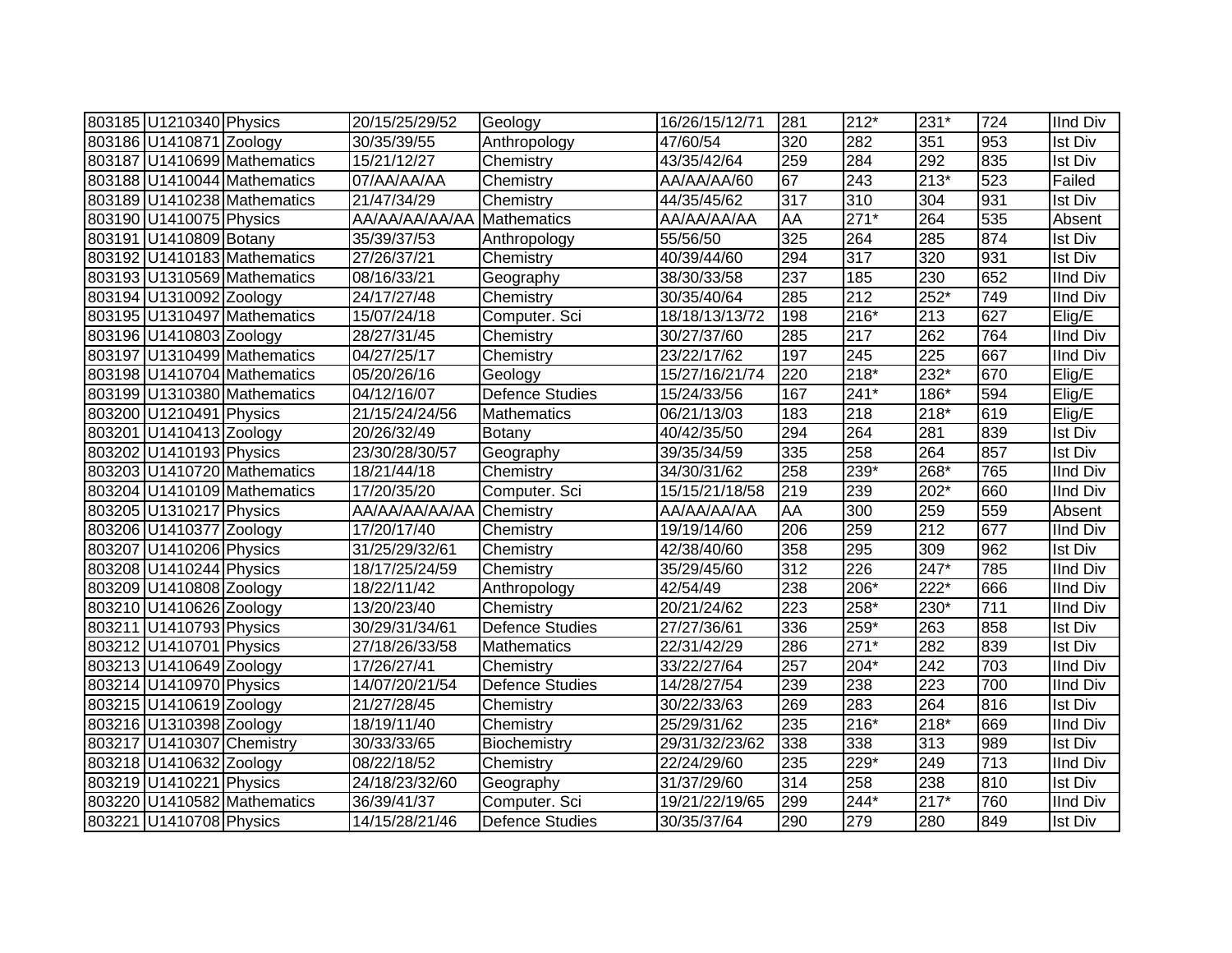| 803222 U1410358 Zoology |                               | 32/34/32/48    | Chemistry          | 33/26/29/61    | 295 | 316    | 318              | 929              | <b>Ist Div</b>   |
|-------------------------|-------------------------------|----------------|--------------------|----------------|-----|--------|------------------|------------------|------------------|
|                         | 803223 U1410517 Mathematics   | 14/25/25/16    | Chemistry          | 28/25/34/59    | 226 | 259    | $258*$           | 743              | <b>IInd Div</b>  |
|                         | 803224 U1410024 Mathematics   | 19/35/48/27    | Chemistry          | 29/30/33/58    | 279 | 310    | 311              | 900              | <b>Ist Div</b>   |
|                         | 803225 U1410741 Mathematics   | 06/28/23/14    | Geography          | 41/31/34/58    | 235 | 196    | 214              | 645              | <b>Illrd Div</b> |
| 803226 U1410162 Physics |                               | 23/12/24/19/58 | Geology            | 24/29/19/28/73 | 309 | $256*$ | $249*$           | 814              | Ist Div          |
| 803227 U1410991 Physics |                               | 24/25/26/20/60 | <b>Mathematics</b> | 07/33/31/30    | 256 | 246*   | $264*$           | 766              | <b>IInd Div</b>  |
|                         | 803228 U1410544 Mathematics   | 26/37/25/30    | Chemistry          | 32/38/35/61    | 284 | 277    | 236              | 797              | <b>IInd Div</b>  |
| 803229 U1410778 Physics |                               | 13/18/23/25/59 | <b>Mathematics</b> | 10/33/26/21    | 228 | 241    | 233              | 702              | <b>IInd Div</b>  |
| 803230 U1410052 Physics |                               | 13/18/29/31/64 | Chemistry          | 27/33/37/62    | 314 | 255    | 283              | 852              | <b>Ist Div</b>   |
|                         | 803231 U1410785 Computer. Sci | 16/13/17/17/60 | Psychology         | 21/30/24/46    | 244 | $241*$ | $239*$           | 724              | <b>IInd Div</b>  |
|                         | 803232 U1410146 Mathematics   | 20/35/32/27    | Chemistry          | 30/30/31/58    | 263 | 257    | $\overline{272}$ | 792              | IInd Div         |
| 803233 U1410489 Physics |                               | 22/30/29/37/58 | Chemistry          | 39/37/38/60    | 350 | 303    | 323              | 976              | Ist Div          |
|                         | 803234 U1410722 Mathematics   | 38/36/36/31    | Chemistry          | 34/37/35/62    | 309 | 331    | 325              | 965              | <b>Ist Div</b>   |
| 803235 U1410564 Physics |                               | 13/15/25/20/57 | Geology            | 24/30/20/22/75 | 301 | 238    | 248*             | 787              | <b>IInd Div</b>  |
| 803236 U1410336 Botany  |                               | 30/36/37/55    | Chemistry          | 38/24/26/63    | 309 | 280    | 298              | 887              | <b>Ist Div</b>   |
| 803237 U1410805 Zoology |                               | 26/30/32/44    | Botany             | 18/34/27/43    | 254 | $241*$ | 238*             | 733              | <b>IInd Div</b>  |
|                         | 803238 U1410547 Mathematics   | 18/27/32/18    | Chemistry          | 31/22/35/64    | 247 | 292    | 251              | 790              | <b>IInd Div</b>  |
|                         | 803239 U1410119 Mathematics   | 26/35/30/16    | Chemistry          | 28/21/35/63    | 254 | 229*   | 244              | $\overline{727}$ | <b>IInd Div</b>  |
| 803240 U1410416 Zoology |                               | 25/28/27/46    | Chemistry          | 30/23/31/66    | 276 | 206*   | 298              | 780              | <b>IInd Div</b>  |
|                         | 803241 U1310551 Mathematics   | 13/33/32/19    | Chemistry          | 26/30/30/60    | 243 | 209*   | 223              | 675              | <b>IInd Div</b>  |
| 803242 U1410399 Zoology |                               | 17/20/16/42    | Chemistry          | 15/13/33/63    | 219 | 195*   | $221*$           | 635              | <b>Illrd Div</b> |
| 803243 U1410604 Physics |                               | 09/13/28/16/65 | <b>Mathematics</b> | 15/16/30/23    | 215 | 232*   | 282              | 729              | <b>IInd Div</b>  |
|                         | 803244 U1410271 Mathematics   | 16/23/47/19    | Chemistry          | 28/21/35/59    | 248 | 245    | 233*             | 726              | <b>IInd Div</b>  |
| 803245 U1410818 Zoology |                               | 19/26/29/43    | Chemistry          | 23/21/33/63    | 257 | 205    | 234              | 696              | <b>IInd Div</b>  |
|                         | 803246 U1410988 Mathematics   | 26/45/38/25    | Geography          | 38/23/32/54    | 281 | 209    | 251              | 741              | <b>IInd Div</b>  |
| 803247 U1410942 Zoology |                               | 19/28/31/49    | Photography        | 40/45/55       | 267 | $241*$ | 255              | 763              | <b>IInd Div</b>  |
| 803248 U1410145 Physics |                               | 16/32/29/28/60 | Mathematics        | 34/35/33/26    | 293 | 308    | 289              | 890              | <b>Ist Div</b>   |
|                         | 803249 U1410203 Mathematics   | 22/35/26/28    | Chemistry          | 33/29/36/62    | 271 | 318    | 298              | 887              | <b>Ist Div</b>   |
|                         | 803250 U1410051 Computer. Sci | 25/21/18/19/50 | Psychology         | 37/37/39/58    | 304 | 292    | 254              | 850              | <b>Ist Div</b>   |
|                         | 803251 U1410543 Mathematics   | 37/46/24/22    | Chemistry          | 36/26/39/64    | 294 | 323    | 312              | 929              | <b>Ist Div</b>   |
|                         | 803252 U1410555 Mathematics   | 30/46/44/27    | Chemistry          | 34/31/39/62    | 313 | 323    | 285              | 921              | <b>Ist Div</b>   |
| 803253 U1410173 Physics |                               | 08/15/30/23/57 | Mathematics        | 11/14/31/20    | 209 | 209*   | 258*             | 676              | <b>IInd Div</b>  |
| 803254 U1410097 Physics |                               | 22/17/22/22/53 | Mathematics        | 28/26/39/31    | 260 | 244    | 254              | 758              | <b>IInd Div</b>  |
| 803255 U1410585 Physics |                               | 19/23/32/24/53 | <b>Mathematics</b> | 39/47/40/27    | 304 | 289    | 300              | 893              | <b>Ist Div</b>   |
|                         | 803256 U1110421 Computer. Sci | 06/12/06/11/55 | Psychology         | 14/28/24/26    | 182 | 207*   | 212              | 601              | Elig/E           |
| 803257 U1410116 Physics |                               | 19/28/28/19/56 | Geology            | 30/29/27/24/72 | 332 | 287    | 250              | 869              | <b>Ist Div</b>   |
| 803258 U1411006 Physics |                               | 16/22/29/24/60 | Mathematics        | 26/50/47/23    | 297 | 251    | $\overline{262}$ | 810              | <b>Ist Div</b>   |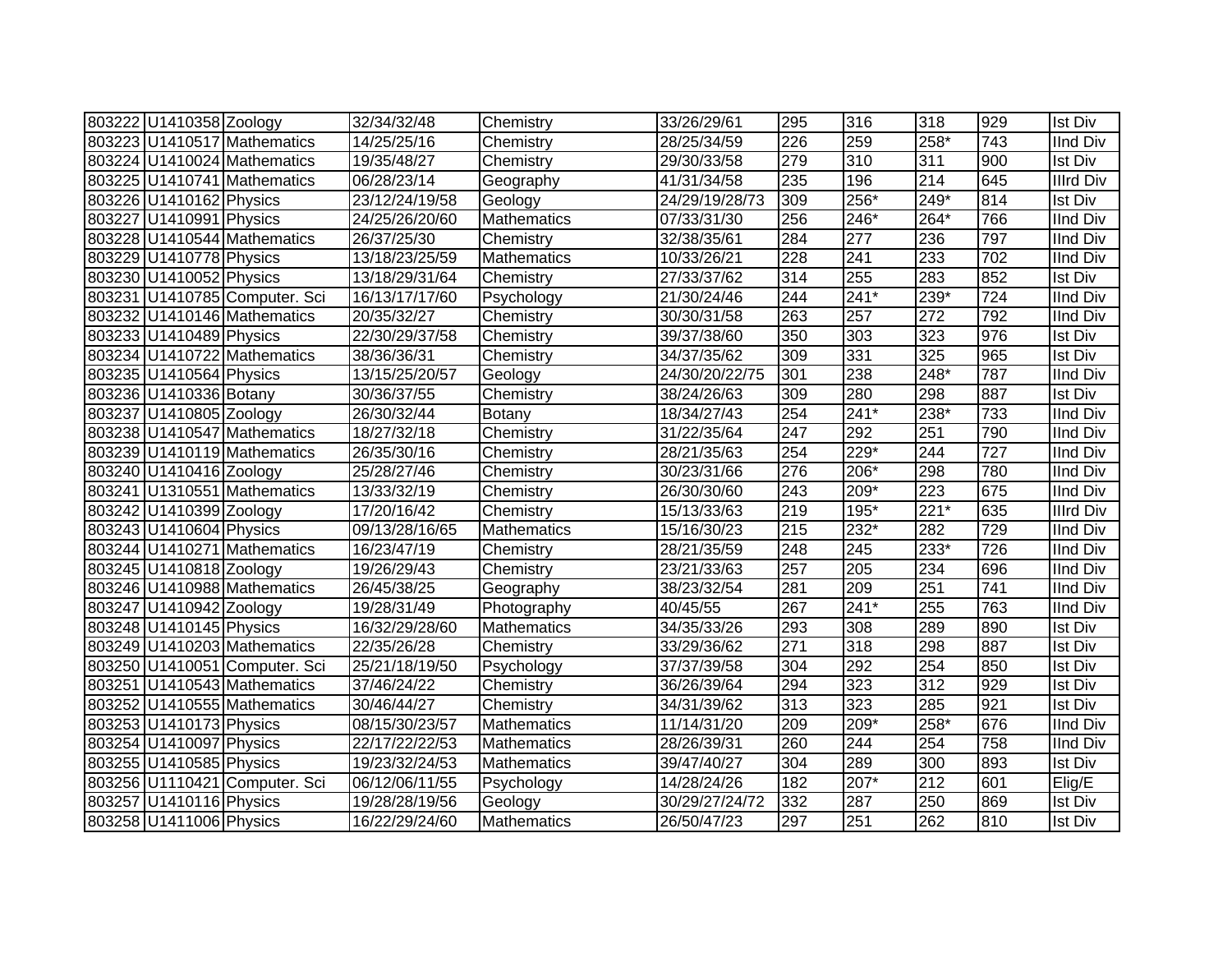| 803259 U1410013 Physics |                             | 21/31/32/23/64 | Chemistry                   | 36/24/30/59    | 320 | 328    | 308    | 956 | <b>Ist Div</b>  |
|-------------------------|-----------------------------|----------------|-----------------------------|----------------|-----|--------|--------|-----|-----------------|
| 803260 U1410091 Physics |                             | 21/25/27/23/58 | Computer. Sci               | 23/18/15/16/60 | 286 | 287    | 260    | 833 | <b>Ist Div</b>  |
|                         | 803261 U1411009 Mathematics | 16/35/34/31    | <b>Computer Maintenance</b> | 22/14/20/21/60 | 253 | 223*   | 207*   | 683 | <b>IInd Div</b> |
| 803262 U1410787 Physics |                             | 16/31/30/22/58 | <b>Statistics</b>           | 33/29/21/39    | 279 | 222    | 239    | 740 | <b>IInd Div</b> |
| 803263 U1410800 Physics |                             | 14/16/28/20/57 | <b>Defence Studies</b>      | 27/32/36/62    | 292 | 281    | 267    | 840 | <b>Ist Div</b>  |
| 803264 U1410589 Physics |                             | 13/12/28/16/58 | <b>Mathematics</b>          | 04/25/24/14    | 194 | 255    | 255    | 704 | Elig/E          |
| 803265 U1410572 Physics |                             | 13/20/31/21/55 | Chemistry                   | 36/32/35/62    | 305 | 257    | 246*   | 808 | IInd Div        |
| 803266 U1410673 Zoology |                             | 08/23/29/45    | Chemistry                   | 23/14/27/60    | 229 | 236    | 253    | 718 | IInd Div        |
|                         | 803267 U1410587 Mathematics | AA/AA/AA/AA    | <b>Statistics</b>           | 08/AA/AA/30    | 38  | 239    | 247    | 524 | Failed          |
| 803268 U1410654 Zoology |                             | <b>UFM</b>     | Chemistry                   | <b>UFM</b>     | UF  | 240    | 241    | UF  | <b>UFM</b>      |
| 803269 U1410933 Zoology |                             | 23/28/33/61    | Botany                      | 28/40/33/56    | 302 | 292    | 282    | 876 | <b>Ist Div</b>  |
| 803270 U1311022 Zoology |                             | 17/23/23/42    | Photography                 | 43/35/50       | 233 | 213    | 237    | 683 | IInd Div        |
|                         | 803271 U1410218 Mathematics | 17/41/32/26    | Chemistry                   | 26/33/31/64    | 270 | 237    | 292*   | 799 | IInd Div        |
|                         | 803272 U1410141 Mathematics | 01/11/14/22    | Chemistry                   | 28/24/46/59    | 205 | 230    | 269*   | 704 | Elig/E          |
| 803273 U1410275 Physics |                             | 16/23/30/29/56 | <b>Statistics</b>           | 38/34/19/53    | 298 | 230    | 271    | 799 | <b>IInd Div</b> |
| 803274 U1410932 Zoology |                             | 25/27/34/57    | Botany                      | 40/44/40/63    | 330 | 311    | 296    | 937 | <b>Ist Div</b>  |
| 803275 U1410028 Physics |                             | 23/18/25/22/50 | <b>Mathematics</b>          | 20/20/41/31    | 250 | 249    | 263    | 762 | <b>IInd Div</b> |
|                         | 803276 U1310492 Mathematics | 03/14/22/17    | Chemistry                   | 28/17/47/62    | 210 | 252*   | 229*   | 691 | Elig/E          |
|                         | 803277 U1410153 Mathematics | 08/02/20/23    | Chemistry                   | 35/15/44/62    | 209 | 244*   | 266*   | 719 | Elig/E          |
|                         | 803278 U1410759 Mathematics | 35/23/37/32    | Chemistry                   | 29/23/45/59    | 283 | 268*   | 293    | 844 | <b>Ist Div</b>  |
|                         | 803279 U1410979 Mathematics | 24/37/39/28    | Defence Studies             | 23/34/37/60    | 282 | 302    | 300    | 884 | <b>Ist Div</b>  |
|                         | 803280 U1410099 Mathematics | 30/31/18/29    | Chemistry                   | 38/25/44/67    | 282 | 305    | 312    | 899 | <b>Ist Div</b>  |
| 803281 U1410384 Botany  |                             | 27/34/31/61    | Chemistry                   | 32/16/39/60    | 300 | 261    | 313    | 874 | <b>Ist Div</b>  |
| 803282 U1410983 Physics |                             | 13/19/29/19/61 | <b>Computer Maintenance</b> | 21/21/21/25/45 | 274 | 268*   | $253*$ | 795 | <b>IInd Div</b> |
|                         | 803283 U1410990 Mathematics | 13/18/17/31    | Photography                 | 45/41/68       | 233 | 246    | $222*$ | 701 | <b>IInd Div</b> |
| 803284 U1410019 Physics |                             | 21/27/29/26/56 | Mathematics                 | 18/25/24/21    | 247 | 243    | 267    | 757 | <b>IInd Div</b> |
| 803285 U1410396 Zoology |                             | 20/28/28/54    | Botany                      | 39/40/32/57    | 298 | 318    | 323*   | 939 | <b>Ist Div</b>  |
|                         | 803286 U1210496 Mathematics | AA/AA/AA/AA    | Chemistry                   | 30/11/44/64    | 149 | $217*$ | 231*   | 597 | Elig/E          |
|                         | 803287 U1410603 Mathematics | 13/10/14/21    | Geography                   | 38/30/34/57    | 217 | 203*   | 248    | 668 | Elig/E          |
| 803288 U1410038 Physics |                             | 12/14/24/27/59 | Mathematics                 | 20/23/35/31    | 245 | 291    | 289    | 825 | <b>Ist Div</b>  |
| 803289 U1410709 Physics |                             | 13/20/00/12/35 | Mathematics                 | 11/16/19/27    | 153 | 314    | 264    | 731 | Failed          |
| 803290 U1410685 Botany  |                             | 22/29/30/41    | Chemistry                   | 38/23/37/59    | 279 | 285*   | 283*   | 847 | <b>Ist Div</b>  |
| 803291 U1410846 Zoology |                             | 25/31/36/59    | Botany                      | 38/39/35/61    | 324 | 242    | 310    | 876 | <b>Ist Div</b>  |
| 803292 U1410140 Physics |                             | 32/28/26/21/60 | <b>Mathematics</b>          | 21/07/35/23    | 253 | 286    | 284    | 823 | Ist Div         |
|                         | 803293 U1410580 Mathematics | 21/24/20/29    | Chemistry                   | 27/06/34/62    | 223 | 259    | 243*   | 725 | <b>IInd Div</b> |
| 803294 U1410792 Physics |                             | 13/05/06/07/43 | <b>Mathematics</b>          | 03/02/AA/AA    | 79  | 240*   | $222*$ | 541 | Failed          |
|                         | 803295 U1410797 Mathematics | 22/34/29/35    | <b>Defence Studies</b>      | 24/31/42/45    | 262 | 241    | 201    | 704 | <b>IInd Div</b> |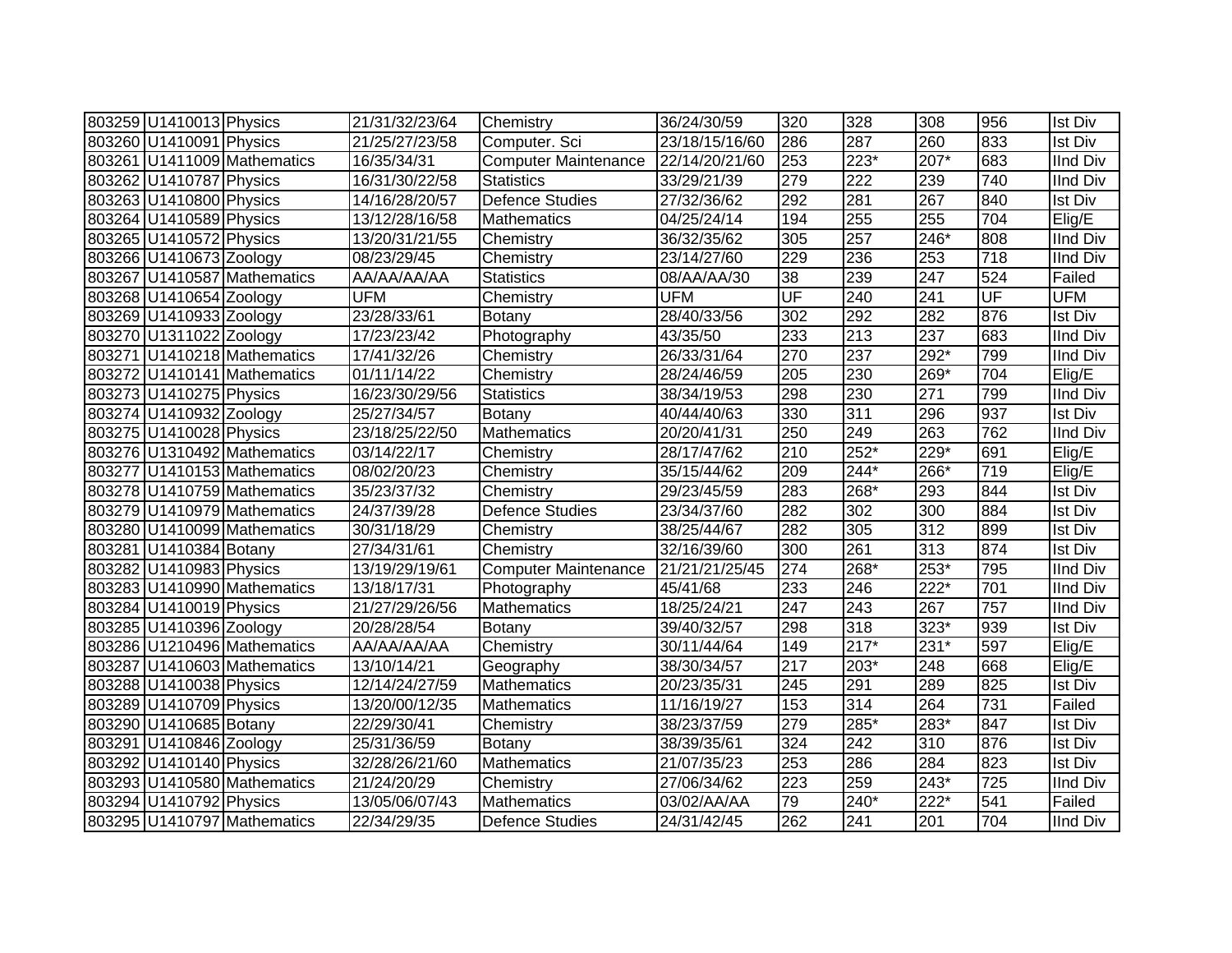|                         | 803296 U1310249 Mathematics | 23/18/20/27    | Computer. Sci               | 20/23/13/20/50 | 214              | $217*$ | 245*             | 676 | <b>IInd Div</b> |
|-------------------------|-----------------------------|----------------|-----------------------------|----------------|------------------|--------|------------------|-----|-----------------|
|                         | 803297 U1310929 Mathematics | 05/15/12/15    | <b>Computer Maintenance</b> | 14/18/08/25/40 | 152              | $174*$ | 197              | 523 | Elig/E          |
|                         | 803298 U1410490 Mathematics | 23/21/24/26    | <b>Computer Maintenance</b> | 20/16/12/24/60 | 226              | 253    | $214*$           | 693 | <b>IInd Div</b> |
| 803299 U1410659 Zoology |                             | 25/25/30/52    | <b>Defence Studies</b>      | 24/28/38/50    | 272              | 266    | 308              | 846 | <b>Ist Div</b>  |
| 803300 U1310734 Physics |                             | 26/29/28/20/52 | Chemistry                   | 38/24/42/64    | 323              | 288    | $\overline{312}$ | 923 | <b>Ist Div</b>  |
| 803301 U1410548 Physics |                             | 30/31/30/27/54 | Chemistry                   | 28/25/44/63    | 332              | 280    | $\overline{272}$ | 884 | <b>Ist Div</b>  |
| 803302 U1410155 Physics |                             | 25/24/26/27/53 | Chemistry                   | 30/25/44/64    | 318              | 300    | 263              | 881 | <b>Ist Div</b>  |
| 803303 U1310628 Physics |                             | 29/31/30/25/56 | <b>Mathematics</b>          | 26/12/29/30    | 268              | 259    | 287              | 814 | <b>Ist Div</b>  |
|                         | 803304 U1410209 Mathematics | 08/05/11/26    | Chemistry                   | 34/23/39/62    | 208              | $280*$ | 289              | 777 | Elig/E          |
| 803305 U1410987 Physics |                             | 26/27/26/20/53 | Mathematics                 | 18/07/31/29    | 237              | 243    | 229              | 709 | <b>IInd Div</b> |
| 803306 U1410077 Physics |                             | 29/33/25/23/55 | Computer. Sci               | 23/19/11/21/58 | 297              | 327    | 301              | 925 | <b>Ist Div</b>  |
| 803307 U1410414 Zoology |                             | 35/36/38/59    | Botany                      | 34/42/41/53    | 338              | 280    | 287              | 905 | <b>Ist Div</b>  |
| 803308 U1411005 Physics |                             | 23/31/21/13/50 | Photography                 | 36/41/57       | 272              | 236*   | 246*             | 754 | <b>IInd Div</b> |
| 803309 U1410995 Zoology |                             | 11/19/12/48    | Photography                 | 31/32/49       | 202              | 210    | 202*             | 614 | Elig/E          |
|                         | 803310 U1410594 Mathematics | 25/20/26/22    | Chemistry                   | 32/20/43/60    | 248              | 261    | 260*             | 769 | <b>IInd Div</b> |
| 803311 U1410710 Physics |                             | 21/29/24/15/43 | Mathematics                 | 38/39/43/29    | 281              | 307    | 285              | 873 | <b>Ist Div</b>  |
|                         | 803312 U1410157 Mathematics | 35/35/34/33    | Chemistry                   | 33/21/41/63    | 295              | 311    | 287              | 893 | <b>Ist Div</b>  |
| 803313 U1410681 Zoology |                             | 28/33/35/57    | Botany                      | 31/42/40/60    | 326              | 248*   | 312              | 886 | <b>Ist Div</b>  |
| 803314 U1410472 Physics |                             | 28/28/29/15/56 | Chemistry                   | 41/28/45/62    | 332              | 285    | 289              | 906 | <b>Ist Div</b>  |
|                         | 803315 U1410199 Mathematics | 30/36/50/29    | <b>Statistics</b>           | 41/39/21/53    | 299              | 282    | 307              | 888 | <b>Ist Div</b>  |
| 803316 U1410624 Zoology |                             | 17/25/31/54    | Chemistry                   | 36/30/42/62    | 297              | 254    | 286*             | 837 | <b>Ist Div</b>  |
|                         | 803317 U1410918 Mathematics | 16/11/00/11    | Chemistry                   | 30/20/43/60    | 191              | $192*$ | 205*             | 588 | Elig/E          |
| 803318 U1410629 Zoology |                             | 20/30/31/51    | Chemistry                   | 28/22/43/60    | 285              | 208    | 200              | 693 | <b>IInd Div</b> |
| 803319 U1410018 Physics |                             | 19/17/27/16/55 | <b>Mathematics</b>          | 35/23/34/29    | 255              | 300    | 266              | 821 | <b>Ist Div</b>  |
| 803320 U1410507 Physics |                             | 12/13/14/13/49 | Chemistry                   | 39/24/42/64    | 270              | 231    | $217*$           | 718 | <b>IInd Div</b> |
|                         | 803321 U1410697 Mathematics | 27/20/21/19    | <b>Statistics</b>           | 35/32/24/47    | $\overline{225}$ | $247*$ | 238*             | 710 | <b>IInd Div</b> |
| 803322 U1410194 Physics |                             | 23/32/18/20/51 | Chemistry                   | 34/20/42/62    | 302              | 281    | 237              | 820 | <b>Ist Div</b>  |
| 803323 U1410869 Physics |                             | 18/31/28/21/44 | Chemistry                   | 35/28/43/60    | 308              | 259*   | $\overline{273}$ | 840 | <b>Ist Div</b>  |
|                         | 803324 U1410198 Mathematics | 13/09/23/13    | Computer. Sci               | 20/19/13/19/70 | 199              | $213*$ | $188*$           | 600 | Elig/E          |
|                         | 803325 U1310608 Mathematics | 08/21/28/25    | Computer. Sci               | 14/13/10/19/60 | 198              | 189*   | 204              | 591 | Illrd Div       |
| 803326 U1410565 Physics |                             | 22/22/19/20/55 | Chemistry                   | 31/32/42/61    | 304              | 293    | $268*$           | 865 | <b>Ist Div</b>  |
|                         | 803327 U1410956 Mathematics | 17/10/17/25    | Photography                 | 55/43/68       | 235              | 245    | $215*$           | 695 | Elig/E          |
|                         | 803328 U1310622 Mathematics | 19/30/21/27    | Geography                   | 38/31/33/58    | 257              | 265    | 242              | 764 | <b>IInd Div</b> |
| 803329 U1410113 Physics |                             | 20/20/27/18/49 | Chemistry                   | 37/33/44/60    | 308              | 265    | 284              | 857 | <b>Ist Div</b>  |
|                         | 803330 U1410231 Mathematics | 19/28/12/26    | Chemistry                   | 28/36/26/61    | 236              | 226    | $254*$           | 716 | <b>IInd Div</b> |
| 803331 U1410678 Zoology |                             | 17/23/29/53    | Chemistry                   | 26/21/06/58    | 233              | 226    | $247*$           | 706 | <b>IInd Div</b> |
|                         | 803332 U1110425 Mathematics | 12/13/14/15    | Defence Studies             | 20/18/40/51    | 183              | 209    | 232              | 624 | Elig/E          |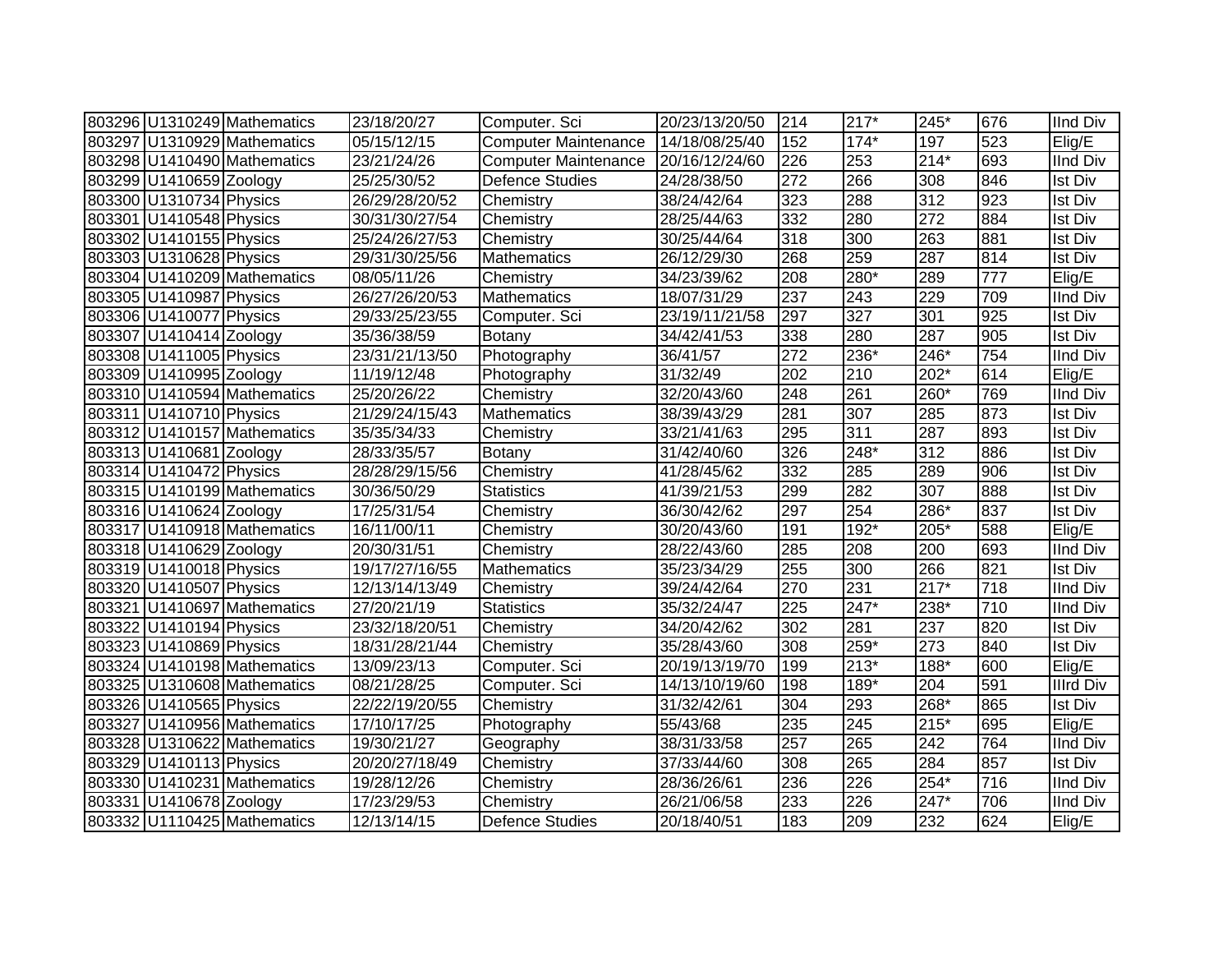| 803333 U1410463 Physics |                               | 23/29/17/13/59 | Geography                   | 39/29/31/59    | 299 | 270    | 260              | 829 | <b>Ist Div</b>  |
|-------------------------|-------------------------------|----------------|-----------------------------|----------------|-----|--------|------------------|-----|-----------------|
|                         | 803334 U1410711 Mathematics   | 25/22/32/27    | <b>Computer Maintenance</b> | 18/11/13/22/65 | 235 | 254    | 267*             | 756 | <b>IInd Div</b> |
| 803335 U1410111 Physics |                               | 21/21/20/13/53 | <b>Mathematics</b>          | 28/21/25/32    | 234 | 271    | 281              | 786 | <b>IInd Div</b> |
| 803336 U1410049 Physics |                               | 15/25/19/17/54 | <b>Defence Studies</b>      | 21/29/42/60    | 282 | 251    | $\overline{227}$ | 760 | <b>IInd Div</b> |
| 803337 U1410596 Physics |                               | 08/20/18/21/57 | Mathematics                 | 19/08/32/25    | 208 | 285    | 277              | 770 | <b>IInd Div</b> |
| 803338 U1310762 Physics |                               | 19/23/30/17/53 | Chemistry                   | 36/46/29/62    | 315 | 296    | 265*             | 876 | <b>Ist Div</b>  |
| 803339 U1410807 Zoology |                               | 24/33/34/54    | Chemistry                   | 30/36/32/60    | 303 | 273    | 287              | 863 | <b>Ist Div</b>  |
| 803340 U1410365 Zoology |                               | 17/17/25/52    | Chemistry                   | 20/32/25/58    | 246 | $247*$ | 295              | 788 | <b>IInd Div</b> |
| 803341 U1410829 Zoology |                               | 22/25/34/54    | Photography                 | 37/43/60       | 275 | 303    | 307              | 885 | <b>Ist Div</b>  |
| 803342 U1410703 Physics |                               | 25/27/30/22/57 | <b>Mathematics</b>          | 33/34/48/25    | 301 | 343    | 332              | 976 | <b>Ist Div</b>  |
| 803343 U1410980 Physics |                               | 19/16/20/18/54 | Mathematics                 | 30/23/25/18    | 223 | 249    | 250              | 722 | IInd Div        |
| 803344 U1410347 Zoology |                               | 17/20/18/46    | Chemistry                   | 25/37/AA/61    | 224 | 212    | 250              | 686 | IInd Div        |
| 803345 U1410284 Zoology |                               | 27/31/29/60    | Chemistry                   | 40/39/36/67    | 329 | 341    | 319              | 989 | <b>Ist Div</b>  |
|                         | 803346 U1410065 Mathematics   | 22/08/30/27    | Chemistry                   | 38/43/29/60    | 257 | 270    | 289              | 816 | <b>Ist Div</b>  |
| 803347 U1410202 Physics |                               | 22/26/24/21/55 | Chemistry                   | 32/35/36/60    | 311 | 235*   | 302              | 848 | <b>Ist Div</b>  |
| 803348 U1410136 Physics |                               | 13/13/14/15/55 | Geography                   | 39/29/31/55    | 264 | 251    | 247              | 762 | <b>IInd Div</b> |
| 803349 U1410376 Zoology |                               | 19/25/27/57    | Botany                      | 34/44/33/62    | 301 | 298    | 308              | 907 | <b>Ist Div</b>  |
| 803350 U1410571 Physics |                               | 17/23/21/16/51 | Chemistry                   | 33/33/28/60    | 282 | 261    | 224              | 767 | <b>IInd Div</b> |
| 803351 U1410686 Botany  |                               | 29/40/30/53    | <b>Defence Studies</b>      | 20/22/34/54    | 282 | 309    | 265              | 856 | <b>Ist Div</b>  |
| 803352 U1410110 Physics |                               | 01/21/16/15/47 | Chemistry                   | 32/37/35/66    | 270 | 236*   | 216              | 722 | <b>IInd Div</b> |
| 803353 U1410605 Physics |                               | 08/22/27/22/47 | Chemistry                   | 40/43/38/62    | 309 | 259    | 302              | 870 | <b>Ist Div</b>  |
| 803354 U1410569 Physics |                               | 08/19/19/17/43 | Chemistry                   | 38/34/32/64    | 274 | 269    | 254              | 797 | <b>IInd Div</b> |
| 803355 U1410430 Zoology |                               | 20/25/19/55    | Chemistry                   | 38/22/10/63    | 252 | 262    | 256              | 770 | <b>IInd Div</b> |
| 803356 U1410127 Physics |                               | 17/22/25/18/44 | Chemistry                   | 39/42/33/61    | 301 | 250    | 286              | 837 | <b>Ist Div</b>  |
| 803357 U1410813 Zoology |                               | 14/21/09/46    | Photography                 | 39/43/60       | 232 | 209    | 229*             | 670 | Elig/E          |
| 803358 U1410103 Physics |                               | 06/05/17/16/34 | Chemistry                   | 25/32/26/63    | 224 | 304    | 289*             | 817 | Elig/E          |
|                         | 803359 U1410500 Mathematics   | 32/15/43/24    | Chemistry                   | 34/44/25/65    | 282 | 285*   | 275              | 842 | <b>Ist Div</b>  |
| 803360 U1410639 Botany  |                               | 24/36/31/51    | Chemistry                   | 21/35/12/62    | 272 | 280    | 295              | 847 | <b>Ist Div</b>  |
| 803361 U1410769 Physics |                               | 13/18/25/19/50 | Chemistry                   | 40/38/33/63    | 299 | 293    | 250*             | 842 | <b>Ist Div</b>  |
| 803362 U1410586 Physics |                               | 19/19/21/21/51 | Chemistry                   | 35/42/28/63    | 299 | 276    | 282              | 857 | <b>Ist Div</b>  |
|                         | 803363 U1411031 Mathematics   | 35/42/52/30    | Photography                 | 52/49/69       | 329 | 299    | 317              | 945 | <b>Ist Div</b>  |
| 803364 U1410684 Botany  |                               | 31/35/32/46    | Biochemistry                | 18/24/23/22/50 | 281 | 263    | 274              | 818 | <b>Ist Div</b>  |
| 803365 U1410123 Physics |                               | 16/23/24/20/51 | <b>Mathematics</b>          | 26/28/48/35    | 271 | 330    | 319              | 920 | Ist Div         |
|                         | 803366 U1410789 Mathematics   | 16/08/24/29    | <b>Statistics</b>           | 33/26/29/53    | 218 | 221    | 239              | 678 | <b>IInd Div</b> |
|                         | 803367 U1410069 Mathematics   | 28/22/34/19    | Chemistry                   | 11/24/06/64    | 208 | 262*   | 240*             | 710 | Elig/E          |
| 803368 U1411008 Physics |                               | 07/15/20/19/42 | <b>Mathematics</b>          | 13/31/31/26    | 204 | 264    | 263*             | 731 | <b>IInd Div</b> |
|                         | 803369 U1410718 Computer. Sci | 24/21/13/17/50 | Psychology                  | 35/36/30/60    | 286 | 256    | 236              | 778 | <b>IInd Div</b> |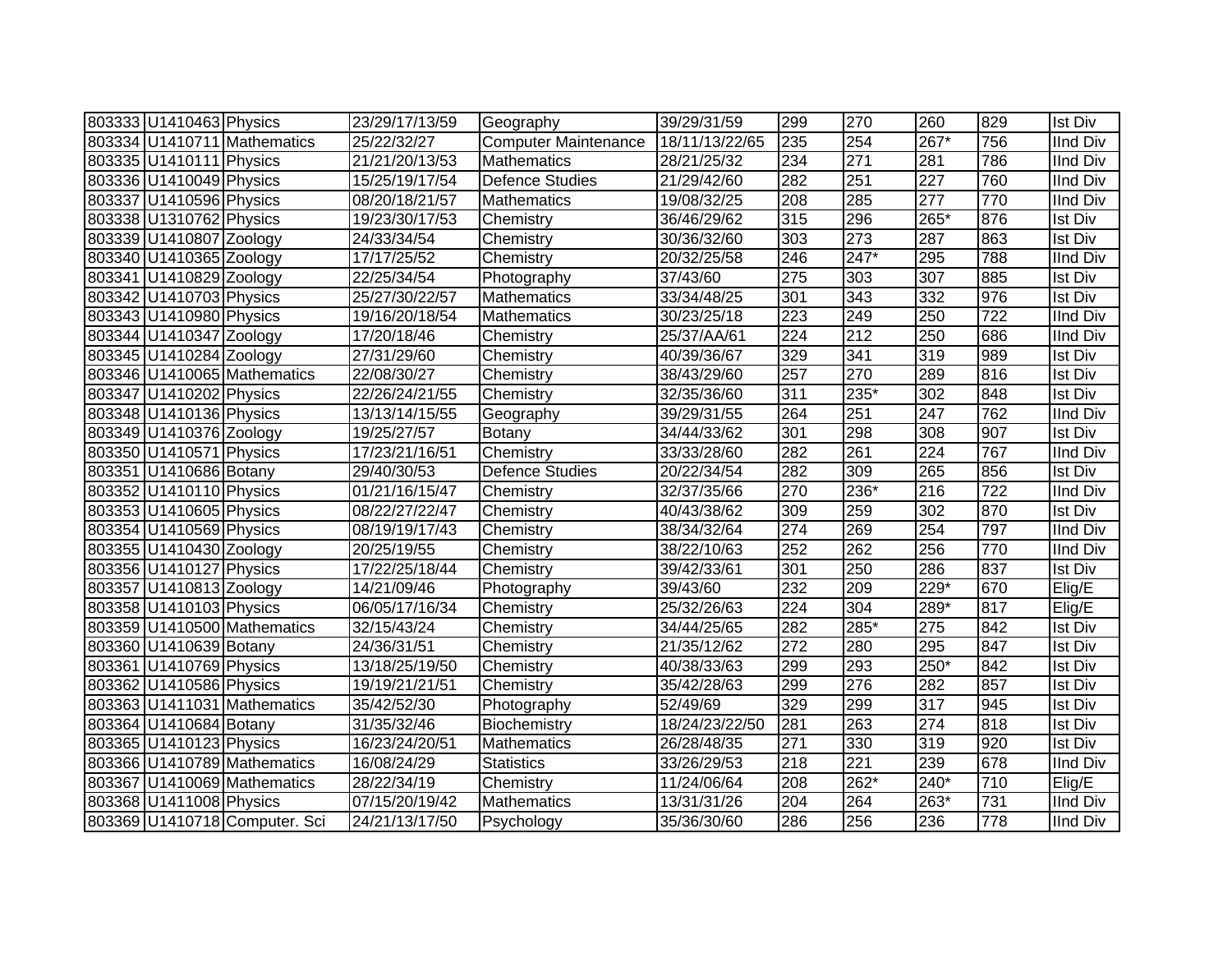|                         | 803370 U1410784 Mathematics | 09/25/26/14    | <b>Statistics</b>           | 24/32/21/40    | 191              | 183    | 220*             | 594 | <b>Illrd Div</b> |
|-------------------------|-----------------------------|----------------|-----------------------------|----------------|------------------|--------|------------------|-----|------------------|
| 803371 U1410257 Physics |                             | 13/21/20/21/55 | Mathematics                 | 37/21/41/26    | 255              | 250*   | $257*$           | 762 | <b>IInd Div</b>  |
| 803372 U1411032 Physics |                             | 06/19/21/14/51 | Photography                 | 44/41/65       | $\overline{261}$ | 226*   | 193              | 680 | <b>IInd Div</b>  |
|                         | 803373 U1410469 Mathematics | 40/44/40/30    | Chemistry                   | 39/42/28/62    | 325              | 319    | 297              | 941 | <b>Ist Div</b>   |
| 803374 U1410498 Physics |                             | 09/14/15/13/34 | Mathematics                 | 19/18/21/26    | 169              | 241    | $250*$           | 660 | <b>IInd Div</b>  |
|                         | 803375 U1410255 Mathematics | 20/39/35/24    | Chemistry                   | 35/43/33/62    | 291              | 302    | 300              | 893 | Ist Div          |
| 803376 U1310869 Physics |                             | AA/AA/AA/AA/AA | <b>Mathematics</b>          | AA/AA/AA/AA    | AA               | 245*   | 235              | 480 | Absent           |
|                         | 803377 U1311011 Mathematics | 08/14/06/23    | Psychology                  | 30/31/22/47    | 181              | $236*$ | $215*$           | 632 | Elig/E           |
|                         | 803378 U1210867 Mathematics | AA/08/00/06    | <b>Defence Studies</b>      | 17/24/42/50    | 147              | 183    | 210              | 540 | Elig/E           |
|                         | 803379 U1210688 Mathematics | 03/21/20/15    | Chemistry                   | 38/24/31/61    | 213              | 203    | $221*$           | 637 | Elig/E           |
|                         | 803380 U1310773 Mathematics | 00/31/24/15    | Geology                     | 19/30/16/25/73 | 233              | 237    | 180*             | 650 | IInd Div         |
|                         | 803381 U1110621 Mathematics | 09/25/15/20    | Geography                   | 38/27/32/59    | 225              | $240*$ | 188*             | 653 | Elig/E           |
|                         | 803382 U1110647 Mathematics | 04/07/04/10    | <b>Computer Maintenance</b> | 17/13/11/21/40 | 127              | 196    | $201*$           | 524 | Elig/E           |
|                         | 803383 U1310959 Mathematics | 11/47/41/29    | <b>Statistics</b>           | 25/21/22/46    | 242              | 242*   | 202              | 686 | <b>IInd Div</b>  |
| 803384 U1210264 Physics |                             | AA/AA/AA/AA/AA | Chemistry                   | AA/AA/AA/AA    | AA               | 307    | 318              | 625 | Absent           |
|                         | 803385 U1210921 Mathematics | 11/26/32/19    | Photography                 | 48/49/70       | 255              | 210    | $221*$           | 686 | IInd Div         |
|                         | 803386 U1310355 Mathematics | 02/11/02/00    | Chemistry                   | 24/08/06/62    | 115              | 268    | 289              | 672 | Failed           |
|                         | 803387 U1110993 Mathematics | 00/17/10/11    | Geology                     | 11/28/12/16/68 | 173              | $197*$ | $179*$           | 549 | Elig/E           |
|                         | 803388 U1110607 Mathematics | 00/27/39/14    | Chemistry                   | 13/33/28/58    | 212              | 189    | 209*             | 610 | <b>Illrd Div</b> |
| 803389 U1310413 Zoology |                             | AA/AA/AA/AA    | <b>Defence Studies</b>      | AA/AA/AA/53    | 53               | 222*   | 226*             | 501 | Failed           |
| 803390 U1311028 Zoology |                             | 19/18/15/55    | Photography                 | 51/59/70       | 287              | 218    | 243*             | 748 | <b>IInd Div</b>  |
|                         | 803391 U1310243 Mathematics | 00/21/21/13    | Chemistry                   | 36/33/43/60    | 227              | 241    | $252*$           | 720 | $E$ lig/E        |
|                         | 803392 U1210891 Mathematics | 02/04/00/02    | Photography                 | 40/31/60       | 139              | 226    | $\overline{204}$ | 569 | Elig/E           |
|                         | 803393 U1310825 Mathematics | 08/20/38/10    | <b>Statistics</b>           | 19/20/17/28    | 160              | 216    | $205*$           | 581 | <b>Illrd Div</b> |
|                         | 803394 U1310752 Mathematics | 21/32/23/24    | Chemistry                   | 16/34/33/64    | 247              | 223*   | 230*             | 700 | <b>IInd Div</b>  |
|                         | 803395 U1310239 Mathematics | 05/05/AA/AA    | Geography                   | AA/AA/AA/55    | 65               | 228    | 191              | 484 | Failed           |
|                         | 803396 U1110920 Mathematics | 00/13/00/03    | <b>Computer Maintenance</b> | 17/07/05/19/58 | 122              | 198*   | $218*$           | 538 | Elig/E           |
| 803397 U1310222 Physics |                             | 07/16/21/10/41 | <b>Mathematics</b>          | 30/26/28/24    | 203              | 282*   | $225*$           | 710 | <b>IInd Div</b>  |
|                         | 803398 U1310350 Mathematics | 11/21/20/16    | Chemistry                   | 29/31/37/59    | 224              | 246    | $216*$           | 686 | Elig/E           |
| 803399 U1210932 Physics |                             | 13/17/21/15/40 | <b>Mathematics</b>          | AA/29/25/24    | 184              | 244*   | 284              | 712 | IInd Div         |
|                         | 803400 U1310901 Mathematics | 17/25/24/25    | Defence Studies             | 20/23/30/56    | 220              | 230    | $204*$           | 654 | <b>IInd Div</b>  |
|                         | 803401 U1310494 Mathematics | 03/16/22/21    | Chemistry                   | 30/13/42/62    | 209              | 231    | $212*$           | 652 | Elig/E           |
|                         | 803402 U1210460 Mathematics | 14/23/31/26    | <b>Statistics</b>           | 28/19/21/38    | 200              | 244    | $234*$           | 678 | IInd Div         |
|                         | 803403 U1211007 Mathematics | 02/24/25/15    | Computer. Sci               | 13/17/06/14/50 | 166              | 181    | 198*             | 545 | Elig/E           |
|                         | 803404 U1110394 Mathematics | AA/AA/AA/AA    | Chemistry                   | AA/AA/AA/AA    | AA               | 208    | 199*             | 407 | Absent           |
|                         | 803405 U1310508 Mathematics | 02/27/30/21    | Chemistry                   | 21/28/37/60    | 226              | 246    | 199              | 671 | <b>IInd Div</b>  |
|                         | 803406 U1310307 Mathematics | 10/20/24/23    | Chemistry                   | 38/31/38/60    | 244              | 304    | 228              | 776 | IInd Div         |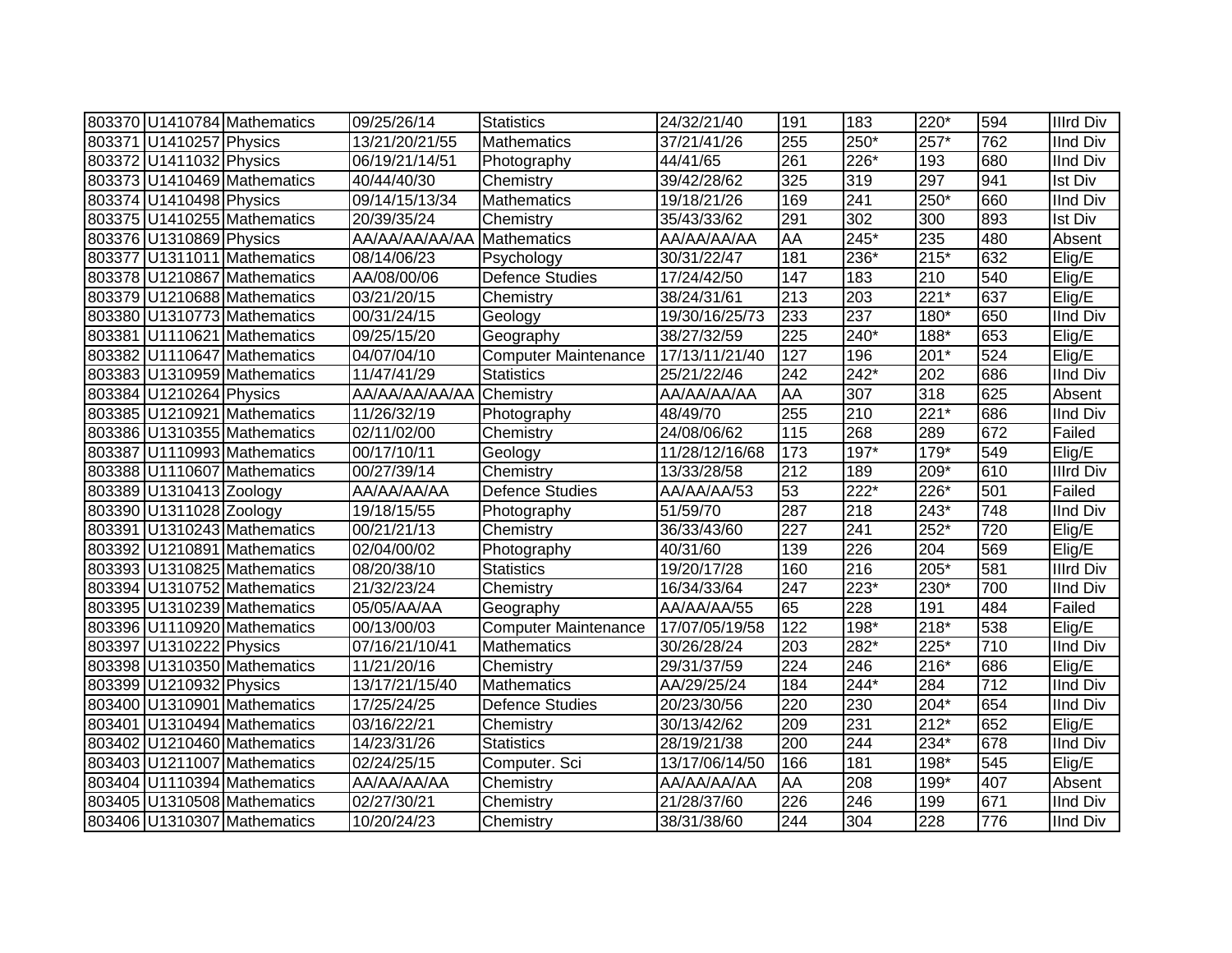|                           | 803407 U1210466 Mathematics | 08/31/10/16    | Chemistry                   | 18/18/38/62    | 201 | $204*$ | 209    | 614  | Elig/E          |
|---------------------------|-----------------------------|----------------|-----------------------------|----------------|-----|--------|--------|------|-----------------|
|                           | 803408 U1210293 Mathematics | 11/20/15/20    | Computer. Sci               | 18/22/17/19/90 | 232 | 181    | 212    | 625  | Elig/E          |
| 803409 U1310866 Physics   |                             | 07/13/22/09/27 | Mathematics                 | 03/25/29/16    | 151 | 265    | $216*$ | 632  | Elig/E          |
| 804001 U1410401 Zoology   |                             | 33/34/30/54    | Botany                      | 39/39/40/64    | 333 | 323    | 327    | 983  | <b>Ist Div</b>  |
| 804002 U1310134 Botany    |                             | 25/34/24/48    | Chemistry                   | 42/41/45/68    | 327 | 306    | $296*$ | 929  | <b>Ist Div</b>  |
| 804003 U1410905 Physics   |                             | 13/17/21/14/57 | Chemistry                   | 38/33/46/62    | 301 | 230*   | $285*$ | 816  | <b>Ist Div</b>  |
| 804004 U1410618 Zoology   |                             | 26/31/32/58    | <b>Botany</b>               | 27/30/23/49    | 276 | 290    | 285    | 851  | <b>Ist Div</b>  |
| 804005 U1410837 Zoology   |                             | 33/38/32/60    | Anthropology                | 49/63/52       | 327 | 332    | 356    | 1015 | <b>Ist Div</b>  |
| 804006 U1410893 Chemistry |                             | 33/40/44/62    | Biochemistry                | 26/29/31/27/57 | 349 | 325    | 319    | 993  | <b>Ist Div</b>  |
|                           | 804007 U1410470 Mathematics | 43/46/36/20    | Chemistry                   | 39/30/43/61    | 318 | 328    | 315    | 961  | <b>Ist Div</b>  |
| 804008 U1410828 Botany    |                             | 33/38/36/57    | <b>Defence Studies</b>      | 39/32/36/63    | 334 | 307    | 280    | 921  | <b>Ist Div</b>  |
| 804009 U1410876 Zoology   |                             | 20/30/17/55    | Botany                      | 11/27/18/54    | 232 | 240    | $242*$ | 714  | <b>IInd Div</b> |
| 804010 U1410675 Botany    |                             | 31/34/36/55    | Chemistry                   | 28/38/37/66    | 325 | 320    | 282*   | 927  | <b>Ist Div</b>  |
| 804011 U1310082 Zoology   |                             | 17/27/13/49    | Chemistry                   | 29/15/25/61    | 236 | 233    | 217    | 686  | <b>IInd Div</b> |
| 804012 U1410665 Zoology   |                             | 30/26/30/55    | Biochemistry                | 28/31/31/20/52 | 303 | 274    | 262    | 839  | <b>Ist Div</b>  |
| 804013 U1410436 Botany    |                             | 34/43/37/66    | Chemistry                   | 30/40/39/64    | 353 | 331    | 305    | 989  | <b>Ist Div</b>  |
| 804014 U1410334 Zoology   |                             | 27/30/36/62    | Chemistry                   | 35/33/43/63    | 329 | 291    | 308    | 928  | <b>Ist Div</b>  |
| 804015 U1310695 Zoology   |                             | 17/28/24/55    | Chemistry                   | 21/29/38/63    | 275 | 213    | 228*   | 716  | <b>IInd Div</b> |
| 804016 U1410316 Zoology   |                             | 24/30/33/64    | Chemistry                   | 34/40/41/64    | 330 | 349    | 317    | 996  | <b>Ist Div</b>  |
| 804017 U1410680 Zoology   |                             | 17/38/28/60    | Chemistry                   | 23/34/41/64    | 305 | 303    | 272    | 880  | <b>Ist Div</b>  |
|                           | 804018 U1410702 Mathematics | 36/53/45/32    | <b>Computer Maintenance</b> | 22/19/20/26/68 | 321 | 315    | 313    | 949  | <b>Ist Div</b>  |
| 804019 U1410345 Chemistry |                             | 33/33/41/65    | Biochemistry                | 23/29/29/23/52 | 328 | 307    | 292    | 927  | <b>Ist Div</b>  |
|                           | 804020 U1310201 Mathematics | 19/32/36/28    | Chemistry                   | 37/40/35/65    | 292 | 317    | 311    | 920  | <b>Ist Div</b>  |
| 804021 U1410366 Zoology   |                             | 08/12/08/54    | Chemistry                   | 13/14/00/62    | 171 | 212    | 196    | 579  | Failed          |
| 804022 U1410949 Zoology   |                             | 18/24/21/51    | <b>Defence Studies</b>      | 26/25/34/46    | 245 | 198    | 233    | 676  | <b>IInd Div</b> |
| 804023 U1410920 Physics   |                             | 09/24/19/13/63 | Geology                     | 27/30/28/26/80 | 319 | 310    | 290    | 919  | <b>Ist Div</b>  |
| 804024 U1410327 Zoology   |                             | 27/26/27/61    | Chemistry                   | 21/23/05/64    | 254 | 264    | 278    | 796  | <b>IInd Div</b> |
| 804025 U1410320 Botany    |                             | 35/38/33/68    | Chemistry                   | 43/41/19/66    | 343 | 358    | 363    | 1064 | <b>Ist Div</b>  |
| 804026 U1410839 Zoology   |                             | 35/32/34/62    | Photography                 | 34/37/50       | 284 | 355    | 352    | 991  | <b>Ist Div</b>  |
| 804027 U1410300 Botany    |                             | 43/45/35/64    | Chemistry                   | 32/39/31/64    | 353 | 350    | 359    | 1062 | <b>Ist Div</b>  |
| 804028 U1410432 Botany    |                             | 38/40/28/63    | Chemistry                   | 31/42/39/68    | 349 | 294    | 293    | 936  | <b>Ist Div</b>  |
| 804029 U1310054 Zoology   |                             | 24/27/29/45    | Botany                      | 30/34/31/58    | 278 | 327    | 267    | 872  | <b>Ist Div</b>  |
| 804030 U1310689 Zoology   |                             | 33/38/34/54    | Botany                      | 35/34/27/61    | 316 | 299    | 338    | 953  | <b>Ist Div</b>  |
| 804031 U1310971 Physics   |                             | 06/11/19/15/60 | Chemistry                   | 42/36/35/67    | 291 | 269    | 263    | 823  | <b>Ist Div</b>  |
|                           | 804032 U1410261 Mathematics | 32/46/30/24    | Chemistry                   | 34/36/39/62    | 303 | 275*   | 287    | 865  | <b>Ist Div</b>  |
| 804033 U1410397 Botany    |                             | 29/38/31/59    | Chemistry                   | 33/34/39/64    | 327 | 286    | 292    | 905  | <b>Ist Div</b>  |
| 804034 U1410877 Zoology   |                             | 25/34/32/52    | Chemistry                   | 28/39/40/63    | 313 | 300    | $319*$ | 932  | <b>Ist Div</b>  |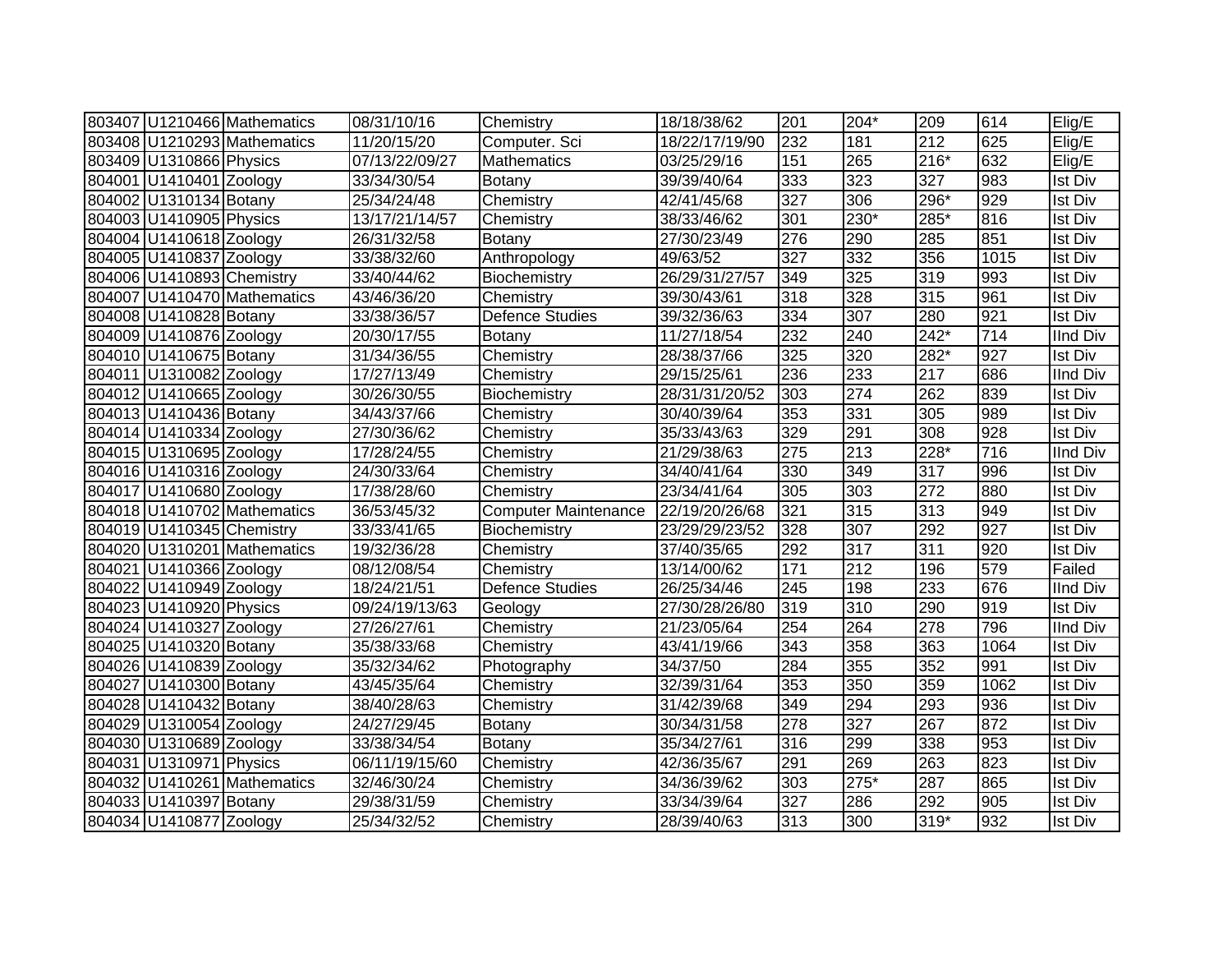| 804035 U1410321 Zoology   |                               | 24/32/36/60    | Anthropology           | 37/61/53       | 303 | 334              | 322              | 959  | <b>Ist Div</b>  |
|---------------------------|-------------------------------|----------------|------------------------|----------------|-----|------------------|------------------|------|-----------------|
|                           | 804036 U1411018 Computer. Sci | 16/18/10/14/62 | Psychology             | 25/29/24/58    | 256 | 200*             | $214*$           | 670  | <b>IInd Div</b> |
| 804037 U1310961 Zoology   |                               | 12/28/14/41    | Chemistry              | 33/39/38/68    | 273 | 239              | 239              | 751  | <b>IInd Div</b> |
|                           | 804038 U1310509 Mathematics   | 26/36/53/21    | Chemistry              | 33/31/41/63    | 304 | 335              | 266              | 905  | <b>Ist Div</b>  |
| 804039 U1410427 Zoology   |                               | 14/31/15/54    | Chemistry              | 32/33/33/62    | 274 | 268*             | 243              | 785  | <b>IInd Div</b> |
|                           | 804040 U1410506 Mathematics   | 38/42/31/25    | Chemistry              | 40/43/46/64    | 329 | 329              | 319              | 977  | <b>Ist Div</b>  |
| 804041 U1410814 Zoology   |                               | 20/30/25/48    | <b>Botany</b>          | 20/26/21/50    | 240 | 241              | 224              | 705  | <b>IInd Div</b> |
| 804042 U1410838 Zoology   |                               | 30/33/36/66    | Botany                 | 33/40/31/62    | 331 | 338              | 333              | 1002 | <b>Ist Div</b>  |
| 804043 U1410303 Botany    |                               | 30/35/33/52    | Chemistry              | 35/26/32/64    | 307 | 311              | 275              | 893  | <b>Ist Div</b>  |
| 804044 U1410901 Botany    |                               | 25/34/33/58    | Chemistry              | 25/28/29/64    | 296 | 285              | 244              | 825  | <b>Ist Div</b>  |
| 804045 U1410934 Zoology   |                               | 14/30/26/33    | Photography            | AA/AA/55       | 158 | 212              | 239              | 609  | Elig/E          |
| 804046 U1410661 Zoology   |                               | 26/30/37/65    | Botany                 | 35/41/37/60    | 331 | 334              | $315*$           | 980  | <b>Ist Div</b>  |
| 804047 U1410640 Zoology   |                               | 32/36/32/60    | Chemistry              | 36/43/41/62    | 342 | 309              | 279              | 930  | <b>Ist Div</b>  |
|                           | 804048 U1410258 Mathematics   | 19/31/27/16    | Chemistry              | 40/42/40/62    | 277 | 303              | 279              | 859  | <b>Ist Div</b>  |
|                           | 804049 U1410482 Mathematics   | 41/40/37/30    | Computer. Sci          | 30/24/21/24/65 | 312 | $\overline{322}$ | 318              | 952  | <b>Ist Div</b>  |
| 804050 U1410312 Zoology   |                               | 27/38/40/62    | Chemistry              | 46/44/44/62    | 363 | 336              | 331              | 1030 | <b>Ist Div</b>  |
| 804051 U1410644 Zoology   |                               | 29/34/34/67    | Chemistry              | 42/33/39/62    | 340 | 320              | 276              | 936  | <b>Ist Div</b>  |
| 804052 U1410389 Zoology   |                               | 20/36/31/51    | Chemistry              | 27/38/41/62    | 306 | 267              | 241              | 814  | <b>Ist Div</b>  |
| 804053 U1410356 Botany    |                               | 38/47/38/55    | Chemistry              | 46/41/38/62    | 365 | 349              | $\overline{327}$ | 1041 | <b>Ist Div</b>  |
|                           | 804054 U1410197 Mathematics   | 36/44/38/33    | Geography              | 39/43/37/62    | 332 | 316              | 331              | 979  | <b>Ist Div</b>  |
| 804055 U1410530 Physics   |                               | 13/17/26/19/63 | <b>Defence Studies</b> | 28/33/38/57    | 294 | 234              | $241*$           | 769  | <b>IInd Div</b> |
| 804056 U1410667 Zoology   |                               | 19/39/30/51    | Chemistry              | 41/39/32/62    | 313 | 246              | 260*             | 819  | <b>Ist Div</b>  |
| 804057 U1410790 Physics   |                               | 13/19/25/17/62 | Geography              | 39/29/36/62    | 302 | 240              | 265              | 807  | <b>IInd Div</b> |
| 804058 U1410402 Botany    |                               | 46/45/38/58    | Chemistry              | 42/44/41/61    | 375 | 335              | 340              | 1050 | <b>Ist Div</b>  |
| 804059 U1410757 Physics   |                               | 22/21/26/20/57 | Chemistry              | 45/43/42/64    | 340 | 338              | 320              | 998  | <b>Ist Div</b>  |
| 804060 U1410431 Zoology   |                               | 19/41/38/59    | Chemistry              | 38/38/39/62    | 334 | 295              | 299              | 928  | <b>Ist Div</b>  |
| 804061 U1410842 Zoology   |                               | 22/34/35/57    | Botany                 | 32/37/27/56    | 300 | 299              | 293              | 892  | <b>Ist Div</b>  |
|                           | 804062 U1410567 Mathematics   | 28/43/34/21    | Computer. Sci          | 23/17/22/23/60 | 271 | 189              | 222              | 682  | <b>IInd Div</b> |
|                           | 804063 U1410118 Mathematics   | 37/48/31/31    | Chemistry              | 40/40/42/64    | 333 | 266              | 277              | 876  | <b>Ist Div</b>  |
| 804064 U1410655 Botany    |                               | 22/36/22/47    | Chemistry              | 46/27/38/61    | 299 | 283              | 260*             | 842  | <b>Ist Div</b>  |
|                           | 804065 U1410149 Mathematics   | 48/53/48/31    | Chemistry              | 40/44/42/63    | 369 | 328              | 365              | 1062 | <b>Ist Div</b>  |
| 804066 U1410944 Zoology   |                               | 19/30/18/44    | Defence Studies        | 21/28/33/37    | 230 | 211              | 244              | 685  | <b>IInd Div</b> |
|                           | 804067 U1410776 Mathematics   | 23/24/20/24    | Chemistry              | 26/31/37/64    | 249 | 207              | 258              | 714  | <b>IInd Div</b> |
| 804068 U1410355 Botany    |                               | 35/41/39/58    | Chemistry              | 33/31/43/63    | 343 | 356              | 314              | 1013 | <b>Ist Div</b>  |
| 804069 U1410662 Botany    |                               | 35/43/35/58    | Chemistry              | 38/32/42/62    | 345 | 340              | 350              | 1035 | <b>Ist Div</b>  |
| 804070 U1410657 Chemistry |                               | 40/40/36/59    | Biochemistry           | 28/30/29/22/58 | 342 | 343              | 333              | 1018 | <b>Ist Div</b>  |
| 804071 U1410293 Botany    |                               | 38/43/33/58    | Chemistry              | 35/25/32/64    | 328 | 365              | 369              | 1062 | <b>Ist Div</b>  |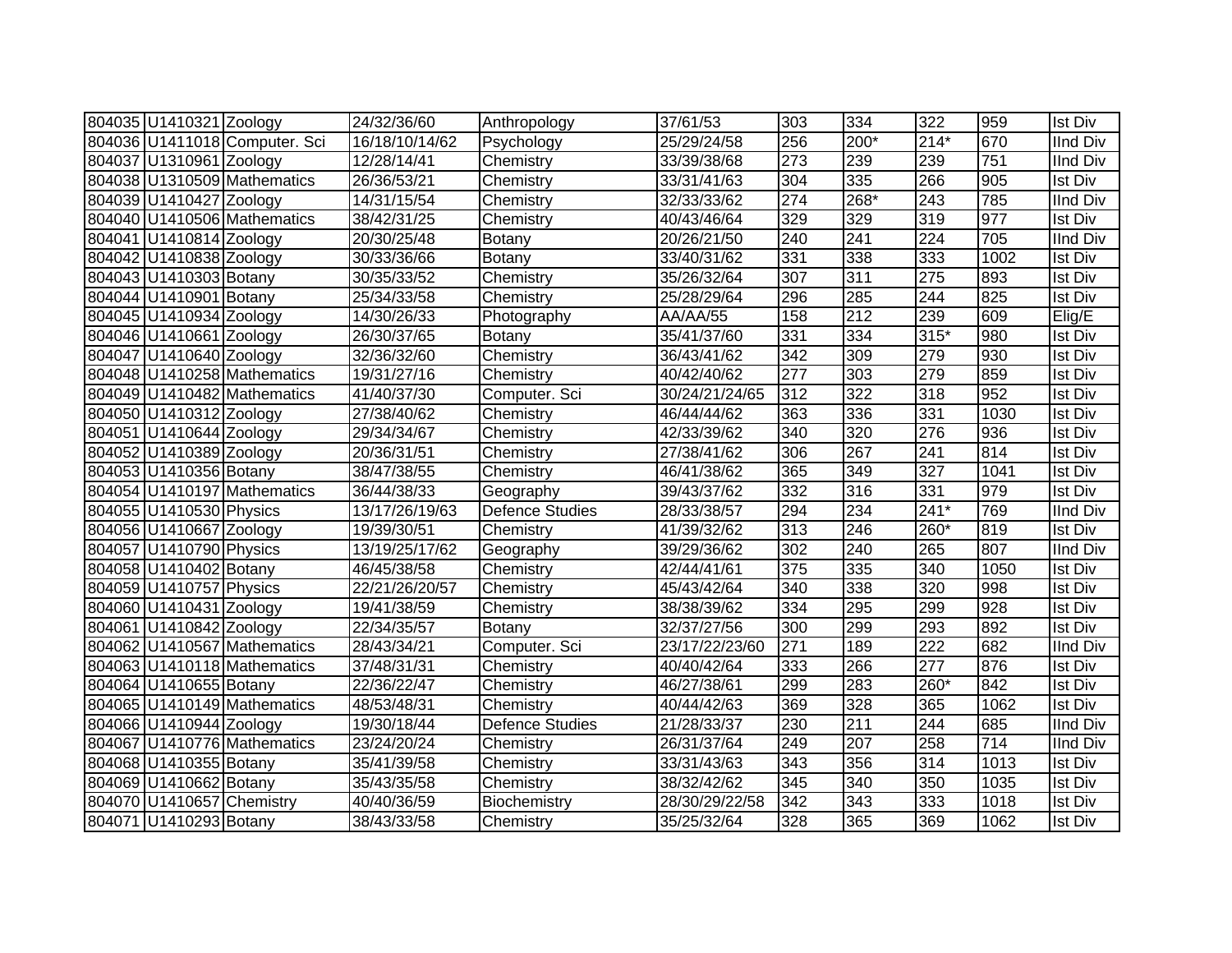| 804072 U1410683 Chemistry |                             | 28/25/36/64    | Biochemistry                | 22/22/26/22/59 | 304 | 302             | 289    | 895  | <b>Ist Div</b>   |
|---------------------------|-----------------------------|----------------|-----------------------------|----------------|-----|-----------------|--------|------|------------------|
|                           | 804073 U1410744 Mathematics | 31/45/24/17    | Chemistry                   | 31/30/41/62    | 281 | 294             | 280    | 855  | <b>Ist Div</b>   |
| 804074 U1310471 Botany    |                             | 40/40/32/52    | Chemistry                   | 37/34/40/64    | 339 | 311             | 302    | 952  | <b>Ist Div</b>   |
| 804075 U1410888 Botany    |                             | 41/39/35/61    | Chemistry                   | 48/43/39/68    | 374 | 343             | 291    | 1008 | <b>Ist Div</b>   |
|                           | 804076 U1410775 Mathematics | 36/48/37/31    | <b>Statistics</b>           | 37/39/29/59    | 316 | 252*            | 327    | 895  | <b>Ist Div</b>   |
| 804077 U1410939 Zoology   |                             | 06/29/23/43    | <b>Defence Studies</b>      | 28/30/35/44    | 238 | 230             | 248*   | 716  | <b>IInd Div</b>  |
| 804078 U1410487 Physics   |                             | 29/20/29/20/61 | <b>Mathematics</b>          | 29/49/57/31    | 325 | 321             | 331    | 977  | <b>Ist Div</b>   |
| 804079 U1410689 Physics   |                             | 13/12/20/27/54 | Chemistry                   | 40/36/40/63    | 305 | 283             | 329    | 917  | <b>Ist Div</b>   |
| 804080 U1411024 Physics   |                             | 14/17/19/13/57 | <b>Mathematics</b>          | 20/29/20/10    | 199 | 271             | 239*   | 709  | IInd Div         |
| 804081 U1410606 Physics   |                             | 17/14/25/16/60 | Geology                     | 30/31/30/31/75 | 329 | $\frac{1}{333}$ | 336    | 998  | <b>Ist Div</b>   |
| 804082 U1410372 Zoology   |                             | 19/30/25/49    | Chemistry                   | 20/32/38/64    | 277 | 203             | 213    | 693  | <b>IInd Div</b>  |
| 804083 U1410620 Botany    |                             | 32/40/33/58    | Biochemistry                | 26/30/30/17/54 | 320 | 290             | 278    | 888  | <b>Ist Div</b>   |
|                           | 804084 U1410256 Mathematics | 20/21/24/15    | Chemistry                   | 32/30/37/64    | 243 | 266             | 257    | 766  | <b>IInd Div</b>  |
| 804085 U1410660 Zoology   |                             | 20/32/26/56    | Chemistry                   | 31/29/30/63    | 287 | 270             | 259    | 816  | <b>Ist Div</b>   |
| 804086 U1410001 Physics   |                             | 14/18/24/19/61 | Computer. Sci               | 20/16/20/24/60 | 276 | 234             | 296    | 806  | <b>IInd Div</b>  |
|                           | 804087 U1410602 Mathematics | 05/21/16/18    | Chemistry                   | 32/36/37/64    | 229 | $221*$          | $222*$ | 672  | Elig/E           |
| 804088 U1410305 Botany    |                             | 42/42/31/67    | Chemistry                   | 35/38/43/62    | 360 | 372             | 362*   | 1094 | <b>Ist Div</b>   |
| 804089 U1410669 Zoology   |                             | 22/30/19/43    | Botany                      | 29/24/19/54    | 240 | 271             | 262*   | 773  | <b>IInd Div</b>  |
|                           | 804090 U1410915 Mathematics | 16/32/13/14    | Chemistry                   | 36/33/41/68    | 253 | 246*            | $258*$ | 757  | <b>IInd Div</b>  |
| 804091 U1410362 Botany    |                             | 34/43/31/55    | Biochemistry                | 26/31/33/32/53 | 338 | 326             | 311    | 975  | <b>Ist Div</b>   |
| 804092 U1410666 Zoology   |                             | 26/35/32/55    | Chemistry                   | 33/33/35/66    | 315 | 284             | 282*   | 881  | <b>Ist Div</b>   |
| 804093 U1410798 Physics   |                             | 21/28/27/20/57 | Geography                   | 41/32/37/64    | 327 | 258             | 306    | 891  | <b>Ist Div</b>   |
| 804094 U1410826 Zoology   |                             | 20/35/34/51    | Botany                      | 35/29/24/48    | 276 | 258             | 319    | 853  | <b>Ist Div</b>   |
|                           | 804095 U1310881 Mathematics | 16/16/30/17    | Geology                     | 25/30/24/23/72 | 253 | 229*            | 226*   | 708  | <b>IInd Div</b>  |
|                           | 804096 U1410236 Mathematics | 27/14/29/20    | Chemistry                   | 29/38/39/64    | 260 | 241             | 235    | 736  | <b>IInd Div</b>  |
| 804097 U1410409 Botany    |                             | 39/40/34/60    | Chemistry                   | 38/35/37/65    | 348 | 331             | 324    | 1003 | <b>Ist Div</b>   |
| 804098 U1410825 Zoology   |                             | 29/29/38/53    | Botany                      | 34/30/34/50    | 297 | $274*$          | $281*$ | 852  | <b>Ist Div</b>   |
| 804099 U1410738 Physics   |                             | 17/33/25/16/62 | Geology                     | 29/31/31/27/81 | 352 | 330             | 333    | 1015 | <b>Ist Div</b>   |
| 804100 U1410433 Zoology   |                             | 32/32/34/52    | Chemistry                   | 30/30/36/62    | 308 | 302             | 311    | 921  | <b>Ist Div</b>   |
| 804101 U1410938 Zoology   |                             | 22/31/27/47    | <b>Defence Studies</b>      | 28/32/35/57    | 279 | 285             | 232    | 796  | <b>IInd Div</b>  |
| 804102 U1410880 Physics   |                             | 15/27/28/36/58 | Chemistry                   | 39/35/42/65    | 345 | 250             | 265    | 860  | <b>Ist Div</b>   |
|                           | 804103 U1411013 Mathematics | 23/28/34/20    | <b>Computer Maintenance</b> | 22/10/09/18/50 | 214 | 192*            | $215*$ | 621  | <b>Illrd Div</b> |
| 804104 U1410404 Zoology   |                             | 14/36/34/42    | Botany                      | 28/23/23/46    | 246 | 310             | 329    | 885  | <b>Ist Div</b>   |
| 804105 U1410363 Zoology   |                             | 31/33/37/59    | Botany                      | 42/43/30/53    | 328 | 310             | 265*   | 903  | <b>Ist Div</b>   |
| 804106 U1410590 Physics   |                             | 13/28/22/26/60 | Chemistry                   | 28/31/41/64    | 313 | 275             | 232*   | 820  | <b>Ist Div</b>   |
| 804107 U1410325 Zoology   |                             | 30/31/39/66    | Chemistry                   | 40/40/41/64    | 351 | 348             | 337    | 1036 | <b>Ist Div</b>   |
| 804108 U1410309 Botany    |                             | 38/43/31/54    | Chemistry                   | 32/26/35/60    | 319 | 283             | 321    | 923  | <b>Ist Div</b>   |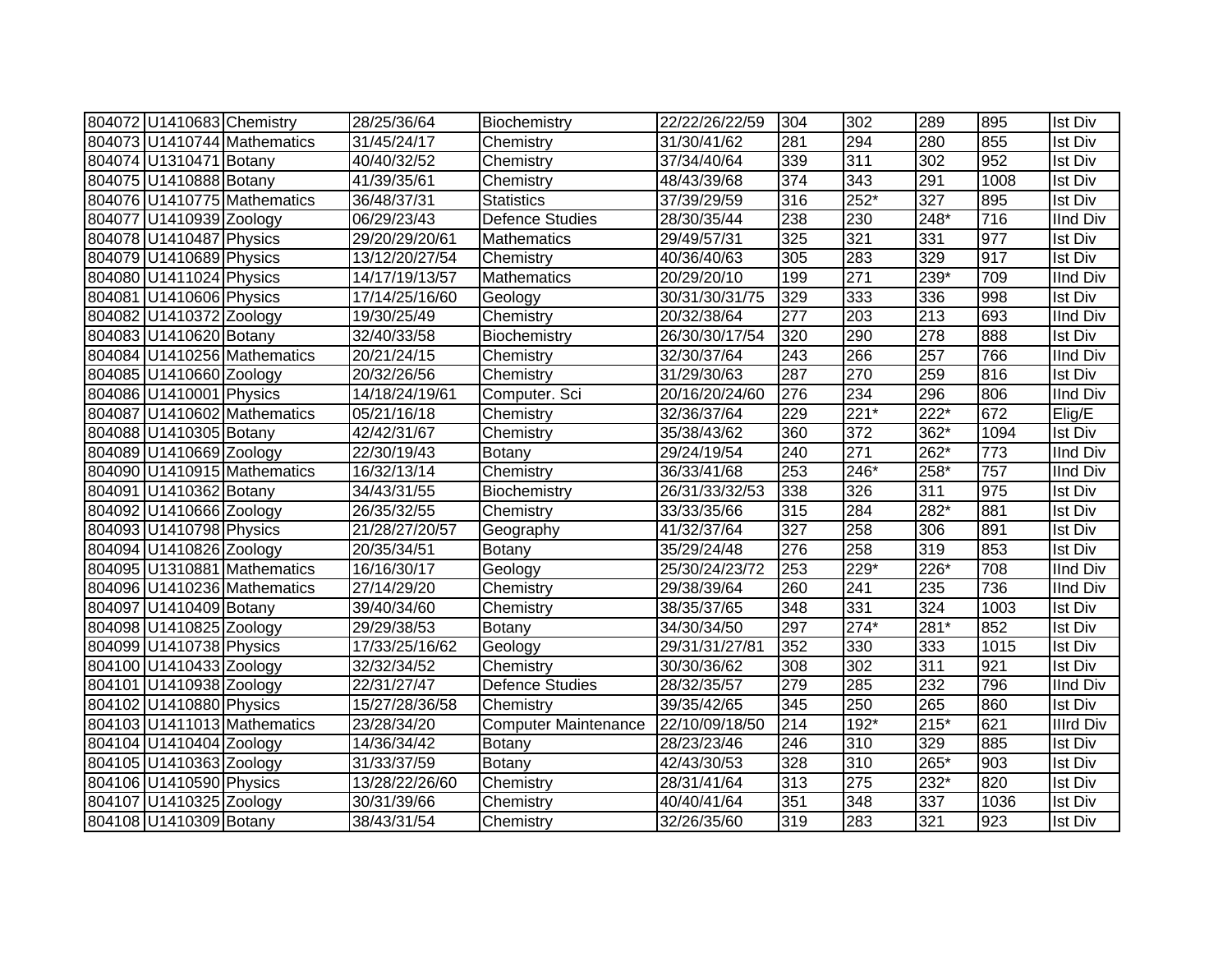| 804109 U1410648 Zoology   |                             | 23/33/36/64    | Botany                      | 39/43/31/57    | 326 | 337    | 330              | 993  | <b>Ist Div</b>  |
|---------------------------|-----------------------------|----------------|-----------------------------|----------------|-----|--------|------------------|------|-----------------|
| 804110 U1410663 Zoology   |                             | 33/30/37/64    | Botany                      | 42/42/30/58    | 336 | 316    | $318*$           | 970  | <b>Ist Div</b>  |
| 804111 U1410276 Physics   |                             | 13/15/23/22/59 | Chemistry                   | 39/33/38/62    | 304 | 218    | 212              | 734  | <b>IInd Div</b> |
|                           | 804112 U1410962 Mathematics | 36/46/30/21    | <b>Computer Maintenance</b> | 17/16/17/19/65 | 267 | 282    | 263              | 812  | <b>Ist Div</b>  |
| 804113 U1410308 Botany    |                             | 39/43/24/49    | Chemistry                   | 32/32/39/67    | 325 | 337    | 316              | 978  | <b>Ist Div</b>  |
|                           | 804114 U1410277 Mathematics | 22/15/08/24    | Chemistry                   | 36/35/34/60    | 234 | $232*$ | $242*$           | 708  | Elig/E          |
|                           | 804115 U1410006 Mathematics | 23/28/32/23    | Chemistry                   | 41/32/36/62    | 277 | 249*   | 272              | 798  | <b>IInd Div</b> |
| 804116 U1410967 Physics   |                             | 13/23/28/27/60 | <b>Defence Studies</b>      | 28/31/40/65    | 315 | 247    | $277*$           | 839  | <b>Ist Div</b>  |
| 804117 U1410902 Zoology   |                             | 11/28/23/45    | Botany                      | 13/18/18/48    | 204 | 252    | 229              | 685  | <b>IInd Div</b> |
|                           | 804118 U1410082 Mathematics | 33/39/51/26    | Computer. Sci               | 27/21/19/24/67 | 307 | 277    | 291              | 875  | <b>Ist Div</b>  |
| 804119 U1410889 Physics   |                             | 09/15/21/19/69 | Chemistry                   | 35/36/37/65    | 306 | 303    | 277              | 886  | <b>Ist Div</b>  |
| 804120 U1410417 Zoology   |                             | 26/31/31/64    | <b>Botany</b>               | 39/37/30/58    | 316 | 290    | 305              | 911  | <b>Ist Div</b>  |
| 804121 U1410386 Botany    |                             | 35/38/23/60    | Chemistry                   | 34/31/27/60    | 308 | 300    | 310              | 918  | <b>Ist Div</b>  |
|                           | 804122 U1410240 Mathematics | 50/43/52/28    | Chemistry                   | 42/39/40/60    | 354 | 325    | 336              | 1015 | <b>Ist Div</b>  |
| 804123 U1410423 Chemistry |                             | 35/17/18/64    | Biochemistry                | 24/23/22/10/56 | 269 | 281    | 245              | 795  | <b>IInd Div</b> |
| 804124 U1410342 Zoology   |                             | 27/31/35/65    | Chemistry                   | 37/24/34/62    | 315 | 333    | 306              | 954  | <b>Ist Div</b>  |
| 804125 U1410486 Physics   |                             | 27/26/27/23/70 | Chemistry                   | 41/33/34/62    | 343 | 250    | 298              | 891  | <b>Ist Div</b>  |
| 804126 U1410341 Botany    |                             | 31/38/33/55    | Chemistry                   | 38/24/26/66    | 311 | 337    | 297              | 945  | <b>Ist Div</b>  |
| 804127 U1410672 Botany    |                             | 43/42/37/57    | Chemistry                   | 36/31/28/62    | 336 | 341    | 304              | 981  | <b>Ist Div</b>  |
| 804128 U1410348 Botany    |                             | 44/38/38/55    | Biochemistry                | 25/25/29/31/53 | 338 | 335    | 284              | 957  | <b>Ist Div</b>  |
| 804129 U1310687 Zoology   |                             | 27/30/29/53    | <b>Botany</b>               | 36/37/26/58    | 296 | 267*   | 293              | 856  | <b>Ist Div</b>  |
| 804130 U1410441 Zoology   |                             | 24/31/28/57    | Chemistry                   | 40/17/29/65    | 291 | 330    | $\overline{300}$ | 921  | <b>Ist Div</b>  |
| 804131 U1410588 Physics   |                             | 09/16/27/23/70 | Mathematics                 | 31/21/29/22    | 248 | 256*   | 256              | 760  | <b>IInd Div</b> |
| 804132 U1410408 Zoology   |                             | AA/AA/AA/AA    | Botany                      | AA/AA/AA/AA    | AA  | 273    | 278              | 551  | Absent          |
| 804133 U1310034 Zoology   |                             | 25/30/32/46    | Chemistry                   | 38/41/32/67    | 311 | 301    | 349*             | 961  | <b>Ist Div</b>  |
| 804134 U1410676 Botany    |                             | 28/37/32/57    | Chemistry                   | 36/28/22/62    | 302 | 308    | $302*$           | 912  | <b>Ist Div</b>  |
| 804135 U1310808 Zoology   |                             | 22/26/22/53    | Botany                      | 24/28/32/49    | 256 | 260    | 260              | 776  | <b>IInd Div</b> |
| 804136 U1410304 Zoology   |                             | 28/33/36/42    | Chemistry                   | 38/30/28/66    | 301 | 359    | 348              | 1008 | <b>Ist Div</b>  |
| 804137 U1410821 Zoology   |                             | 25/28/29/42    | Chemistry                   | 37/35/30/64    | 290 | 287    | 281              | 858  | <b>Ist Div</b>  |
|                           | 804138 U1410542 Mathematics | 29/28/43/29    | Geology                     | 24/30/24/30/77 | 314 | 309    | 311              | 934  | <b>Ist Div</b>  |
|                           | 804139 U1410890 Mathematics | 47/41/54/33    | <b>Statistics</b>           | 40/39/33/56    | 343 | 302    | 331              | 976  | <b>Ist Div</b>  |
| 804140 U1410974 Physics   |                             | 16/25/27/30/63 | Mathematics                 | 39/41/39/34    | 314 | 273    | 303              | 890  | <b>Ist Div</b>  |
| 804141 U1410841 Zoology   |                             | 17/29/26/47    | Botany                      | 29/18/23/46    | 235 | 304    | 277              | 816  | <b>Ist Div</b>  |
| 804142 U1410332 Botany    |                             | 24/34/31/58    | <b>Biochemistry</b>         | 26/30/27/26/54 | 310 | 313    | 307              | 930  | <b>Ist Div</b>  |
| 804143 U1310719 Zoology   |                             | 09/17/17/27    | Botany                      | 10/15/17/29    | 141 | 195    | 205*             | 541  | Failed          |
| 804144 U1410806 Zoology   |                             | 18/25/18/31    | Chemistry                   | 32/15/25/60    | 224 | 263*   | 268*             | 755  | <b>IInd Div</b> |
| 804145 U1410646 Zoology   |                             | 25/23/31/52    | Botany                      | 30/34/30/53    | 278 | $274*$ | 296              | 848  | <b>Ist Div</b>  |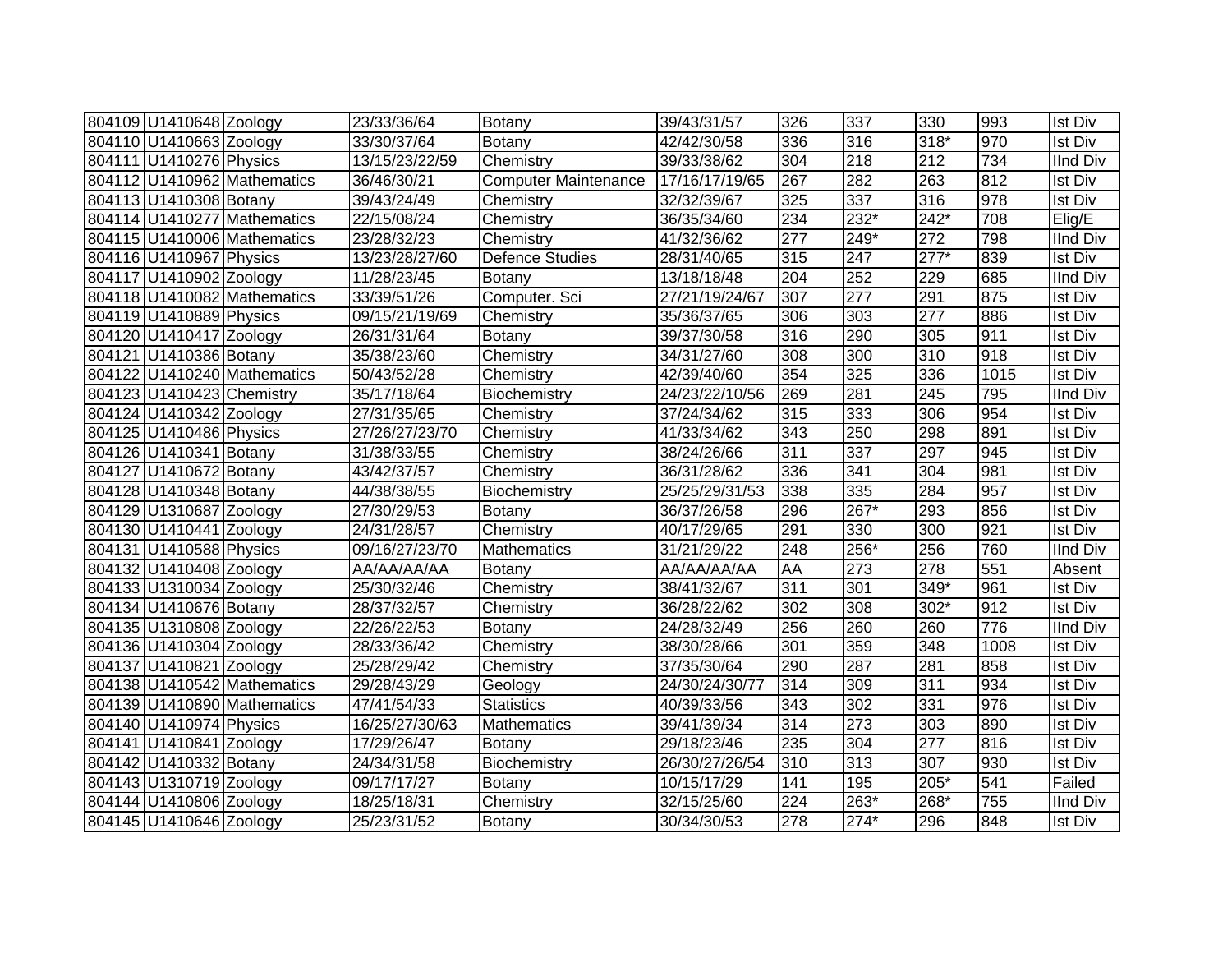| 804146 U1410774 Physics   |                               | 16/14/23/18/62 | Chemistry                   | 31/26/35/60    | 285 | 310              | 292              | 887  | <b>Ist Div</b>  |
|---------------------------|-------------------------------|----------------|-----------------------------|----------------|-----|------------------|------------------|------|-----------------|
| 804147 U1410671 Botany    |                               | 34/39/33/52    | Chemistry                   | 27/24/31/62    | 302 | 294              | 281              | 877  | <b>Ist Div</b>  |
| 804148 U1410658 Botany    |                               | 38/41/33/57    | Chemistry                   | 29/17/30/62    | 307 | 322              | 294              | 923  | <b>Ist Div</b>  |
| 804149 U1410329 Zoology   |                               | 33/31/37/54    | Chemistry                   | 37/36/34/64    | 326 | 337              | 317              | 980  | <b>Ist Div</b>  |
| 804150 U1310427 Zoology   |                               | 30/30/29/47    | Chemistry                   | 36/14/28/62    | 276 | 263*             | 242*             | 781  | <b>IInd Div</b> |
| 804151 U1410947 Zoology   |                               | 25/28/24/49    | <b>Botany</b>               | 36/30/28/46    | 266 | 302              | 281              | 849  | <b>Ist Div</b>  |
|                           | 804152 U1410966 Computer. Sci | 29/24/25/23/88 | Psychology                  | 40/37/38/66    | 370 | 330              | 322*             | 1022 | <b>Ist Div</b>  |
| 804153 U1410390 Zoology   |                               | 17/30/20/39    | Chemistry                   | 30/20/15/60    | 231 | 256              | 229              | 716  | <b>IInd Div</b> |
|                           | 804154 U1410147 Mathematics   | 34/43/45/30    | Chemistry                   | 34/38/36/60    | 320 | 315              | 330              | 965  | <b>Ist Div</b>  |
| 804155 U1410310 Zoology   |                               | 23/27/26/53    | Chemistry                   | 33/33/27/66    | 288 | $\overline{308}$ | $\overline{300}$ | 896  | <b>Ist Div</b>  |
| 804156 U1410812 Zoology   |                               | 17/31/29/42    | <b>Botany</b>               | 33/38/21/43    | 254 | $273*$           | 285              | 812  | <b>Ist Div</b>  |
| 804157 U1310071 Chemistry |                               | 38/27/33/62    | Biochemistry                | 27/29/22/26/52 | 316 | 319              | 281              | 916  | <b>Ist Div</b>  |
| 804158 U1410622 Zoology   |                               | 25/28/24/49    | Botany                      | 29/27/28/43    | 253 | $204*$           | $251*$           | 708  | <b>IInd Div</b> |
| 804159 U1310387 Physics   |                               | 07/12/21/19/55 | Chemistry                   | 37/19/35/64    | 269 | 203*             | 248*             | 720  | <b>IInd Div</b> |
| 804160 U1410749 Physics   |                               | 14/28/24/30/54 | Mathematics                 | 29/33/36/34    | 282 | 243*             | 271              | 796  | <b>IInd Div</b> |
| 804161 U1410354 Zoology   |                               | 27/31/27/54    | Chemistry                   | 36/26/25/60    | 286 | 321              | 265              | 872  | <b>Ist Div</b>  |
|                           | 804162 U1410954 Mathematics   | 29/40/43/22    | <b>Computer Maintenance</b> | 20/17/12/21/58 | 262 | 256              | 270              | 788  | <b>IInd Div</b> |
| 804163 U1410383 Zoology   |                               | 33/29/28/43    | Chemistry                   | 41/17/26/62    | 279 | $302*$           | $273*$           | 854  | <b>Ist Div</b>  |
| 804164 U1310924 Physics   |                               | 03/12/25/24/54 | Chemistry                   | 33/18/33/58    | 260 | $237*$           | $217*$           | 714  | <b>IInd Div</b> |
| 804165 U1410040 Physics   |                               | 21/25/30/25/59 | Chemistry                   | 47/29/40/62    | 338 | 319              | 327              | 984  | <b>Ist Div</b>  |
| 804166 U1410373 Zoology   |                               | 24/28/18/45    | Chemistry                   | 35/13/08/60    | 231 | 209*             | 209              | 649  | <b>IInd Div</b> |
| 804167 U1410400 Botany    |                               | 36/44/39/62    | Chemistry                   | 36/27/24/62    | 330 | 317              | 315              | 962  | <b>Ist Div</b>  |
|                           | 804168 U1410094 Mathematics   | 36/45/45/32    | <b>Statistics</b>           | 35/37/31/50    | 311 | 258*             | 302              | 871  | <b>Ist Div</b>  |
|                           | 804169 U1410553 Mathematics   | 26/33/28/30    | Chemistry                   | 35/17/28/64    | 261 | 295              | 272              | 828  | <b>Ist Div</b>  |
| 804170 U1310845 Physics   |                               | 13/14/29/24/50 | <b>Defence Studies</b>      | 25/28/36/63    | 282 | 250*             | 242              | 774  | <b>IInd Div</b> |
| 804171 U1410331 Botany    |                               | 33/36/35/57    | Chemistry                   | 31/15/30/62    | 299 | 320              | 287              | 906  | <b>Ist Div</b>  |
| 804172 U1310093 Zoology   |                               | 25/31/34/42    | Botany                      | 29/33/25/52    | 271 | 268              | 277              | 816  | <b>Ist Div</b>  |
|                           | 804173 U1310595 Mathematics   | 19/39/39/32    | <b>Statistics</b>           | 35/32/30/50    | 276 | 264              | 271              | 811  | <b>Ist Div</b>  |
| 804174 U1410941 Botany    |                               | 38/28/22/57    | <b>Defence Studies</b>      | 40/34/38/65    | 322 | 245              | 295              | 862  | <b>Ist Div</b>  |
| 804175 U1410652 Botany    |                               | 44/45/40/59    | Chemistry                   | 40/38/34/62    | 362 | 342              | 343              | 1047 | <b>Ist Div</b>  |
| 804176 U1310445 Zoology   |                               | 39/31/33/54    | Botany                      | 37/29/26/51    | 300 | 266              | 304              | 870  | <b>Ist Div</b>  |
| 804177 U1410319 Zoology   |                               | 23/34/34/55    | Botany                      | 40/39/32/62    | 319 | 335              | 319              | 973  | <b>Ist Div</b>  |
| 804178 U1410630 Zoology   |                               | 24/29/30/53    | Chemistry                   | 34/39/33/60    | 302 | 331              | 299              | 932  | <b>Ist Div</b>  |
| 804179 U1410357 Chemistry |                               | 41/37/26/64    | Biochemistry                | 29/27/33/29/62 | 348 | 327              | 324              | 999  | <b>Ist Div</b>  |
|                           | 804180 U1410042 Mathematics   | 18/31/21/30    | Chemistry                   | 36/28/38/62    | 264 | 283              | 310              | 857  | <b>Ist Div</b>  |
| 804181 U1410969 Physics   |                               | 08/20/18/18/58 | Mathematics                 | 26/27/37/24    | 236 | 266              | 271              | 773  | <b>IInd Div</b> |
|                           | 804182 U1210225 Mathematics   | 11/21/20/26    | Computer. Sci               | 13/18/16/15/52 | 192 | 249*             | $203*$           | 644  | Illrd Div       |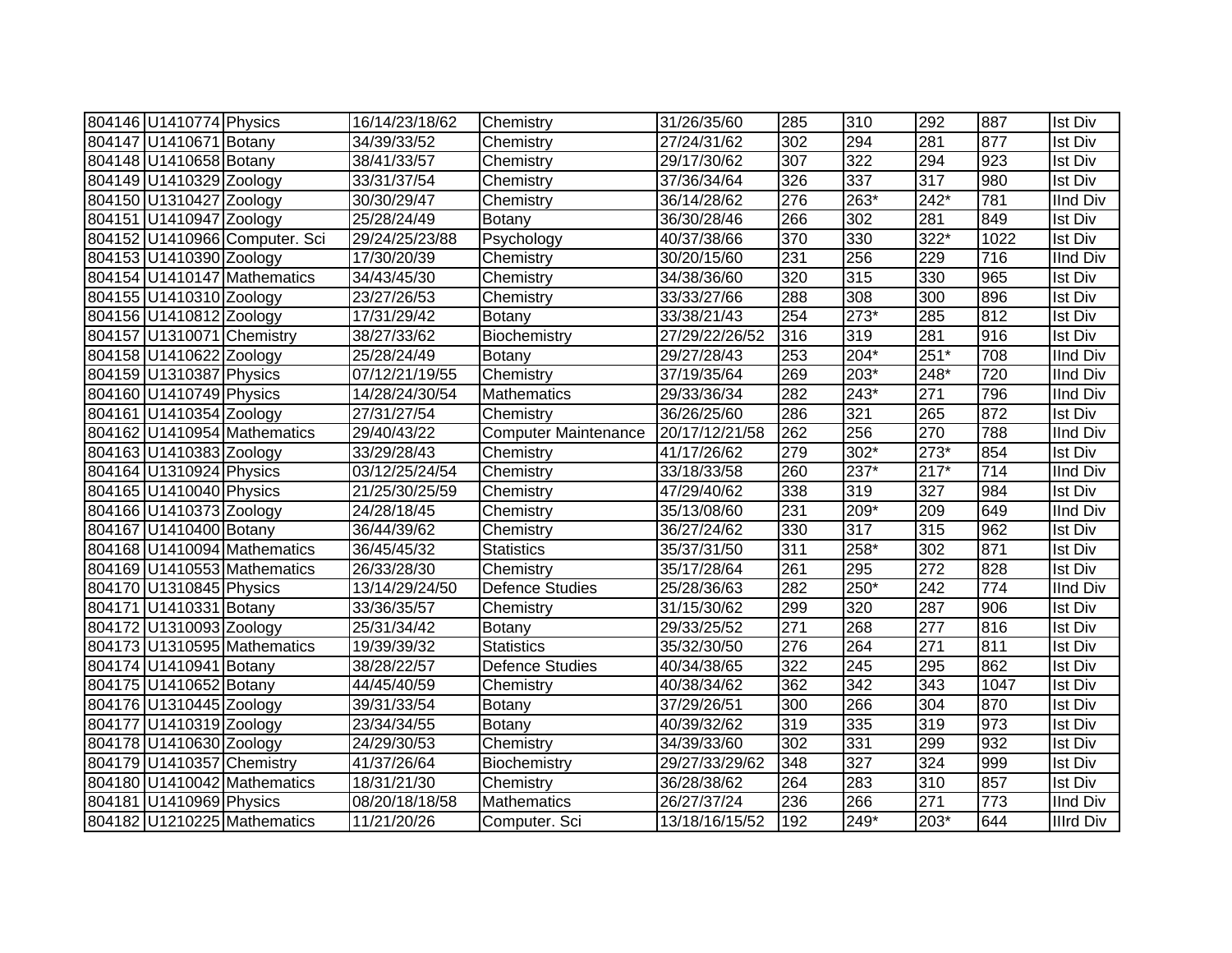|                           | 804183 U1311004 Mathematics | 19/20/13/24    | Psychology                  | 14/21/23/47    | 181 | 183*   | 199*             | 563 | Illrd Div       |
|---------------------------|-----------------------------|----------------|-----------------------------|----------------|-----|--------|------------------|-----|-----------------|
|                           | 804184 U1310941 Mathematics | 27/12/28/12    | <b>Computer Maintenance</b> | 17/15/11/18/50 | 190 | 194    | 215              | 599 | Illrd Div       |
|                           | 804185 U1310994 Mathematics | 27/09/14/16    | Photography                 | 59/57/70       | 252 | 232*   | 255*             | 739 | Elig/E          |
| 804186 U1310448 Botany    |                             | 07/19/32/57    | Chemistry                   | 34/32/17/52    | 250 | 252    | 232*             | 734 | <b>IInd Div</b> |
| 804187 U1410824 Botany    |                             | 41/39/30/60    | Biochemistry                | 32/29/32/28/50 | 341 | 311    | 305              | 957 | <b>Ist Div</b>  |
| 805001 S1410001 Botany    |                             | 43/40/37/60    | Chemistry                   | 39/29/24/57    | 329 | 329    | $\overline{322}$ | 980 | <b>Ist Div</b>  |
| 805002 S1410004 Physics   |                             | 08/20/30/24/60 | Mathematics                 | 27/04/18/22    | 213 | 248    | $\overline{274}$ | 735 | <b>IInd Div</b> |
| 805003 S1410005 Botany    |                             | 32/46/39/64    | Zoology                     | 26/39/35/56    | 337 | $269*$ | $\overline{277}$ | 883 | <b>Ist Div</b>  |
| 805004 S1410007 Physics   |                             | 15/27/25/25/60 | Mathematics                 | 33/24/18/22    | 249 | 270    | $\overline{311}$ | 830 | <b>Ist Div</b>  |
| 805005 S1410008 Botany    |                             | 11/35/20/58    | Zoology                     | 23/24/31/50    | 252 | 212    | 208*             | 672 | <b>IInd Div</b> |
| 805006 S1410010 Physics   |                             | 13/24/22/25/60 | Chemistry                   | 36/35/32/60    | 307 | 223    | 222              | 752 | <b>IInd Div</b> |
| 805007 S1410014 Botany    |                             | 29/33/37/58    | Zoology                     | 28/37/32/51    | 305 | 299    | 302              | 906 | <b>Ist Div</b>  |
| 805008 S1310015 Chemistry |                             | 26/11/36/60    | Mathematics                 | 19/07/07/19    | 185 | $188*$ | $218*$           | 591 | Elig/E          |
| 805009 S1410017 Zoology   |                             | 30/33/33/52    | <b>Botany</b>               | 37/39/38/58    | 320 | 312    | 255              | 887 | <b>Ist Div</b>  |
| 805010 S1410018 Zoology   |                             | 30/38/33/58    | Chemistry                   | 30/20/34/65    | 308 | 265    | 286              | 859 | <b>Ist Div</b>  |
| 805011 S1410022 Botany    |                             | 37/40/39/60    | Chemistry                   | 36/25/31/64    | 332 | 319    | 295              | 946 | <b>Ist Div</b>  |
| 805012 S1410023 Zoology   |                             | 25/34/30/47    | Botany                      | 23/36/31/57    | 283 | 265*   | 234              | 782 | <b>IInd Div</b> |
| 805013 S1410024 Zoology   |                             | 28/34/40/61    | Botany                      | 41/40/40/68    | 352 | 329    | 316              | 997 | <b>Ist Div</b>  |
| 805014 S1410025 Botany    |                             | 37/41/29/64    | Zoology                     | 28/34/31/53    | 317 | 303    | 307              | 927 | <b>Ist Div</b>  |
| 805015 S1410027 Chemistry |                             | 34/27/37/62    | Mathematics                 | 30/12/23/26    | 251 | 266    | 257              | 774 | <b>IInd Div</b> |
| 805016 S1410028 Botany    |                             | 23/27/24/59    | Zoology                     | 27/32/21/55    | 268 | 263    | 235              | 766 | <b>IInd Div</b> |
| 805017 S1410029 Physics   |                             | 13/20/18/21/57 | Chemistry                   | 39/30/32/62    | 292 | 253    | $\overline{250}$ | 795 | <b>IInd Div</b> |
| 805018 S1410030 Zoology   |                             | 25/31/24/46    | Botany                      | 28/28/21/59    | 262 | 279    | 248              | 789 | <b>IInd Div</b> |
| 805019 S1310028 Zoology   |                             | 23/29/30/37    | Botany                      | 22/34/18/55    | 248 | 268*   | 242              | 758 | <b>IInd Div</b> |
| 805020 S1410035 Zoology   |                             | 30/35/36/46    | Botany                      | 35/40/28/60    | 310 | 295    | 274              | 879 | <b>Ist Div</b>  |
| 805021 S1410036 Botany    |                             | 41/37/29/60    | Zoology                     | 33/29/32/60    | 321 | 334    | 291              | 946 | <b>Ist Div</b>  |
| 805022 S1410040 Zoology   |                             | 27/36/29/50    | Botany                      | 25/36/20/60    | 283 | 271    | 267              | 821 | <b>Ist Div</b>  |
| 805023 S1410041 Botany    |                             | 18/15/17/54    | Zoology                     | 24/34/22/41    | 225 | 263*   | 236              | 724 | <b>IInd Div</b> |
| 805024 S1410048 Botany    |                             | 43/44/31/65    | Zoology                     | 27/38/38/58    | 344 | 296    | 308*             | 948 | <b>Ist Div</b>  |
| 805025 S1410049 Botany    |                             | 40/42/20/60    | Zoology                     | 25/35/32/43    | 297 | 218    | 248*             | 763 | <b>IInd Div</b> |
| 805026 S1410051 Chemistry |                             | 30/20/25/59    | Zoology                     | 20/36/30/50    | 270 | 258    | 236              | 764 | <b>IInd Div</b> |
| 805027 S1410052 Zoology   |                             | 23/26/17/43    | Chemistry                   | 36/17/25/58    | 245 | 235    | 257              | 737 | <b>IInd Div</b> |
| 805028 S1410053 Botany    |                             | 30/14/12/57    | Zoology                     | 25/32/23/31    | 224 | 250*   | 212              | 686 | <b>IInd Div</b> |
| 805029 S1410054 Botany    |                             | 19/24/15/54    | Zoology                     | 17/30/26/40    | 225 | 264    | 231              | 720 | <b>IInd Div</b> |
| 805030 S1410056 Physics   |                             | 08/28/27/22/62 | Chemistry                   | 42/20/36/64    | 309 | 237    | 280              | 826 | Ist Div         |
| 805031 S1410057 Chemistry |                             | 21/18/26/59    | Mathematics                 | 16/10/14/17    | 181 | 197    | 234              | 612 | Elig/E          |
| 805032 S1410058 Physics   |                             | 13/29/26/24/63 | Chemistry                   | 42/31/44/65    | 337 | 272    | 289              | 898 | <b>Ist Div</b>  |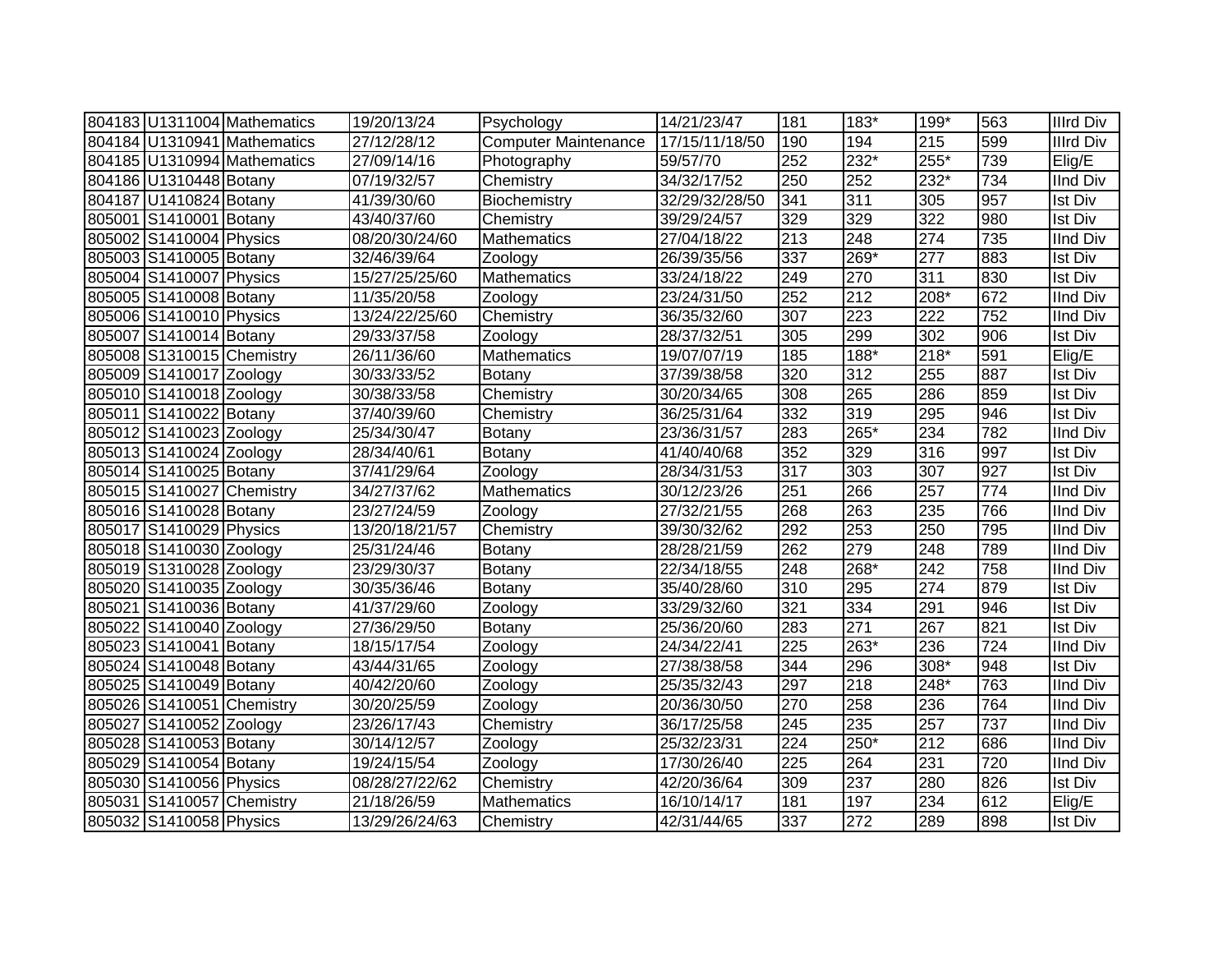| 805033 S1410059 Botany    | 28/25/12/55    | Zoology            | 30/40/34/50    | 274 | 252    | 236    | 762 | <b>IInd Div</b>  |
|---------------------------|----------------|--------------------|----------------|-----|--------|--------|-----|------------------|
| 805034 S1410063 Chemistry | 03/05/40/60    | <b>Mathematics</b> | 27/16/05/22    | 178 | 226    | 216    | 620 | Failed           |
| 805035 S1410064 Chemistry | 34/22/37/62    | Mathematics        | 20/08/21/20    | 224 | 263    | 278    | 765 | Elig/E           |
| 805036 S1410065 Botany    | 36/38/26/65    | Zoology            | 28/34/36/55    | 318 | 343    | 328    | 989 | <b>Ist Div</b>   |
| 805037 S1410068 Chemistry | 42/28/36/64    | Zoology            | 30/32/37/54    | 323 | 305    | 312    | 940 | <b>Ist Div</b>   |
| 805038 S1410070 Zoology   | 20/28/31/42    | Botany             | 27/09/10/56    | 223 | 258    | 224    | 705 | <b>IInd Div</b>  |
| 805039 S1410071 Zoology   | AA/AA/AA/41    | Chemistry          | AA/AA/AA/58    | 99  | 225    | $213*$ | 537 | Failed           |
| 805040 S1410072 Chemistry | 42/11/39/62    | Zoology            | 17/35/30/51    | 287 | 284    | 301    | 872 | <b>Ist Div</b>   |
| 805041 S1210058 Chemistry | 23/17/28/57    | Physics            | 07/22/23/20/56 | 253 | 183    | 205    | 641 | <b>Illrd Div</b> |
| 805042 S1410073 Zoology   | 24/38/28/47    | <b>Botany</b>      | 33/29/20/47    | 266 | 266*   | 236    | 768 | <b>IInd Div</b>  |
| 805043 S1410075 Zoology   | 23/29/25/42    | Botany             | 16/28/18/56    | 237 | 247    | 207    | 691 | <b>IInd Div</b>  |
| 805044 S1410076 Zoology   | 24/29/22/36    | Chemistry          | 21/11/25/55    | 223 | $219*$ | $211*$ | 653 | <b>IInd Div</b>  |
| 805045 S1410079 Zoology   | 12/19/05/36    | Chemistry          | 19/04/14/55    | 164 | $211*$ | 178*   | 553 | Failed           |
| 805046 S1410080 Physics   | 06/12/21/13/61 | Chemistry          | 26/23/41/61    | 264 | 228    | 215    | 707 | <b>IInd Div</b>  |
| 805047 S1410081 Zoology   | 20/26/25/37    | Chemistry          | 34/12/35/55    | 244 | 232    | $210*$ | 686 | <b>IInd Div</b>  |
| 805048 S1410082 Botany    | 17/16/18/49    | Zoology            | 20/26/20/41    | 207 | 229    | $213*$ | 649 | <b>IInd Div</b>  |
| 805049 S1410088 Chemistry | 24/12/32/57    | Physics            | 06/23/27/16/56 | 253 | 189*   | 200*   | 642 | <b>Illrd Div</b> |
| 805050 S1210082 Chemistry | 20/03/26/56    | Physics            | 04/12/15/05/58 | 199 | 198*   | 200    | 597 | Failed           |
| 805051 S1410089 Botany    | 29/41/32/68    | Zoology            | 27/35/33/63    | 328 | 325    | 338    | 991 | <b>Ist Div</b>   |
| 805052 S1410090 Zoology   | 29/34/34/62    | Botany             | 39/41/30/62    | 331 | 314    | 329    | 974 | <b>Ist Div</b>   |
| 805053 S1410091 Botany    | 35/43/30/64    | Zoology            | 27/32/32/59    | 322 | 344    | 330    | 996 | <b>Ist Div</b>   |
| 805054 S1410093 Botany    | 31/28/29/53    | Zoology            | 23/26/21/50    | 261 | 258    | 231    | 750 | <b>IInd Div</b>  |
| 805055 S1410094 Botany    | 31/29/21/58    | Zoology            | 17/26/21/51    | 254 | 227    | 229    | 710 | <b>IInd Div</b>  |
| 805056 S1410095 Botany    | 25/33/21/55    | Zoology            | 10/24/17/51    | 236 | 247    | 220    | 703 | <b>IInd Div</b>  |
| 805057 S1410096 Zoology   | 20/27/25/53    | Botany             | 35/36/35/56    | 287 | 273    | 279    | 839 | <b>Ist Div</b>   |
| 805058 S1410097 Botany    | 26/34/20/63    | Zoology            | 19/26/23/54    | 265 | 289    | 279    | 833 | <b>Ist Div</b>   |
| 805059 S1410098 Zoology   | 17/25/22/33    | Chemistry          | 21/12/22/55    | 207 | 214    | 183*   | 604 | <b>Illrd Div</b> |
| 805060 S1410099 Chemistry | 35/26/42/62    | Mathematics        | 41/22/34/28    | 290 | 259    | 266    | 815 | <b>Ist Div</b>   |
| 805061 S1310097 Chemistry | 30/18/37/55    | Physics            | 06/19/20/29/60 | 274 | 227    | 201    | 702 | <b>IInd Div</b>  |
| 805062 S1410100 Zoology   | 17/29/18/40    | Chemistry          | 24/14/13/56    | 211 | 237    | 243*   | 691 | <b>IInd Div</b>  |
| 805063 S1410102 Botany    | 14/24/17/57    | Chemistry          | 22/17/09/58    | 218 | 283*   | 264    | 765 | <b>IInd Div</b>  |
| 805064 S1410103 Botany    | 25/31/24/61    | Zoology            | 19/37/22/50    | 269 | 244*   | 265    | 778 | <b>IInd Div</b>  |
| 805065 S1410104 Zoology   | 17/32/13/49    | Chemistry          | 33/17/AA/59    | 220 | 290    | 266    | 776 | <b>IInd Div</b>  |
| 805066 S1310108 Botany    | 15/24/18/53    | Zoology            | 17/24/21/41    | 213 | 256*   | $213*$ | 682 | <b>IInd Div</b>  |
| 805067 S1410108 Physics   | 13/14/23/29/60 | Chemistry          | 35/28/40/60    | 302 | 239*   | 248    | 789 | <b>IInd Div</b>  |
| 805068 S1310118 Chemistry | 23/12/35/56    | Physics            | 06/12/20/15/58 | 237 | 222*   | 188*   | 647 | <b>Illrd Div</b> |
| 805069 S1310119 Botany    | 23/12/23/54    | Zoology            | 23/31/20/43    | 229 | 282    | 225    | 736 | <b>IInd Div</b>  |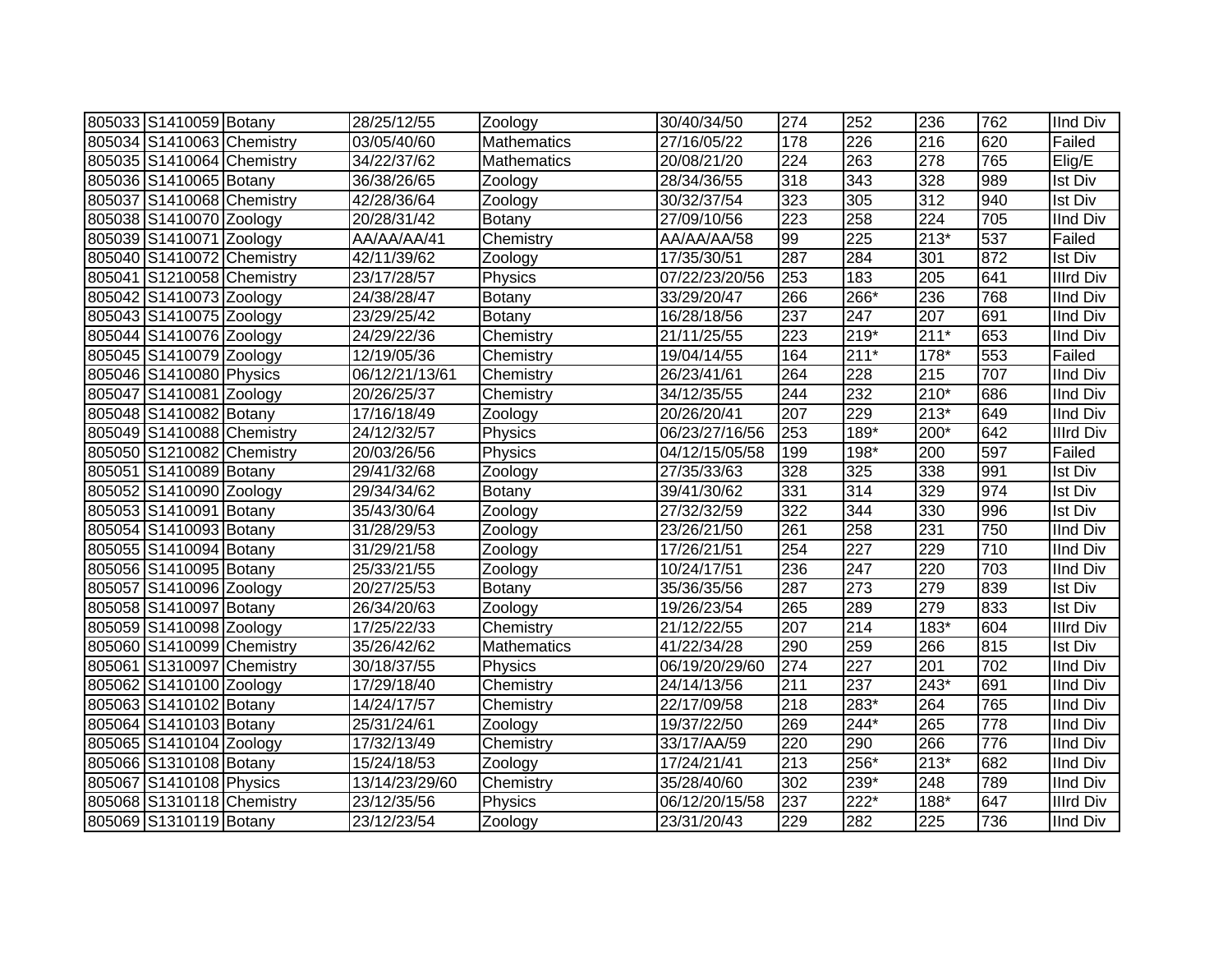| 805070 S1410109 Chemistry |                             | 26/09/17/64    | Zoology            | 19/26/18/47    | 226 | 242    | 253              | 721              | <b>IInd Div</b>  |
|---------------------------|-----------------------------|----------------|--------------------|----------------|-----|--------|------------------|------------------|------------------|
| 805071 S1410114 Physics   |                             | 07/17/15/17/53 | Chemistry          | 32/23/42/59    | 265 | 232    | $\overline{223}$ | $\overline{720}$ | <b>IInd Div</b>  |
| 805072 S1410115 Chemistry |                             | 30/26/42/61    | Zoology            | 17/33/30/52    | 291 | 311    | 308              | 910              | <b>Ist Div</b>   |
| 805073 S1410116 Botany    |                             | 22/37/17/55    | Chemistry          | 28/14/34/55    | 262 | 278    | 236              | 776              | <b>IInd Div</b>  |
| 805074 S1410119 Physics   |                             | 04/17/22/26/60 | Chemistry          | 27/21/38/64    | 279 | 269    | 252              | 800              | <b>IInd Div</b>  |
| 805075 S1410120 Botany    |                             | 28/26/19/58    | Zoology            | 17/28/26/37    | 239 | 267    | 266*             | 772              | <b>IInd Div</b>  |
| 805076 S1410121 Physics   |                             | 13/22/15/23/60 | <b>Mathematics</b> | 24/10/14/18    | 199 | 215    | 219              | 633              | Elig/E           |
| 805077 S1410123 Chemistry |                             | 40/17/36/65    | Mathematics        | 28/23/19/28    | 256 | 269    | 256              | 781              | <b>IInd Div</b>  |
| 805078 S1410125 Botany    |                             | 21/19/20/42    | Zoology            | 13/27/21/39    | 202 | $211*$ | $208*$           | 621              | <b>Illrd Div</b> |
| 805079 S1410127 Physics   |                             | 13/16/25/24/56 | <b>Mathematics</b> | 32/25/17/22    | 230 | 277    | 255              | 762              | <b>IInd Div</b>  |
| 805080 S1410128 Physics   |                             | 18/18/23/27/62 | Chemistry          | 35/32/45/63    | 323 | 261    | $\overline{225}$ | 809              | <b>IInd Div</b>  |
| 805081 S1410129 Zoology   |                             | 19/27/26/34    | Chemistry          | 24/17/24/56    | 227 | 203    | $\overline{210}$ | 640              | <b>Illrd Div</b> |
| 805082 S1410130 Botany    |                             | 24/21/17/44    | Zoology            | 18/29/28/35    | 216 | 221    | $\overline{227}$ | 664              | <b>IInd Div</b>  |
| 805083 S1410132 Botany    |                             | 24/26/18/45    | Zoology            | 18/30/25/30    | 216 | 232    | 232              | 680              | <b>IInd Div</b>  |
| 805084 S1410133 Zoology   |                             | 22/32/23/44    | Chemistry          | 27/17/31/58    | 254 | 269    | 233              | 756              | <b>IInd Div</b>  |
| 805085 S1410137 Botany    |                             | 25/17/24/44    | Zoology            | 15/30/25/39    | 219 | 224*   | 233              | 676              | <b>IInd Div</b>  |
| 805086 S1410138 Botany    |                             | 15/10/12/41    | Zoology            | 07/18/17/25    | 145 | 202*   | 192              | 539              | Failed           |
| 805087 S1410139 Botany    |                             | 19/21/30/52    | Zoology            | 10/30/25/38    | 225 | 222*   | 220              | 667              | <b>IInd Div</b>  |
| 805088 S1110009 Chemistry |                             | 13/18/37/56    | Physics            | 09/17/23/14/51 | 238 | 244    | 221              | 703              | <b>IInd Div</b>  |
| 805089 S1210020 Botany    |                             | 30/20/13/50    | Zoology            | 13/34/35/50    | 245 | 267    | 283              | 795              | <b>IInd Div</b>  |
| 805090 S1310033 Botany    |                             | 20/19/17/46    | Chemistry          | 23/17/30/55    | 227 | 187*   | $211*$           | 625              | <b>Illrd Div</b> |
| 805091 S1310070 Botany    |                             | 17/28/18/45    | Zoology            | 01/27/29/36    | 201 | 200    | $\overline{217}$ | 618              | <b>Illrd Div</b> |
| 805092 S1310073 Botany    |                             | 13/23/10/47    | Zoology            | 02/19/23/35    | 172 | 191    | $223*$           | 586              | Failed           |
| 805093 S1310074 Botany    |                             | 24/36/AA/50    | Zoology            | 21/30/25/37    | 223 | 241    | $222*$           | 686              | <b>IInd Div</b>  |
| 805094 S1310092 Botany    |                             | 23/34/22/47    | Zoology            | 18/32/23/34    | 233 | 203    | 228*             | 664              | <b>IInd Div</b>  |
| 805095 S1310096 Chemistry |                             | 33/13/33/57    | Mathematics        | 13/08/08/19    | 184 | 210    | 205*             | 599              | Elig/E           |
| 805501 G1210005 Zoology   |                             | 17/32/25/40    | Chemistry          | 23/06/11/46    | 200 | $212*$ | 209*             | 621              | Elig/E           |
| 805502 G1410008 Botany    |                             | 27/27/25/55    | Chemistry          | 33/17/41/57    | 282 | 208    | 249              | 739              | <b>IInd Div</b>  |
| 805503 G1410009 Physics   |                             | 03/22/23/16/60 | Chemistry          | 32/04/37/60    | 257 | 216    | $202*$           | 675              | <b>IInd Div</b>  |
| 805504 G1410016 Physics   |                             | 13/19/22/21/58 | Chemistry          | 33/27/42/60    | 295 | 192*   | 222*             | 709              | <b>IInd Div</b>  |
| 805505 G1210014 Physics   |                             | 02/14/17/21/60 | Chemistry          | 25/17/35/57    | 248 | 188*   | 184*             | 620              | <b>Illrd Div</b> |
| 805506 G1210016 Zoology   |                             | 21/26/24/45    | Chemistry          | 24/21/22/58    | 241 | 200*   | 209              | 650              | <b>IInd Div</b>  |
|                           | 805507 G1410021 Mathematics | 30/08/25/27    | Chemistry          | 42/28/43/64    | 267 | 306    | 326              | 899              | <b>Ist Div</b>   |
| 805508 G1410023 Physics   |                             | 13/15/22/26/60 | <b>Mathematics</b> | 06/02/16/03    | 163 | 214    | $216*$           | 593              | Elig/E           |
| 805509 G1410027 Zoology   |                             | 07/25/17/40    | Chemistry          | 23/18/22/60    | 212 | 199*   | 200*             | 611              | <b>Illrd Div</b> |
| 805510 G1310024 Physics   |                             | <b>UFM</b>     | Mathematics        | <b>UFM</b>     | UF  | $213*$ | 194*             | UF               | <b>UFM</b>       |
| 805511 G1410037 Botany    |                             | 24/26/24/55    | Zoology            | 14/26/21/50    | 240 | 225*   | 234              | 699              | <b>IInd Div</b>  |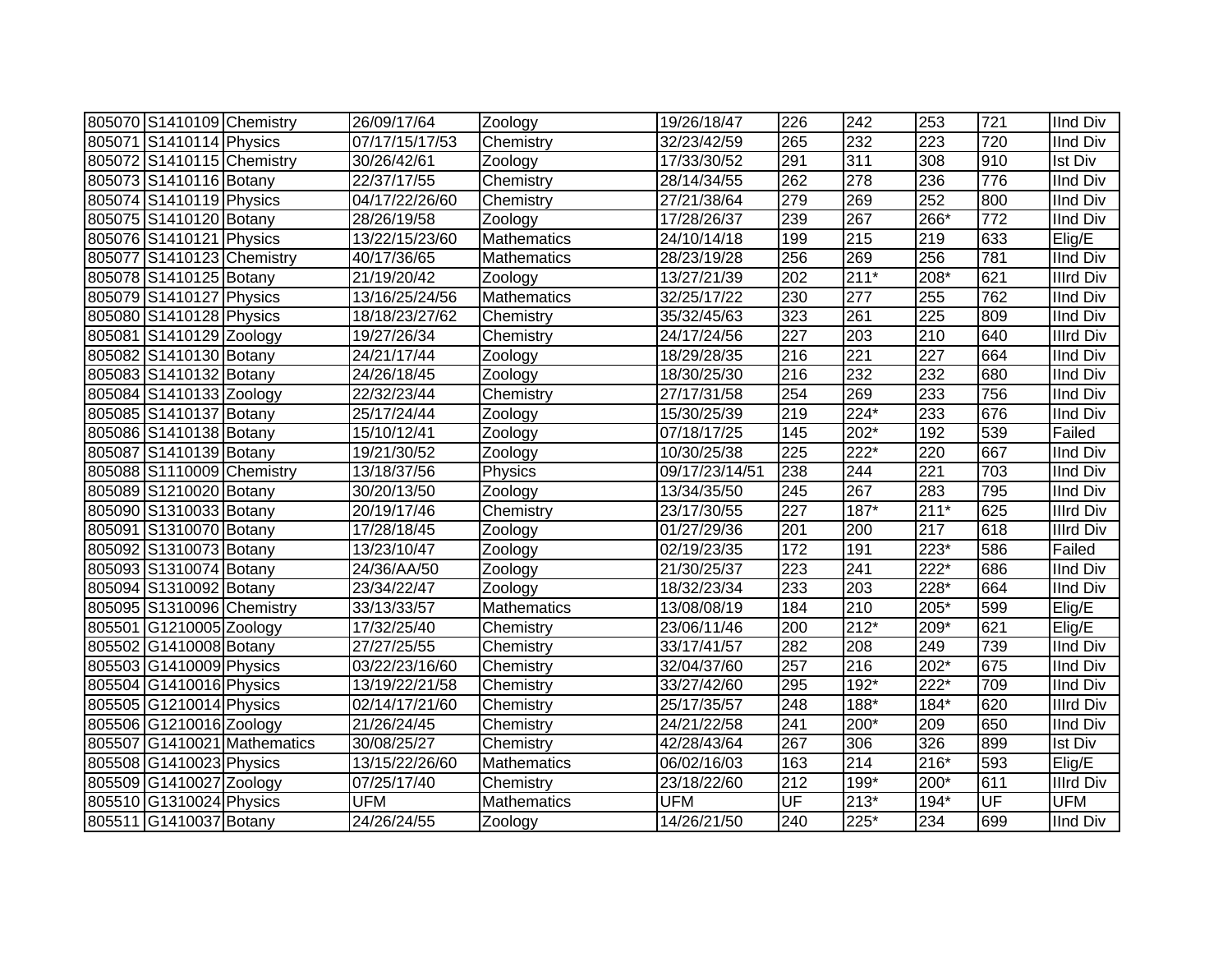| 805512 G1410038 Physics   |                             | 22/26/25/32/62             | Chemistry                   | 37/31/44/60    | 339              | 232    | 291                | 862 | <b>Ist Div</b>   |
|---------------------------|-----------------------------|----------------------------|-----------------------------|----------------|------------------|--------|--------------------|-----|------------------|
| 805513 G1410041 Botany    |                             | 34/34/29/67                | Chemistry                   | 34/24/41/57    | 320              | 283    | 265*               | 868 | <b>Ist Div</b>   |
|                           | 805514 G1410051 Mathematics | 34/30/18/28                | Physics                     | 07/21/23/21/61 | 243              | 236*   | 299                | 778 | <b>IInd Div</b>  |
| 805515 G1410053 Botany    |                             | 27/36/21/55                | Zoology                     | 17/29/25/52    | 262              | 233    | 262*               | 757 | <b>IInd Div</b>  |
| 805516 G1310043 Physics   |                             | 16/24/17/21/65             | <b>Mathematics</b>          | 07/16/14/20    | 200              | 264*   | $\overline{227^*}$ | 691 | Elig/E           |
| 805517 G1410070 Physics   |                             | 13/21/25/27/63             | Chemistry                   | 43/29/34/59    | $\overline{314}$ | $265*$ | $\overline{275}$   | 854 | <b>Ist Div</b>   |
| 805518 G1410085 Botany    |                             | 26/32/24/48                | Chemistry                   | 25/17/26/54    | 252              | 241    | 230                | 723 | <b>IInd Div</b>  |
| 805519 G1410089 Botany    |                             | 39/36/29/67                | Chemistry                   | 35/27/32/61    | 326              | 273    | 265                | 864 | <b>Ist Div</b>   |
| 805520 G1410091 Botany    |                             | 39/29/31/59                | Chemistry                   | 33/27/19/56    | 293              | 249    | $\overline{278}$   | 820 | <b>Ist Div</b>   |
| 805521 G1410092 Physics   |                             | 14/17/23/25/63             | Chemistry                   | 42/17/32/62    | 295              | $218*$ | 262                | 775 | <b>IInd Div</b>  |
| 805522 G1410094 Botany    |                             | 19/29/20/41                | Zoology                     | 13/23/15/46    | 206              | 229*   | 200                | 635 | Illrd Div        |
| 805523 G1310077 Botany    |                             | 28/31/21/44                | Chemistry                   | 30/12/20/58    | 244              | 203    | 205                | 652 | IInd Div         |
| 805524 G1410100 Physics   |                             | 13/16/15/15/58             | <b>Mathematics</b>          | 25/11/14/22    | 189              | 226    | 264                | 679 | <b>IInd Div</b>  |
|                           | 805525 G1410103 Mathematics | 42/42/41/29                | <b>Computer Application</b> | 24/15/20/15/65 | 293              | 284    | 280                | 857 | <b>Ist Div</b>   |
| 805526 G1410104 Zoology   |                             | 21/15/11/45                | Chemistry                   | 36/21/22/57    | 228              | 206    | 205                | 639 | <b>Illrd Div</b> |
|                           | 805527 G1410105 Mathematics | 19/18/11/26                | Chemistry                   | 18/17/34/57    | 200              | 202*   | 217                | 619 | <b>Illrd Div</b> |
| 805528 G1410107 Physics   |                             | 13/13/12/17/57             | Chemistry                   | 20/12/30/54    | 228              | $191*$ | 223*               | 642 | Illrd Div        |
|                           | 805529 G1410111 Mathematics | 09/14/12/10                | Physics                     | 08/17/20/20/59 | 169              | 204*   | $241*$             | 614 | Elig/E           |
| 805530 G1410113 Physics   |                             | 21/21/19/21/63             | Chemistry                   | 44/30/43/59    | 321              | 253    | 283                | 857 | <b>Ist Div</b>   |
| 805531 G1210131 Chemistry |                             | 23/24/45/61                | <b>Mathematics</b>          | 24/33/42/22    | 274              | 286*   | $261*$             | 821 | <b>Ist Div</b>   |
| 805532 G1310102 Physics   |                             | UFM                        | Chemistry                   | <b>UFM</b>     | UF               | 217    | 227*               | UF  | <b>UFM</b>       |
|                           | 805533 G1410127 Mathematics | 25/40/15/21                | Chemistry                   | 27/19/37/59    | 243              | 210    | $254*$             | 707 | <b>IInd Div</b>  |
| 805534 G1410136 Zoology   |                             | 26/29/25/50                | Chemistry                   | 37/30/39/60    | 296              | 268*   | 264                | 828 | <b>Ist Div</b>   |
| 805535 G1310113 Botany    |                             | 29/38/25/45                | Chemistry                   | 25/14/30/59    | 265              | 259    | $237*$             | 761 | <b>IInd Div</b>  |
| 805536 G1410141 Chemistry |                             | 46/35/45/64                | Physics                     | 17/28/28/26/63 | 352              | 254    | 290                | 896 | <b>Ist Div</b>   |
| 805537 G1410143 Zoology   |                             | 15/27/19/35                | Botany                      | 26/24/18/50    | 214              | 186*   | 195                | 595 | <b>Illrd Div</b> |
|                           | 805538 G1310120 Mathematics | 18/16/21/17                | Chemistry                   | 37/21/41/56    | 227              | 233*   | 242                | 702 | <b>IInd Div</b>  |
| 805539 G1410150 Chemistry |                             | 28/24/41/58                | <b>Mathematics</b>          | 35/41/16/22    | 265              | 280*   | 308                | 853 | <b>Ist Div</b>   |
| 805540 G1410153 Chemistry |                             | 44/25/41/58                | Physics                     | 27/23/23/21/64 | 326              | 279*   | 288                | 893 | <b>Ist Div</b>   |
| 805541 G1410156 Chemistry |                             | 35/15/40/60                | Mathematics                 | 21/26/15/22    | 234              | 233    | $251*$             | 718 | <b>IInd Div</b>  |
| 805542 G1310133 Physics   |                             | 13/29/20/15/60             | Mathematics                 | 07/11/11/15    | 181              | 238    | 266                | 685 | Elig/E           |
| 805543 G1110023 Botany    |                             | 20/23/09/42                | Zoology                     | 11/28/23/38    | 194              | 207    | 208                | 609 | <b>Illrd Div</b> |
| 805544 G1010163 Physics   |                             | AA/AA/AA/AA/AA Mathematics |                             | 02/02/15/18    | 37               | 190*   | 207                | 434 | Failed           |
|                           | 806001 D1410004 Mathematics | 10/06/07/14                | Physics                     | 06/18/19/14/55 | 149              | 173    | $202*$             | 524 | Elig/E           |
|                           | 806002 D1410005 Mathematics | 17/30/28/21                | <b>Computer Application</b> | 21/18/09/12/60 | 216              | 214    | 232*               | 662 | IInd Div         |
| 806003 D1410006 Physics   |                             | 14/25/22/19/57             | <b>Defence Studies</b>      | 28/33/36/55    | 289              | 284    | 270                | 843 | <b>Ist Div</b>   |
|                           | 806004 D1410007 Mathematics | 15/05/09/14                | Defence Studies             | 25/32/34/54    | 188              | $227*$ | $230*$             | 645 | Elig/E           |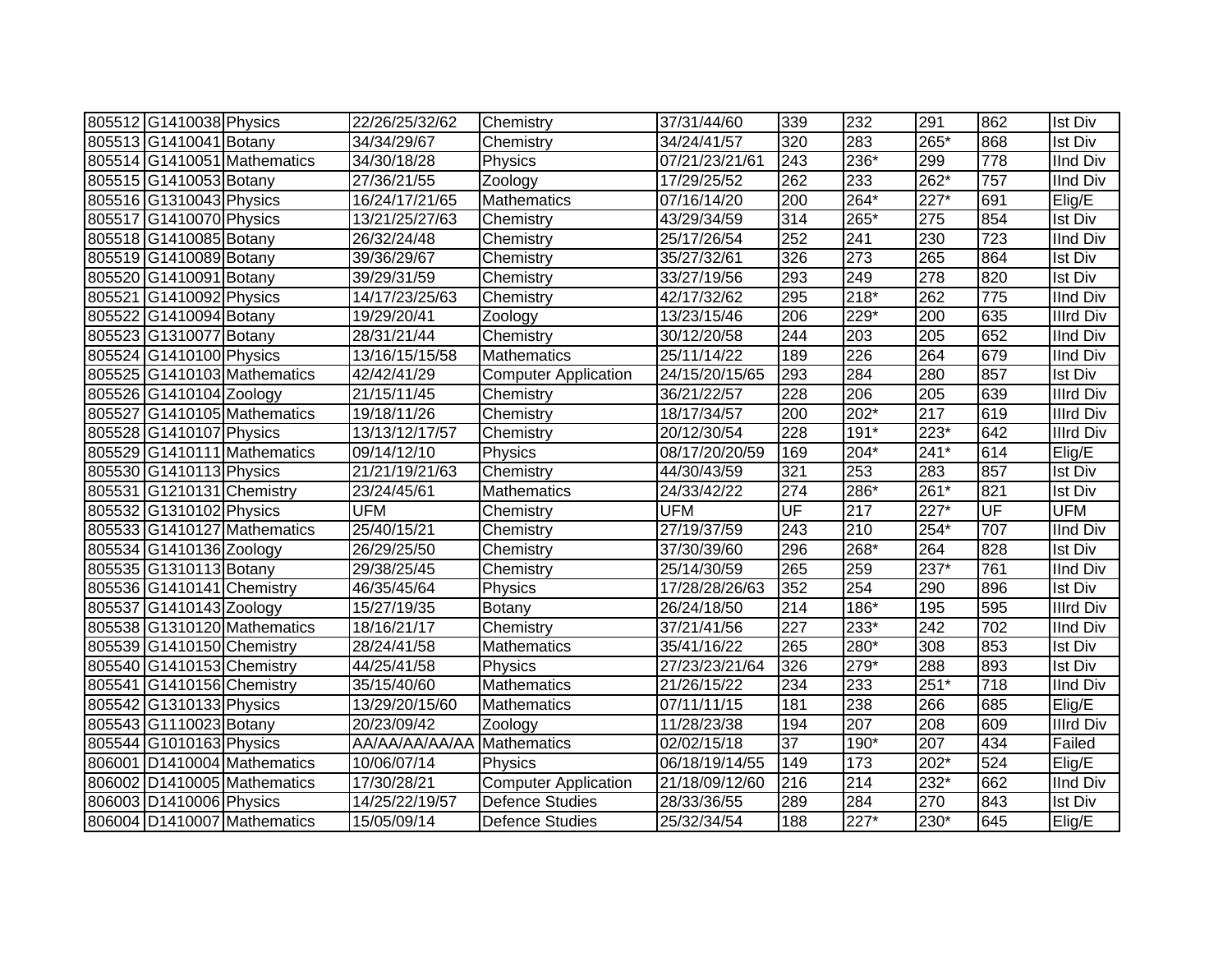|                         | 806005   D1410010   Mathematics | 16/08/18/21    | Physics                     | 14/25/24/15/47 | 188              | 253              | 218*             | 659              | Elig/E           |
|-------------------------|---------------------------------|----------------|-----------------------------|----------------|------------------|------------------|------------------|------------------|------------------|
|                         | 806006 D1410012 Mathematics     | 19/36/22/26    | <b>Defence Studies</b>      | 23/31/33/51    | 241              | 248              | 282*             | 771              | <b>IInd Div</b>  |
|                         | 806007 D1410013 Mathematics     | 05/05/09/27    | <b>Defence Studies</b>      | 22/28/33/41    | 170              | 208*             | $217*$           | 595              | Elig/E           |
|                         | 806008 D1410015 Mathematics     | 10/16/17/11    | Defence Studies             | 21/30/35/50    | 190              | 194              | 204*             | 588              | Elig/E           |
|                         | 806009 D1410016 Mathematics     | 03/00/20/06    | Defence Studies             | 25/32/37/50    | 173              | 263*             | 223*             | 659              | Elig/E           |
|                         | 806010   D1410018   Mathematics | 11/17/25/23    | <b>Defence Studies</b>      | 25/35/39/56    | 231              | 233              | 243*             | 707              | <b>IInd Div</b>  |
|                         | 806011   D1410023   Mathematics | 21/20/29/19    | <b>Computer Application</b> | 26/25/21/21/70 | 252              | 311              | 300              | 863              | <b>Ist Div</b>   |
| 806012 D1410026 Physics |                                 | 13/21/26/20/50 | <b>Computer Application</b> | 23/16/13/18/52 | 252              | 189              | $232*$           | 673              | <b>IInd Div</b>  |
|                         | 806013   D1410030   Mathematics | 15/08/14/29    | <b>Statistics</b>           | 33/25/33/37    | 194              | $218*$           | $232*$           | 644              | Elig/E           |
|                         | 806014 D1410031 Mathematics     | 19/17/17/30    | <b>Computer Application</b> | 22/20/15/18/70 | 228              | 211              | $228*$           | 667              | <b>IInd Div</b>  |
|                         | 806015 D1410035 Mathematics     | 22/16/29/28    | Physics                     | 18/26/25/24/62 | 250              | $\overline{203}$ | 208              | 661              | <b>IInd Div</b>  |
|                         | 806016 D1410036 Mathematics     | 15/18/22/19    | Physics                     | 13/28/26/20/55 | 216              | 234              | $\overline{247}$ | 697              | <b>IInd Div</b>  |
|                         | 806017   D1410038   Mathematics | 10/06/17/17    | Physics                     | 13/15/22/14/60 | 174              | 189              | 239*             | 602              | Elig/E           |
| 806018 D1410040 Physics |                                 | 14/24/21/18/68 | <b>Defence Studies</b>      | 24/34/33/49    | 285              | 264              | 288              | 837              | <b>Ist Div</b>   |
| 806019 D1410041 Physics |                                 | 14/23/23/20/55 | Mathematics                 | 08/09/22/21    | 195              | 210              | 210              | 615              | Elig/E           |
|                         | 806020 D1410043 Mathematics     | 04/06/07/12    | Physics                     | 06/20/20/13/64 | 152              | $\overline{235}$ | 190              | 577              | Elig/E           |
| 806021 D1410045 Physics |                                 | 13/28/26/15/65 | <b>Statistics</b>           | 31/24/26/28    | 256              | $227*$           | $246*$           | 729              | <b>IInd Div</b>  |
| 806022 D1410046 Physics |                                 | 13/24/25/19/64 | <b>Computer Application</b> | 22/20/17/20/48 | 272              | 229              | 259              | 760              | <b>IInd Div</b>  |
|                         | 806023 D1310028 Mathematics     | 00/25/30/19    | Computer. Sci               | 09/19/15/18/50 | 185              | 245              | $214*$           | 644              | <b>Illrd Div</b> |
|                         | 806024   D1310030   Mathematics | 03/06/05/06    | Physics                     | 08/07/14/17/56 | 122              | $204*$           | 195*             | 521              | Failed           |
| 806025 D1310035 Physics |                                 | 05/15/15/06/63 | <b>Defence Studies</b>      | 27/33/35/45    | 244              | 241              | 239              | 724              | Elig/E           |
|                         | 806026 D1410050 Mathematics     | 14/21/20/25    | Physics                     | 13/25/15/15/60 | 208              | 224              | $281*$           | 713              | <b>IInd Div</b>  |
| 806027 D1310038 Physics |                                 | 05/16/16/16/62 | <b>Defence Studies</b>      | 28/28/39/46    | 256              | 226*             | 231              | $\overline{713}$ | <b>IInd Div</b>  |
|                         | 806028 D1410052 Mathematics     | 03/07/09/21    | <b>Defence Studies</b>      | 26/31/37/58    | 192              | 268              | $243*$           | 703              | Elig/E           |
|                         | 806029 D1410056 Mathematics     | 04/15/11/18    | Physics                     | 09/08/19/13/60 | 157              | 228              | 196*             | 581              | Failed           |
|                         | 806030 D1410057 Mathematics     | 08/18/11/19    | <b>Defence Studies</b>      | 22/27/30/42    | 177              | 231              | $\overline{223}$ | 631              | Elig/E           |
| 806031 D1310045 Physics |                                 | 13/24/24/18/60 | <b>Computer Application</b> | 22/18/13/15/60 | 267              | 190              | $211*$           | 668              | <b>IInd Div</b>  |
| 806032 D1310046 Physics |                                 | 13/24/24/18/60 | <b>Defence Studies</b>      | 31/34/34/67    | 305              | 204              | 267              | 776              | <b>IInd Div</b>  |
| 806033 D1410063 Physics |                                 | 09/17/16/13/47 | <b>Defence Studies</b>      | 21/22/23/34    | $\overline{202}$ | $214*$           | $224*$           | 640              | <b>Illrd Div</b> |
|                         | 806034 D1310064 Mathematics     | 15/04/09/07    | Computer. Sci               | 11/15/17/20/63 | 161              | 241              | 236              | 638              | Elig/E           |
|                         | 806035   D1410068   Mathematics | 21/17/20/15    | <b>Statistics</b>           | 38/31/40/45    | 227              | 233*             | $\overline{278}$ | 738              | <b>IInd Div</b>  |
|                         | 806036 D1410073 Mathematics     | 09/09/15/24    | Physics                     | 19/16/17/14/50 | 173              | 193*             | 232*             | 598              | Elig/E           |
|                         | 806037 D1410079 Mathematics     | 15/10/19/21    | Physics                     | 26/22/18/17/61 | 209              | 235              | 250*             | 694              | Elig/E           |
|                         | 806038 D1410080 Mathematics     | 21/18/27/15    | <b>Statistics</b>           | 37/36/36/47    | 237              | 268              | 294              | 799              | IInd Div         |
|                         | 806039 D1410081 Mathematics     | 18/02/19/20    | <b>Statistics</b>           | 31/24/35/29    | 178              | 253*             | 271              | 702              | Elig/E           |
|                         | 806040 D1410083 Mathematics     | 22/43/31/40    | Physics                     | 31/26/30/20/64 | 307              | 269              | 254              | 830              | <b>Ist Div</b>   |
|                         | 806041 D1410084 Computer. Sci   | 25/24/19/21/75 | Physics                     | 24/18/29/25/65 | 325              | 248              | 288              | 861              | <b>Ist Div</b>   |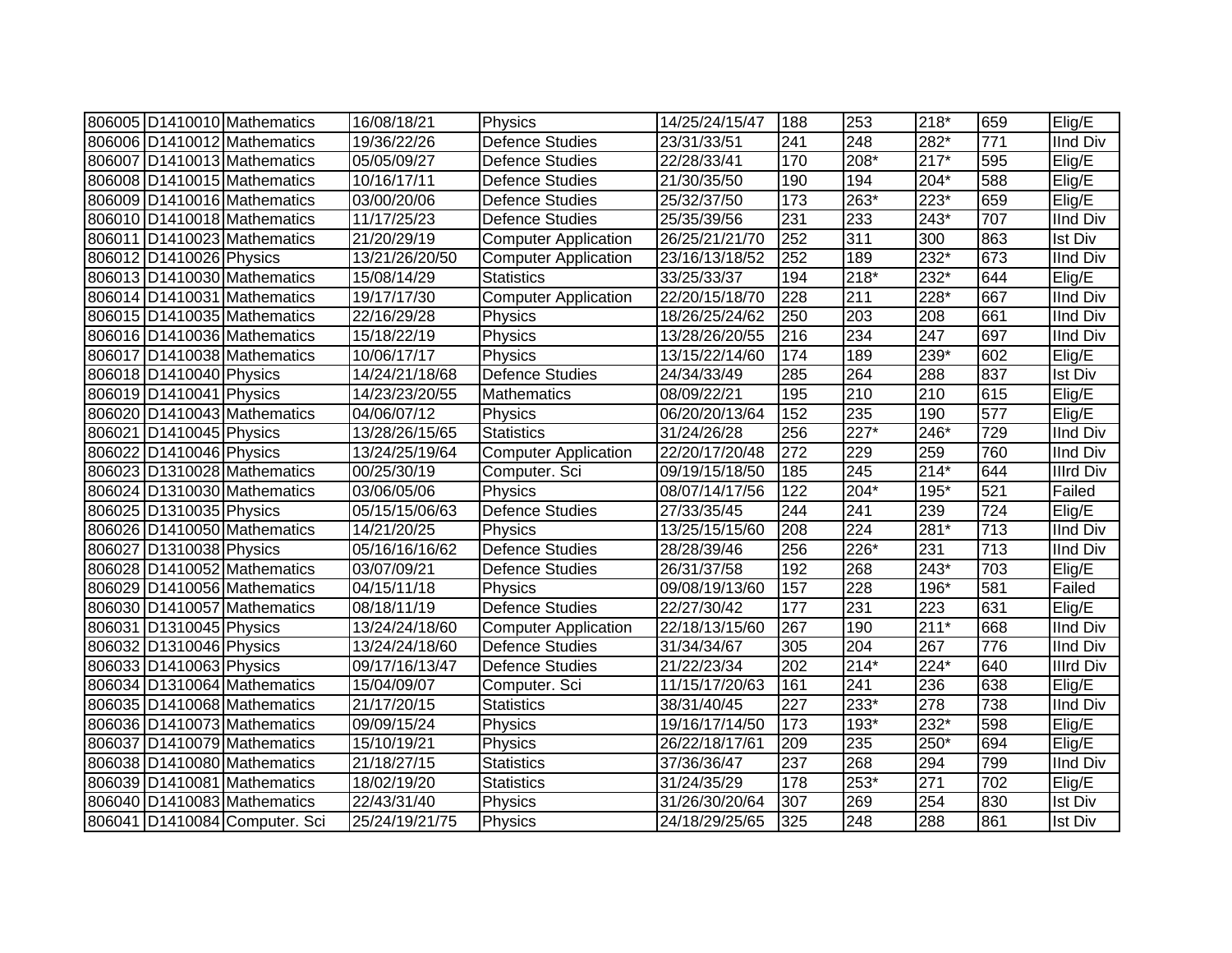| 806042 D1410085 Physics   |                             | 28/25/31/27/65 | <b>Statistics</b>           | 38/36/39/36    | 325              | 277    | 329                | 931              | <b>Ist Div</b>   |
|---------------------------|-----------------------------|----------------|-----------------------------|----------------|------------------|--------|--------------------|------------------|------------------|
|                           | 806043 D1410086 Mathematics | 12/22/21/21    | Defence Studies             | 27/31/33/53    | 220              | $267*$ | $270*$             | 757              | <b>IInd Div</b>  |
|                           | 806044 D1410088 Mathematics | 05/15/01/00    | Physics                     | 15/14/18/17/63 | 148              | 260    | 276                | 684              | Elig/E           |
| 806045 D1410091 Physics   |                             | 17/12/24/19/61 | <b>Statistics</b>           | 36/23/34/40    | 266              | 249*   | 276*               | 791              | <b>IInd Div</b>  |
| 806046 D1410094 Physics   |                             | 27/27/30/29/65 | <b>Defence Studies</b>      | 30/34/37/56    | 335              | $254*$ | 298                | 887              | <b>Ist Div</b>   |
|                           | 806047 D1410095 Mathematics | 21/35/37/37    | Computer. Sci               | 16/19/17/24/70 | 276              | 265    | $\overline{305}$   | 846              | <b>Ist Div</b>   |
|                           | 806048 D1410096 Mathematics | 20/14/11/14    | Physics                     | 25/22/30/18/66 | 220              | 234    | 250                | 704              | Elig/E           |
|                           | 806049 D1410098 Mathematics | 13/21/26/12    | Computer. Sci               | 11/15/17/15/68 | 198              | $177*$ | $205*$             | 580              | <b>Illrd Div</b> |
| 806050 D1410102 Physics   |                             | 15/12/25/11/53 | <b>Statistics</b>           | 27/10/26/33    | $\overline{212}$ | 207*   | $\overline{217^*}$ | 636              | <b>Illrd Div</b> |
|                           | 806051 D1410103 Mathematics | 12/04/15/07    | Physics                     | 14/13/26/13/64 | 168              | $215*$ | 193*               | 576              | Elig/E           |
| 806052 D1410106 Physics   |                             | 19/15/28/17/55 | Computer. Sci               | 10/10/19/20/60 | 253              | 199    | 209                | 661              | <b>IInd Div</b>  |
| 806053 D1410108 Physics   |                             | 26/20/24/21/57 | Computer. Sci               | 14/15/17/19/58 | 271              | 223    | 235*               | 729              | <b>IInd Div</b>  |
| 806054 D1210116 Physics   |                             | 13/12/25/15/58 | <b>Defence Studies</b>      | 25/31/29/49    | 257              | 234    | 224*               | 715              | <b>IInd Div</b>  |
| 806055 D1410112 Physics   |                             | 19/23/25/21/53 | Computer. Sci               | 11/16/21/15/72 | 276              | $213*$ | 204*               | 693              | <b>IInd Div</b>  |
|                           | 806056 D1410115 Mathematics | 11/25/19/19    | Physics                     | 19/20/26/18/63 | 220              | 266*   | 258*               | 744              | <b>IInd Div</b>  |
| 806057 D1410118 Physics   |                             | 13/14/24/15/59 | Computer. Sci               | 12/18/18/18/68 | 259              | 228*   | 222*               | 709              | IInd Div         |
|                           | 806058 D1410120 Mathematics | 13/02/12/10    | <b>Statistics</b>           | 34/17/30/38    | 156              | $210*$ | 240*               | 606              | Elig/E           |
| 806059 D1410122 Physics   |                             | 16/16/20/08/57 | <b>Defence Studies</b>      | 19/29/33/46    | 244              | $213*$ | 222*               | 679              | <b>IInd Div</b>  |
| 806060 D1310119 Physics   |                             | AA/AA/AA/AA/54 | <b>Statistics</b>           | AA/AA/AA/17    | 71               | $218*$ | 180*               | 469              | Failed           |
|                           | 806061 D1410126 Mathematics | 20/34/29/27    | Computer. Sci               | 17/19/20/21/72 | 259              | 208*   | 243                | 710              | <b>IInd Div</b>  |
|                           | 806062 D1310123 Mathematics | 18/20/15/24    | Computer. Sci               | 14/16/15/20/63 | 205              | 219*   | $213*$             | 637              | <b>Illrd Div</b> |
|                           | 806063 D1410129 Mathematics | 24/32/22/24    | Physics                     | 23/24/28/17/60 | 254              | 256    | 282                | 792              | <b>IInd Div</b>  |
|                           | 806064 D1410131 Mathematics | 19/36/17/22    | Physics                     | 18/21/25/15/59 | 232              | 228*   | 246*               | 706              | <b>IInd Div</b>  |
| 806065 D1310128 Physics   |                             | 22/20/28/14/59 | <b>Computer Application</b> | 23/17/12/15/60 | 270              | 197    | $216*$             | 683              | <b>IInd Div</b>  |
|                           | 806066 D1410132 Mathematics | 25/43/38/40    | Physics                     | 31/32/29/31/57 | 326              | 269    | 295                | 890              | <b>Ist Div</b>   |
|                           | 806067 D1410135 Mathematics | 09/04/12/17    | <b>Defence Studies</b>      | 21/31/32/55    | 181              | 211    | $\overline{228}$   | 620              | Elig/E           |
|                           | 806068 D1410136 Mathematics | 23/38/34/36    | Physics                     | 29/21/31/20/63 | 295              | 283*   | 276                | 854              | <b>Ist Div</b>   |
|                           | 806069 D1310133 Mathematics | 17/31/34/23    | <b>Statistics</b>           | 24/18/27/21    | 195              | 225    | $214*$             | 634              | <b>Illrd Div</b> |
| 806070 D1210054 Physics   |                             | 20/20/30/14/45 | <b>Defence Studies</b>      | 25/28/30/52    | 264              | 200*   | $207*$             | 671              | <b>IInd Div</b>  |
|                           | 806071 D1310108 Mathematics | 01/00/00/07    | <b>Statistics</b>           | 06/24/09/29    | $\overline{76}$  | 195*   | $177*$             | 448              | Failed           |
| 806501 M1410001 Zoology   |                             | 20/25/32/39    | Botany                      | 33/35/26/50    | 260              | 246    | 256                | 762              | <b>IInd Div</b>  |
| 806502 M1410002 Chemistry |                             | 36/11/38/61    | <b>Mathematics</b>          | 07/17/22/20    | 212              | 244    | 256                | 712              | Elig/E           |
| 806503 M1410003 Physics   |                             | 29/28/29/17/52 | Chemistry                   | 44/31/45/62    | 337              | 225    | 250                | $\overline{8}12$ | <b>Ist Div</b>   |
| 806504 M1410010 Physics   |                             | 25/28/30/19/46 | Chemistry                   | 46/30/44/55    | 323              | 256*   | $251*$             | 830              | <b>Ist Div</b>   |
| 806505 M1410011 Botany    |                             | 23/38/28/50    | Zoology                     | 19/28/27/56    | 269              | 206    | 266                | 741              | <b>IInd Div</b>  |
| 806506 M1410012 Zoology   |                             | 15/31/35/46    | Botany                      | 22/37/20/43    | 249              | 234    | 264                | 747              | <b>IInd Div</b>  |
|                           | 806507 M1410014 Mathematics | 10/24/20/27    | Chemistry                   | 33/33/43/64    | 254              | 217    | 268*               | 739              | IInd Div         |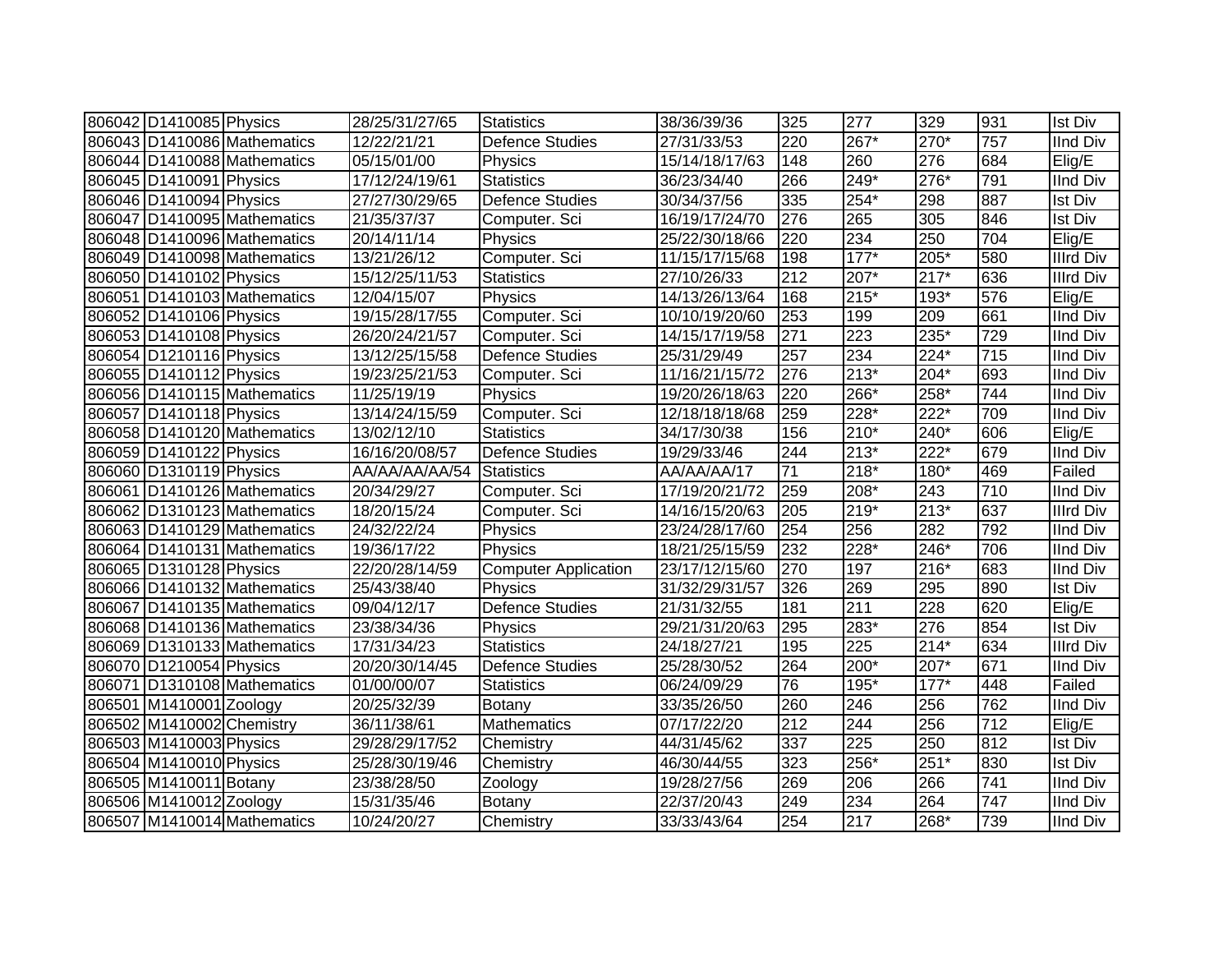| 806508 M1410017 Physics   |                             | 29/25/28/21/53 | Chemistry          | 41/34/44/62    | 337 | 247    | 257              | 841 | <b>Ist Div</b>   |
|---------------------------|-----------------------------|----------------|--------------------|----------------|-----|--------|------------------|-----|------------------|
| 806509 M1410022 Physics   |                             | 27/23/27/17/50 | Chemistry          | 44/33/44/63    | 328 | 229    | $250*$           | 807 | <b>IInd Div</b>  |
| 806510 M1410032 Chemistry |                             | 33/30/43/55    | <b>Mathematics</b> | 25/12/17/25    | 240 | 233    | 224*             | 697 | <b>IInd Div</b>  |
| 806511 M1410034 Chemistry |                             | 36/24/42/65    | Zoology            | 24/29/33/51    | 304 | 250    | 275              | 829 | <b>Ist Div</b>   |
| 806512 M1410036 Chemistry |                             | 40/26/38/62    | Physics            | 20/11/21/17/48 | 283 | 216    | $201*$           | 700 | <b>IInd Div</b>  |
| 806513 M1410038 Chemistry |                             | 34/24/37/57    | Physics            | 13/09/12/17/47 | 250 | 210    | $200*$           | 660 | <b>IInd Div</b>  |
| 806514 M1410039 Chemistry |                             | 38/29/44/55    | <b>Mathematics</b> | 11/06/20/26    | 229 | 199    | $219*$           | 647 | Elig/E           |
| 806515 M1410048 Physics   |                             | 26/17/27/26/47 | Chemistry          | 40/23/37/55    | 298 | $177*$ | $243*$           | 718 | <b>IInd Div</b>  |
| 806516 M1410049 Botany    |                             | 12/28/10/34    | Zoology            | 19/22/27/46    | 198 | 187    | 220              | 605 | <b>Illrd Div</b> |
| 806517 M1410053 Chemistry |                             | 42/26/43/57    | Physics            | 29/17/26/25/55 | 320 | 294*   | $270*$           | 884 | <b>Ist Div</b>   |
| 806518 M1410055 Chemistry |                             | 23/42/37/61    | <b>Mathematics</b> | 14/25/22/20    | 244 | 313    | 284              | 841 | <b>Ist Div</b>   |
| 806519 M1310051 Botany    |                             | 17/26/17/40    | Chemistry          | 14/41/35/59    | 249 | $197*$ | 200*             | 646 | Illrd Div        |
| 806520 M1410067 Physics   |                             | 15/17/18/20/51 | Chemistry          | 28/40/43/58    | 290 | $243*$ | 216*             | 749 | <b>IInd Div</b>  |
| 806521 M1410068 Physics   |                             | 23/21/26/26/53 | Mathematics        | 14/07/11/18    | 199 | 249    | 243*             | 691 | Elig/E           |
| 806522 M1410070 Botany    |                             | 25/35/20/52    | Zoology            | 19/36/34/54    | 275 | 238*   | 249              | 762 | <b>IInd Div</b>  |
| 806523 M1410071 Chemistry |                             | 20/39/31/64    | Botany             | 28/39/32/52    | 305 | 212    | 262              | 779 | IInd Div         |
| 806524 M1410072 Botany    |                             | 18/23/24/45    | Chemistry          | 17/14/32/62    | 235 | $217*$ | 237              | 689 | IInd Div         |
| 806525 M1410073 Chemistry |                             | 28/40/40/55    | Mathematics        | 14/15/20/27    | 239 | 286    | 293              | 818 | <b>Ist Div</b>   |
| 806526 M1410078 Chemistry |                             | 33/44/41/56    | Physics            | 24/16/25/26/55 | 320 | 278    | 263*             | 861 | <b>Ist Div</b>   |
| 806527 M1410081 Chemistry |                             | 25/39/39/54    | <b>Mathematics</b> | 14/23/18/23    | 235 | 299    | 242*             | 776 | <b>IInd Div</b>  |
| 806528 M1410084 Chemistry |                             | 21/15/29/58    | Zoology            | 17/31/25/40    | 236 | 172    | 216              | 624 | <b>Illrd Div</b> |
| 806529 M1410085 Botany    |                             | 28/33/28/48    | Chemistry          | 25/18/29/55    | 264 | 207    | $\overline{246}$ | 717 | <b>IInd Div</b>  |
| 806530 M1310076 Botany    |                             | 08/26/13/49    | Chemistry          | 22/05/22/63    | 208 | 176    | $200*$           | 584 | Failed           |
| 806531 M1310078 Botany    |                             | 31/38/15/48    | Chemistry          | 21/13/22/57    | 245 | 191    | 214              | 650 | <b>IInd Div</b>  |
| 806532 M1410097 Physics   |                             | 21/15/18/23/46 | Chemistry          | 32/43/40/61    | 299 | 266*   | 248*             | 813 | <b>Ist Div</b>   |
|                           | 806533 M1410100 Mathematics | 07/25/20/20    | Physics            | 26/14/22/21/49 | 204 | 302    | 288              | 794 | <b>IInd Div</b>  |
| 806534 M1410108 Botany    |                             | 26/38/15/52    | Chemistry          | 21/40/45/55    | 292 | 223    | $225*$           | 740 | <b>IInd Div</b>  |
| 806535 M1410114 Zoology   |                             | 24/29/33/60    | Botany             | 27/37/19/56    | 285 | 277    | 278              | 840 | <b>Ist Div</b>   |
| 806536 M1410121 Chemistry |                             | 26/37/43/57    | <b>Mathematics</b> | 16/22/37/29    | 267 | 291    | $\overline{272}$ | 830 | <b>Ist Div</b>   |
| 806537 M1410122 Chemistry |                             | 24/35/44/62    | Mathematics        | 22/33/32/31    | 283 | 239    | $255*$           | 777 | <b>IInd Div</b>  |
| 806538 M1310099 Chemistry |                             | 25/45/44/59    | Physics            | 23/18/22/30/50 | 316 | 279    | 291              | 886 | <b>Ist Div</b>   |
| 806539 M1410125 Botany    |                             | 27/34/10/53    | Zoology            | 18/31/32/54    | 259 | 234    | 236              | 729 | <b>IInd Div</b>  |
| 806540 M1410126 Chemistry |                             | 25/41/41/53    | <b>Mathematics</b> | 26/29/29/35    | 279 | 267    | 249              | 795 | <b>IInd Div</b>  |
| 806541 M1410127 Chemistry |                             | 23/39/37/59    | Mathematics        | 25/30/31/34    | 278 | 280    | $277*$           | 835 | Ist Div          |
| 806542 M1410131 Physics   |                             | 26/19/22/31/50 | Chemistry          | 26/40/42/62    | 318 | 251    | 241              | 810 | Ist Div          |
| 806543 M1410135 Chemistry |                             | 29/45/42/65    | Physics            | 17/17/23/24/51 | 313 | 232    | 242              | 787 | <b>IInd Div</b>  |
| 806544 M1410139 Botany    |                             | 27/42/21/53    | Chemistry          | 24/29/36/57    | 289 | 236    | $\overline{250}$ | 775 | IInd Div         |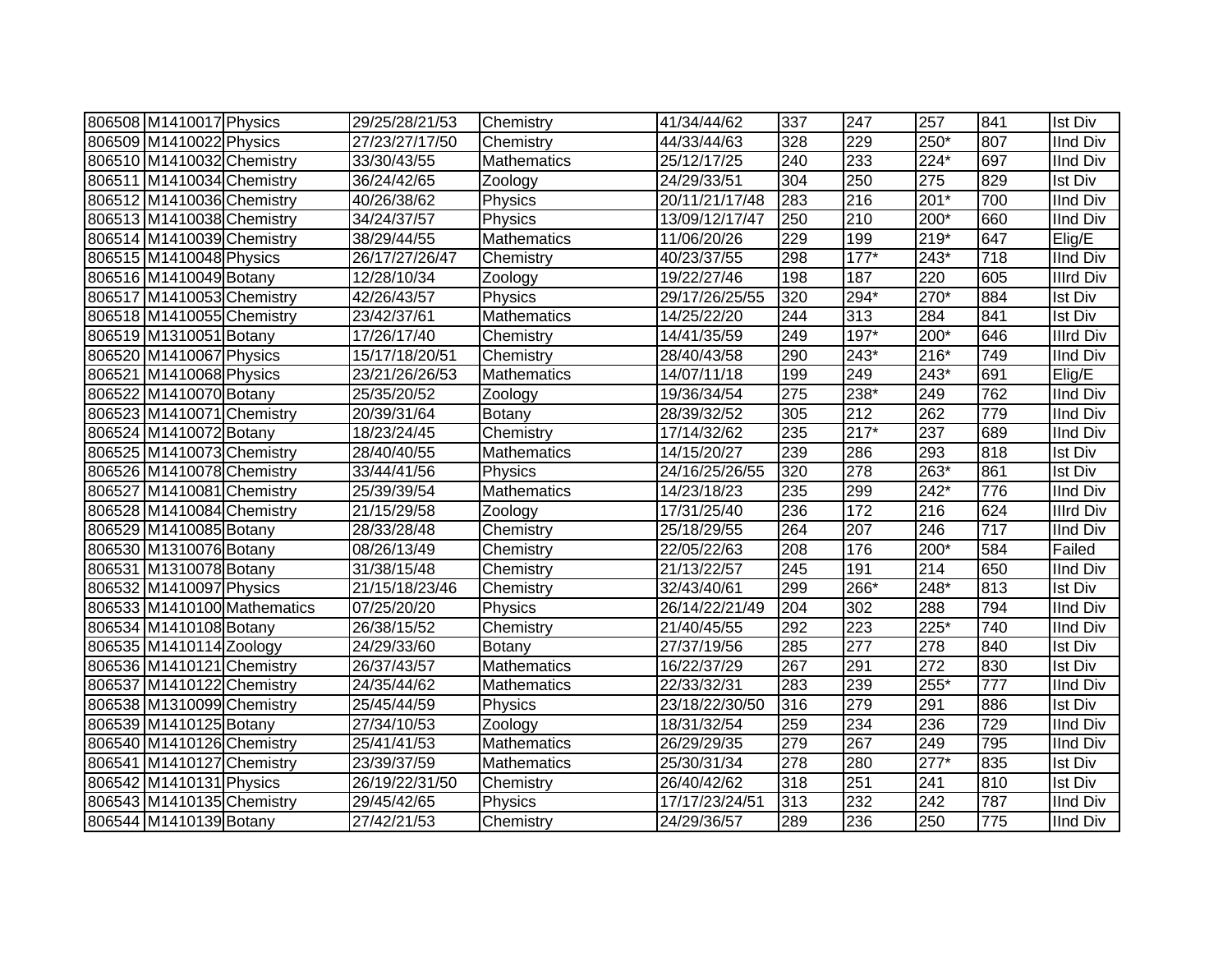| 806545 M1410141 Chemistry |                             | 28/40/42/55    | Physics            | 28/22/23/22/44 | 304              | 207    | 232*   | 743 | <b>IInd Div</b>  |
|---------------------------|-----------------------------|----------------|--------------------|----------------|------------------|--------|--------|-----|------------------|
| 806546 M1410143 Botany    |                             | 39/40/31/54    | Chemistry          | 22/39/37/54    | 316              | 274    | 305    | 895 | <b>Ist Div</b>   |
| 806547 M1310114 Chemistry |                             | 31/25/40/54    | Physics            | 22/12/23/05/36 | 248              | 205*   | 206    | 659 | <b>IInd Div</b>  |
| 806548 M1410154 Botany    |                             | 25/36/18/45    | Zoology            | 14/32/22/45    | 237              | 193    | 228    | 658 | <b>IInd Div</b>  |
| 806549 M1410155 Chemistry |                             | 32/16/38/60    | Physics            | 25/15/19/20/42 | 267              | $211*$ | 265    | 743 | <b>IInd Div</b>  |
|                           | 806550 M1410156 Mathematics | 07/05/13/28    | Chemistry          | 25/16/36/61    | 191              | $199*$ | $207*$ | 597 | Elig/E           |
| 806551 M1410157 Chemistry |                             | 25/36/44/63    | Mathematics        | 09/16/21/28    | 242              | $222*$ | 291*   | 755 | <b>IInd Div</b>  |
| 806552 M1410159 Botany    |                             | 27/35/11/46    | Chemistry          | 33/16/42/62    | $\overline{272}$ | $206*$ | 231    | 709 | <b>IInd Div</b>  |
| 806553 M1410163 Chemistry |                             | 30/21/44/60    | Mathematics        | 35/50/33/29    | 302              | 297    | 297    | 896 | <b>Ist Div</b>   |
| 806554 M1410170 Physics   |                             | 13/11/16/07/44 | Chemistry          | 30/18/30/58    | 227              | $197*$ | 196*   | 620 | Illrd Div        |
| 806555 M1410173 Chemistry |                             | 20/29/42/64    | Mathematics        | 10/02/06/17    | 190              | 189*   | $201*$ | 580 | Elig/E           |
| 806556 M1410190 Chemistry |                             | 34/20/44/58    | Mathematics        | 11/00/06/24    | 197              | 262*   | 258*   | 717 | Elig/E           |
| 806557 M1310139 Botany    |                             | 22/32/06/42    | Zoology            | 18/33/07/38    | 198              | 193    | 224    | 615 | Illrd Div        |
| 806558 M1410192 Chemistry |                             | 35/28/44/59    | <b>Mathematics</b> | 25/37/34/30    | 292              | 284    | 298*   | 874 | <b>Ist Div</b>   |
| 806559 M1410195 Chemistry |                             | 23/23/37/54    | Mathematics        | 10/20/17/22    | 206              | $223*$ | 228    | 657 | Elig/E           |
| 806560 M1410200 Zoology   |                             | 19/30/32/58    | Botany             | 29/37/18/54    | 277              | 266    | 293    | 836 | <b>Ist Div</b>   |
| 806561 M1410206 Physics   |                             | 25/23/27/30/55 | Chemistry          | 43/29/45/59    | 336              | 231    | 283    | 850 | <b>Ist Div</b>   |
| 806562 M1410207 Botany    |                             | 37/37/18/43    | Zoology            | 19/30/27/49    | 260              | 230    | 220*   | 710 | <b>IInd Div</b>  |
| 806563 M1410211 Chemistry |                             | 45/22/45/58    | Mathematics        | 14/21/25/29    | 259              | 301    | 285    | 845 | <b>Ist Div</b>   |
| 806564 M1310164 Chemistry |                             | 34/23/42/59    | <b>Mathematics</b> | 15/08/18/18    | 217              | 258*   | 224    | 699 | Elig/E           |
|                           | 806565 M1410226 Mathematics | 16/14/19/27    | Chemistry          | 33/10/45/60    | 224              | 259*   | 239*   | 722 | <b>IInd Div</b>  |
| 806566 M1410227 Chemistry |                             | 24/04/39/45    | Physics            | 14/12/20/20/42 | 220              | $221*$ | 198    | 639 | <b>Illrd Div</b> |
|                           | 806567 M1410228 Mathematics | 10/00/08/22    | Chemistry          | 35/18/36/57    | 186              | $194*$ | $203*$ | 583 | Elig/E           |
|                           | 806568 M1410231 Mathematics | 09/30/24/25    | Chemistry          | 38/11/42/56    | 235              | $237*$ | 212    | 684 | <b>IInd Div</b>  |
|                           | 806569 M1410230 Mathematics | 33/33/16/19    | Chemistry          | 31/20/44/60    | 256              | 247*   | $211*$ | 714 | <b>IInd Div</b>  |
| 806570 M1410237 Botany    |                             | 26/29/06/44    | Chemistry          | 17/10/21/57    | 210              | $182*$ | 218    | 610 | <b>Illrd Div</b> |
| 806571 M1410239 Chemistry |                             | 25/16/43/57    | Mathematics        | 20/40/31/21    | 253              | 242*   | 225    | 720 | <b>IInd Div</b>  |
| 806572 M1410241 Chemistry |                             | 23/15/39/54    | Mathematics        | 22/39/24/25    | 241              | 213    | 201    | 655 | <b>IInd Div</b>  |
| 806573 M1310171 Botany    |                             | 18/29/05/40    | Zoology            | 18/20/19/36    | 185              | $187*$ | 192    | 564 | <b>Illrd Div</b> |
| 806574 M1410248 Chemistry |                             | 33/24/43/64    | <b>Mathematics</b> | 20/15/18/32    | 249              | 282    | 257    | 788 | <b>IInd Div</b>  |
| 806575 M1410249 Chemistry |                             | 30/22/44/58    | Mathematics        | 23/24/18/26    | 245              | 285    | 252    | 782 | <b>IInd Div</b>  |
| 806576 M1410253 Physics   |                             | 31/24/28/30/48 | Chemistry          | 32/26/41/64    | 324              | 260*   | 268    | 852 | <b>Ist Div</b>   |
| 806577 M1410254 Botany    |                             | 19/32/17/44    | Chemistry          | 26/12/40/50    | 240              | 203*   | $215*$ | 658 | <b>IInd Div</b>  |
| 806578 M1410255 Chemistry |                             | 31/25/43/59    | Mathematics        | 34/20/31/35    | 278              | 223    | 255    | 756 | <b>IInd Div</b>  |
| 806579 M1410259 Chemistry |                             | 44/33/44/64    | Physics            | 22/16/28/27/45 | 323              | 266    | $273*$ | 862 | <b>Ist Div</b>   |
|                           | 806580 M1410262 Mathematics | 21/36/25/25    | Physics            | 25/20/28/32/50 | 262              | 317*   | $311*$ | 890 | <b>Ist Div</b>   |
| 806581 M1410263 Botany    |                             | 31/42/17/43    | Chemistry          | 41/28/38/64    | 304              | 254    | 242    | 800 | <b>IInd Div</b>  |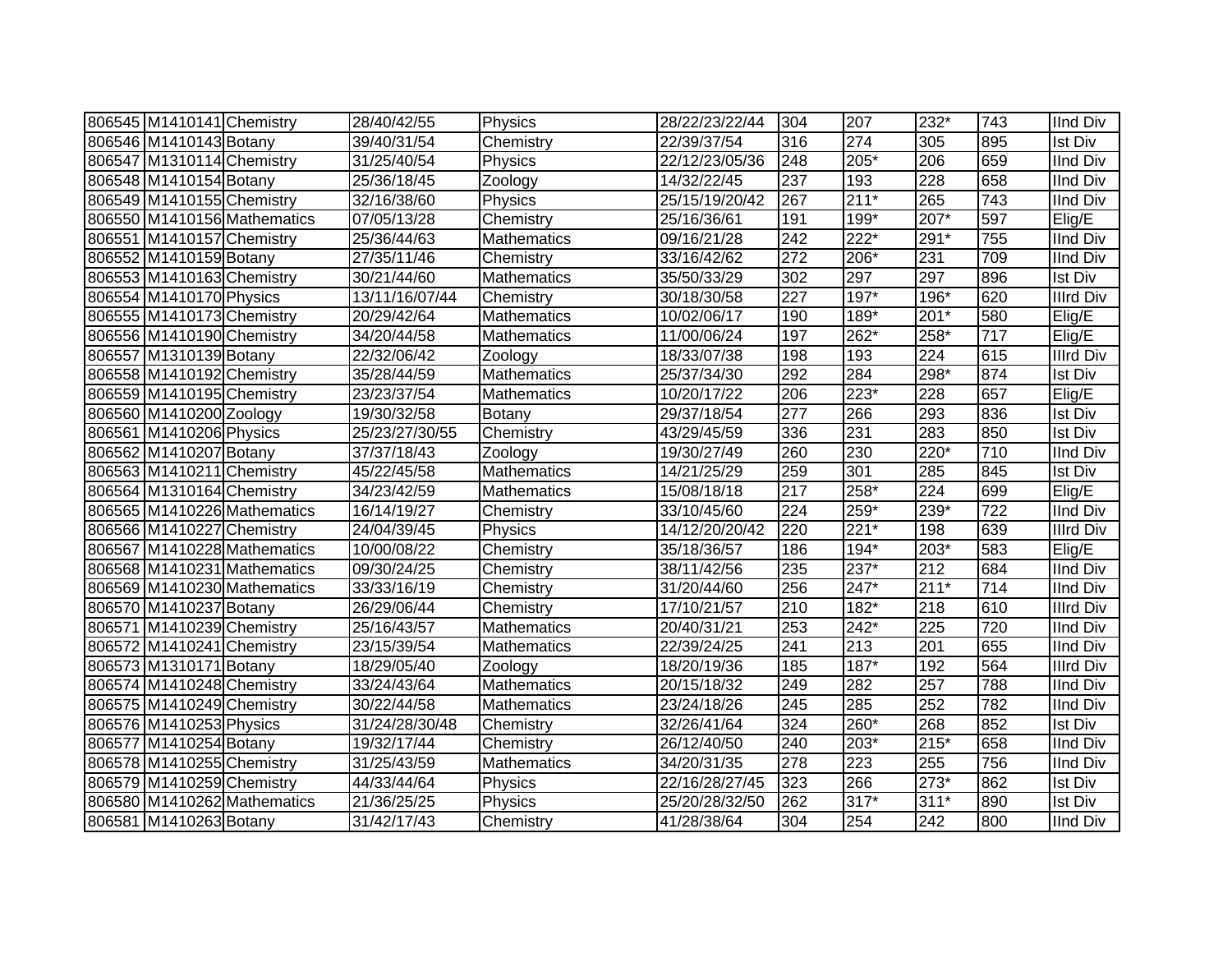| 806582 M1410267 Chemistry |                             | 32/32/43/59    | Mathematics        | 29/38/22/23    | 278 | 263*   | 240*               | 781  | <b>IInd Div</b>  |
|---------------------------|-----------------------------|----------------|--------------------|----------------|-----|--------|--------------------|------|------------------|
| 806583 M1410271 Chemistry |                             | 44/35/44/64    | Physics            | 24/22/23/30/44 | 330 | 254*   | 235                | 819  | Ist Div          |
| 806584 M1410277 Chemistry |                             | 38/33/42/55    | Physics            | 13/18/18/28/46 | 291 | 263*   | $233*$             | 787  | <b>IInd Div</b>  |
|                           | 806585 M1410289 Mathematics | 39/34/17/22    | Chemistry          | 24/22/43/64    | 265 | 266    | $266*$             | 797  | <b>IInd Div</b>  |
| 806586 M1410291 Chemistry |                             | 30/20/43/53    | <b>Mathematics</b> | 19/25/16/17    | 223 | 263    | $247*$             | 733  | <b>IInd Div</b>  |
| 806587 M1410292 Chemistry |                             | 34/31/44/54    | Physics            | 07/12/17/22/47 | 268 | $248*$ | $245*$             | 761  | <b>IInd Div</b>  |
| 806588 M1410302 Botany    |                             | 44/43/33/56    | Zoology            | 23/33/33/55    | 320 | 219*   | 263                | 802  | <b>IInd Div</b>  |
| 806589 M1410307 Physics   |                             | 08/25/19/28/46 | Chemistry          | 44/31/41/55    | 297 | 288*   | 269                | 854  | <b>Ist Div</b>   |
| 806590 M1410340 Zoology   |                             | 20/27/15/40    | Chemistry          | 24/21/39/54    | 240 | 175    | $\overline{222^*}$ | 637  | <b>Illrd Div</b> |
| 806591 M1310204 Botany    |                             | 34/43/17/50    | Zoology            | 17/37/35/46    | 279 | 308*   | 285                | 872  | <b>Ist Div</b>   |
| 806592 M1410350 Physics   |                             | 17/20/23/33/49 | <b>Mathematics</b> | 24/25/18/27    | 236 | 271    | 273                | 780  | IInd Div         |
|                           | 806593 M1410354 Mathematics | 26/27/31/31    | Physics            | 19/22/22/27/54 | 259 | 293    | 282*               | 834  | Ist Div          |
| 806594 M1310216 Physics   |                             | 22/23/21/25/47 | Chemistry          | 31/29/38/50    | 286 | 252*   | 287                | 825  | <b>Ist Div</b>   |
| 806595 M1410357 Chemistry |                             | 35/31/32/52    | Zoology            | 22/34/32/48    | 286 | 224    | 244                | 754  | IInd Div         |
| 806596 M1410359 Chemistry |                             | 36/36/44/50    | <b>Mathematics</b> | 31/28/31/35    | 291 | 269    | 276*               | 836  | <b>Ist Div</b>   |
| 806597 M1410360 Chemistry |                             | 35/30/42/65    | <b>Mathematics</b> | 23/30/28/28    | 281 | 221    | 248                | 750  | <b>IInd Div</b>  |
| 806598 M1410362 Physics   |                             | 08/10/12/16/47 | Chemistry          | 40/26/38/50    | 247 | 228    | 268*               | 743  | <b>IInd Div</b>  |
| 806599 M1410368 Chemistry |                             | 40/29/32/46    | Mathematics        | 24/44/25/17    | 257 | 260*   | 256                | 773  | <b>IInd Div</b>  |
| 806600 M1410369 Physics   |                             | 13/20/15/19/41 | Mathematics        | 31/48/25/31    | 243 | 270    | 263                | 776  | <b>IInd Div</b>  |
| 806601 M1410377 Zoology   |                             | 21/38/34/54    | Botany             | 38/38/30/60    | 313 | 224    | 286*               | 823  | <b>Ist Div</b>   |
| 806602 M1410381 Chemistry |                             | 31/37/41/45    | Mathematics        | 25/39/32/31    | 281 | 272    | 242                | 795  | <b>IInd Div</b>  |
| 806603 M1410385 Chemistry |                             | 28/25/36/45    | <b>Mathematics</b> | 37/38/12/23    | 244 | 248    | $\overline{242}$   | 734  | <b>IInd Div</b>  |
| 806604 M1310242 Chemistry |                             | 05/21/26/65    | Zoology            | 04/24/22/35    | 202 | $249*$ | $202*$             | 653  | IInd Div         |
| 806605 M1410393 Botany    |                             | 31/30/11/50    | Zoology            | 11/23/17/56    | 229 | $211*$ | $224*$             | 664  | <b>IInd Div</b>  |
| 806606 M1410397 Botany    |                             | 29/37/22/62    | Chemistry          | 27/10/35/60    | 282 | 283    | 253                | 818  | <b>Ist Div</b>   |
| 806607 M1310246 Chemistry |                             | 20/14/38/60    | Botany             | 22/29/11/47    | 241 | 245    | $\overline{275}$   | 761  | <b>IInd Div</b>  |
| 806608 M1410404 Physics   |                             | 08/13/15/19/47 | Chemistry          | 35/16/41/55    | 249 | $231*$ | 239*               | 719  | <b>IInd Div</b>  |
| 806609 M1410408 Chemistry |                             | 24/17/38/53    | <b>Mathematics</b> | 15/20/19/17    | 203 | $221*$ | $211*$             | 635  | <b>Illrd Div</b> |
| 806610 M1410415 Chemistry |                             | 30/19/37/45    | <b>Mathematics</b> | 27/33/16/28    | 235 | 234    | $204*$             | 673  | <b>IInd Div</b>  |
| 806611 M1410418 Chemistry |                             | 26/30/36/55    | Botany             | 35/42/24/52    | 300 | 255    | 286                | 841  | <b>Ist Div</b>   |
| 806612 M1410423 Physics   |                             | 13/22/21/27/51 | <b>Mathematics</b> | 30/35/23/28    | 250 | 294    | $282*$             | 826  | <b>Ist Div</b>   |
| 806613 M1410425 Chemistry |                             | 33/31/34/60    | Botany             | 39/42/27/50    | 316 | 317    | 320                | 953  | <b>Ist Div</b>   |
| 806614 M1410427 Chemistry |                             | 28/32/35/69    | <b>Mathematics</b> | 38/36/20/36    | 294 | $270*$ | $268*$             | 832  | <b>Ist Div</b>   |
| 806615 M1410429 Chemistry |                             | 31/37/40/60    | Mathematics        | 43/54/50/33    | 348 | 360    | 362                | 1070 | <b>Ist Div</b>   |
|                           | 806616 M1410430 Mathematics | 10/09/17/24    | Chemistry          | 13/23/29/50    | 175 | 239*   | $222*$             | 636  | Elig/E           |
| 806617 M1410432 Botany    |                             | 21/27/03/40    | Chemistry          | 10/12/15/60    | 188 | 227    | $207*$             | 622  | Elig/E           |
| 806618 M1210305 Chemistry |                             | 18/10/22/45    | Mathematics        | 23/36/20/10    | 184 | 223    | $\overline{228}$   | 635  | <b>Illrd Div</b> |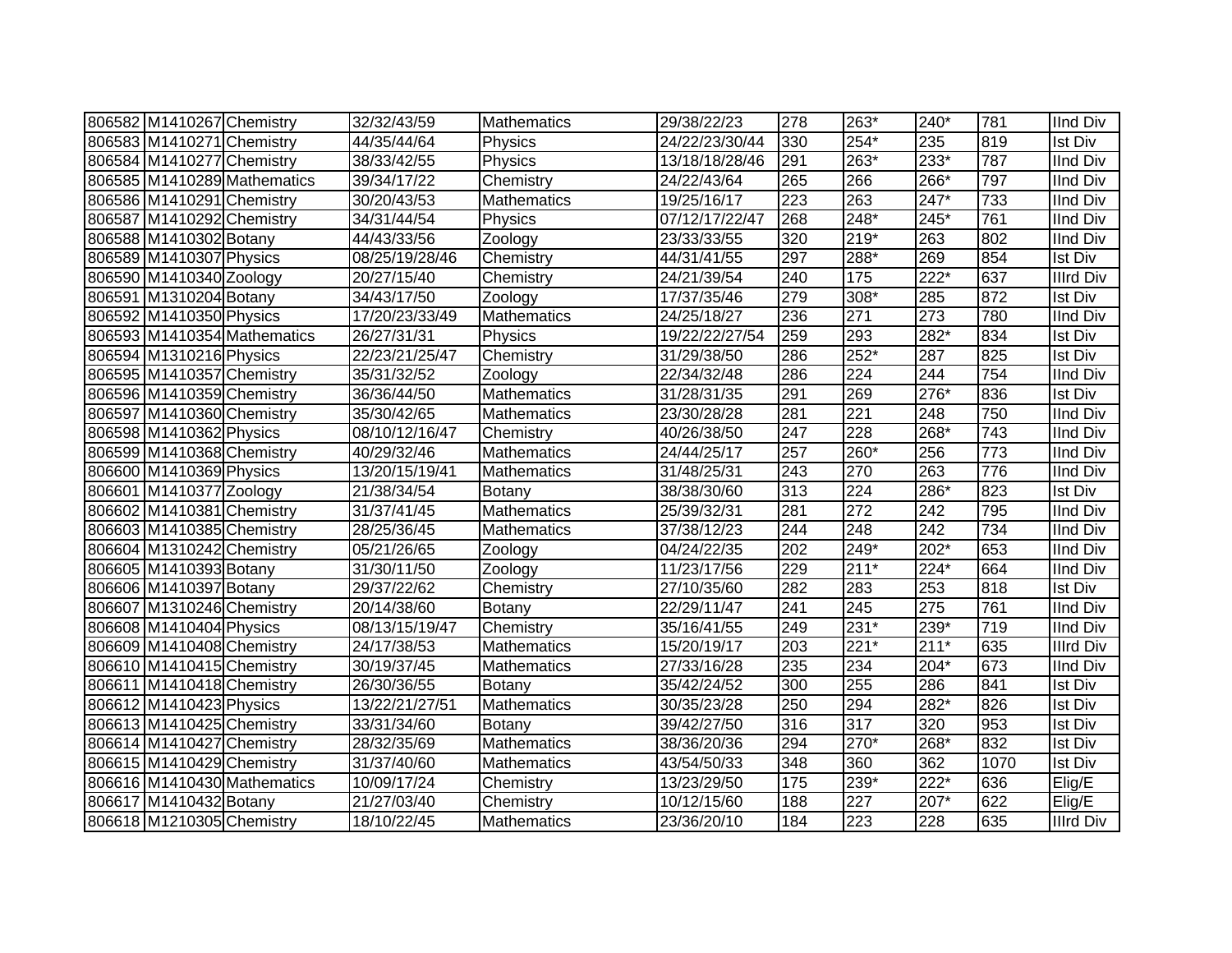| 806619 M1410458 Zoology   |                             | 19/26/31/31    | Chemistry          | 25/16/20/48    | 216 | 204              | 224*   | 644              | <b>Illrd Div</b> |
|---------------------------|-----------------------------|----------------|--------------------|----------------|-----|------------------|--------|------------------|------------------|
| 806620 M1410459 Chemistry |                             | 04/01/15/45    | Botany             | 17/23/08/46    | 159 | $182*$           | $214*$ | 555              | Failed           |
| 806621 M1410466 Chemistry |                             | 23/14/28/45    | Physics            | 02/22/19/15/43 | 211 | 204*             | $215*$ | 630              | <b>Illrd Div</b> |
| 806622 M1310273 Chemistry |                             | 13/12/20/50    | Mathematics        | 20/37/31/31    | 214 | $219*$           | 272    | 705              | <b>IInd Div</b>  |
| 806623 M1410486 Chemistry |                             | 10/04/11/45    | Zoology            | 13/20/17/36    | 156 | 183              | $192*$ | 531              | Elig/E           |
| 806624 M1410487 Chemistry |                             | 32/21/29/51    | Physics            | 09/14/17/26/44 | 243 | 282              | 219    | 744              | <b>IInd Div</b>  |
| 806625 M1410489 Physics   |                             | 05/11/26/15/45 | Mathematics        | 10/18/10/07    | 147 | 228              | 198*   | $\overline{573}$ | Elig/E           |
| 806626 M1410494 Chemistry |                             | 33/26/36/45    | Physics            | 14/16/26/33/52 | 281 | 273              | $242*$ | 796              | <b>IInd Div</b>  |
| 806627 M1410495 Chemistry |                             | 31/24/37/55    | <b>Mathematics</b> | 18/38/27/22    | 252 | $317*$           | 295*   | 864              | <b>Ist Div</b>   |
| 806628 M1410499 Botany    |                             | 17/29/12/47    | Chemistry          | 12/14/28/45    | 204 | 199              | $217*$ | 620              | <b>Illrd Div</b> |
| 806629 M1310293 Chemistry |                             | AA/AA/AA/AA    | <b>Mathematics</b> | AA/AA/AA/AA    | AA  | 193              | 193    | 386              | Absent           |
| 806630 M1410537 Chemistry |                             | 33/35/37/45    | <b>Mathematics</b> | 10/29/20/27    | 236 | 268              | 260    | 764              | <b>IInd Div</b>  |
| 806631 M1410543 Botany    |                             | AA/AA/AA/AA    | Zoology            | AA/AA/AA/AA    | AA  | 228*             | 199*   | 427              | Absent           |
| 806632 M1410551 Chemistry |                             | 17/26/31/53    | Zoology            | 11/23/09/38    | 208 | $213*$           | 205    | 626              | Elig/E           |
| 806633 M1410559 Chemistry |                             | 21/23/35/53    | Mathematics        | 16/31/17/24    | 220 | 289              | $241*$ | 750              | <b>IInd Div</b>  |
| 806634 M1410560 Physics   |                             | 15/11/17/27/45 | Chemistry          | 34/31/37/45    | 262 | 256*             | $211*$ | 729              | <b>IInd Div</b>  |
|                           | 806635 M1410562 Mathematics | 20/35/29/27    | Chemistry          | 30/27/38/45    | 251 | 283*             | 254*   | 788              | <b>IInd Div</b>  |
| 806636 M1410563 Botany    |                             | 27/30/26/42    | Zoology            | 17/26/20/43    | 231 | 233*             | $221*$ | 685              | <b>IInd Div</b>  |
| 806637 M1410565 Botany    |                             | 29/31/34/48    | Chemistry          | 35/36/35/45    | 293 | 307              | 293    | 893              | <b>Ist Div</b>   |
| 806638 M1410568 Chemistry |                             | 33/34/32/45    | <b>Mathematics</b> | 16/49/29/29    | 267 | 283              | 256    | 806              | IInd Div         |
| 806639 M1310325 Physics   |                             | 07/13/15/25/43 | <b>Mathematics</b> | 20/16/07/25    | 171 | 207              | 198*   | 576              | Elig/E           |
| 806640 M1410573 Chemistry |                             | 30/34/34/50    | Physics            | 08/17/22/22/42 | 259 | $\overline{225}$ | $217*$ | 701              | IInd Div         |
| 806641 M1410585 Chemistry |                             | 32/34/36/53    | <b>Mathematics</b> | 20/44/29/28    | 276 | 239*             | 220    | $\overline{735}$ | <b>IInd Div</b>  |
| 806642 M1410587 Physics   |                             | 16/25/24/35/53 | <b>Mathematics</b> | 30/07/20/35    | 245 | 300              | 265    | 810              | <b>Ist Div</b>   |
| 806643 M1410590 Chemistry |                             | 25/40/34/53    | Zoology            | 13/27/21/49    | 262 | 233              | 226*   | 721              | <b>IInd Div</b>  |
| 806644 M1410592 Botany    |                             | 18/19/14/41    | Zoology            | 17/25/12/30    | 176 | 206              | 206*   | 588              | <b>Illrd Div</b> |
| 806645 M1410600 Physics   |                             | 22/20/29/30/57 | <b>Mathematics</b> | 23/26/28/39    | 274 | 326              | 278    | 878              | <b>Ist Div</b>   |
| 806646 M1310350 Chemistry |                             | 20/23/38/45    | Mathematics        | 16/24/12/14    | 192 | $184*$           | 215    | 591              | Elig/E           |
| 806647 M1410619 Chemistry |                             | 31/33/30/53    | Zoology            | 21/33/25/42    | 268 | 264              | $250*$ | 782              | <b>IInd Div</b>  |
| 806648 M1410621 Zoology   |                             | 11/28/04/30    | Chemistry          | 17/08/25/45    | 168 | 180*             | 185*   | 533              | Elig/E           |
| 806649 M1310364 Physics   |                             | 13/13/12/17/55 | Chemistry          | 29/23/44/45    | 251 | 248*             | 249*   | 748              | <b>IInd Div</b>  |
| 806650 M1410653 Chemistry |                             | 31/29/31/45    | Physics            | 04/10/15/29/50 | 244 | 222              | $227*$ | 693              | <b>IInd Div</b>  |
| 806651 M1210457 Chemistry |                             | 20/32/39/45    | Mathematics        | 22/30/18/17    | 223 | 245              | 277    | 745              | <b>IInd Div</b>  |
| 806652 M1410662 Botany    |                             | 35/37/37/60    | Zoology            | 23/34/27/55    | 308 | 286              | 286    | 880              | <b>Ist Div</b>   |
|                           | 806653 M1410663 Mathematics | 38/46/49/24    | Chemistry          | 32/36/44/55    | 324 | 333              | 292    | 949              | <b>Ist Div</b>   |
| 806654 M1410664 Botany    |                             | 39/37/39/50    | Chemistry          | 28/28/37/55    | 313 | 271              | 247    | 831              | <b>Ist Div</b>   |
| 806655 M1410666 Chemistry |                             | 24/30/44/53    | Mathematics        | 26/39/28/25    | 269 | 263              | 240    | 772              | <b>IInd Div</b>  |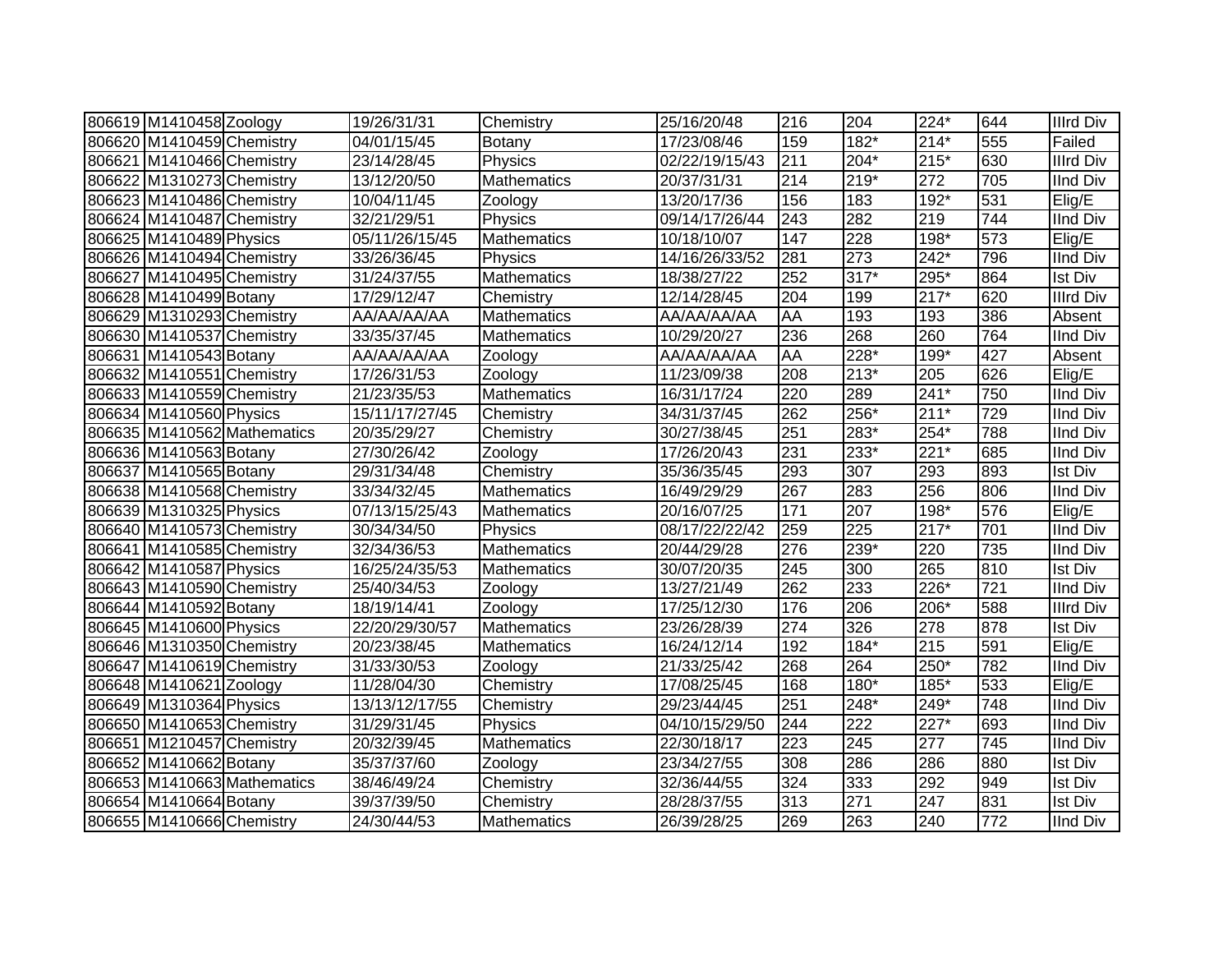| 806656 M1410668 Chemistry |                             | 26/31/45/45    | <b>Mathematics</b> | 18/29/20/19    | 233              | $217*$ | 212    | 662 | <b>IInd Div</b>  |
|---------------------------|-----------------------------|----------------|--------------------|----------------|------------------|--------|--------|-----|------------------|
|                           | 806657 M1410672 Mathematics | 31/37/32/22    | Chemistry          | 26/36/42/45    | $\overline{271}$ | 242    | $262*$ | 775 | <b>IInd Div</b>  |
| 806658 M1410673 Chemistry |                             | 26/33/46/53    | <b>Mathematics</b> | 20/26/17/22    | 243              | 243*   | $225*$ | 711 | <b>IInd Div</b>  |
| 806659 M1410674 Chemistry |                             | 23/30/44/50    | Physics            | 01/11/15/18/55 | 247              | 248    | 233*   | 728 | <b>IInd Div</b>  |
| 806660 M1410680 Botany    |                             | 31/31/34/50    | Chemistry          | 27/41/44/50    | 308              | 263    | 229    | 800 | <b>IInd Div</b>  |
| 806661 M1410682 Chemistry |                             | 38/40/40/50    | Zoology            | 28/34/26/57    | 313              | 259    | 286*   | 858 | <b>Ist Div</b>   |
| 806662 M1410684 Physics   |                             | AA/AA/AA/AA/50 | Chemistry          | AA/AA/AA/53    | 103              | 224*   | $218*$ | 545 | Failed           |
| 806663 M1410693 Zoology   |                             | 27/31/28/56    | Chemistry          | 36/41/40/54    | 313              | 294    | 279    | 886 | <b>Ist Div</b>   |
| 806664 M1410697 Botany    |                             | 18/26/27/40    | Zoology            | 12/30/23/30    | 206              | 217    | 210    | 633 | <b>Illrd Div</b> |
| 806665 M1410699 Physics   |                             | 05/13/12/19/45 | <b>Mathematics</b> | 19/29/10/20    | 172              | 200*   | 195*   | 567 | <b>Illrd Div</b> |
| 806666 M1410706 Botany    |                             | 31/32/28/47    | Zoology            | 30/28/32/45    | 273              | 179*   | 294    | 746 | IInd Div         |
| 806667 M1410708 Chemistry |                             | 33/27/42/45    | <b>Mathematics</b> | 14/32/24/26    | 243              | 258    | 272    | 773 | IInd Div         |
| 806668 M1410709 Chemistry |                             | 29/30/41/55    | <b>Mathematics</b> | 21/35/37/24    | 272              | 276*   | 266*   | 814 | Ist Div          |
| 806669 M1410710 Zoology   |                             | 26/32/30/52    | Botany             | 37/37/42/54    | 310              | 254    | 295    | 859 | <b>Ist Div</b>   |
|                           | 806670 M1410711 Mathematics | 25/41/26/29    | Chemistry          | 35/35/43/54    | 288              | 253    | 280    | 821 | <b>Ist Div</b>   |
| 806671 M1310404 Botany    |                             | 20/26/17/33    | Zoology            | 17/19/13/33    | 178              | 202    | $187*$ | 567 | <b>Illrd Div</b> |
| 806672 M1310410 Botany    |                             | 25/28/09/44    | Chemistry          | 22/22/24/65    | 239              | 205    | 205    | 649 | IInd Div         |
|                           | 806673 M1410721 Mathematics | 22/29/29/25    | Physics            | 18/11/17/23/56 | 230              | 255    | 252    | 737 | <b>IInd Div</b>  |
|                           | 806674 M1310414 Mathematics | 12/21/18/16    | Physics            | 06/06/19/23/53 | 174              | 235*   | 249*   | 658 | Elig/E           |
| 806675 M1410730 Botany    |                             | 29/31/23/51    | Chemistry          | 30/34/38/55    | 291              | 278    | 293    | 862 | <b>Ist Div</b>   |
| 806676 M1410733 Zoology   |                             | 14/26/11/31    | Chemistry          | 19/22/38/65    | 226              | 208*   | 207    | 641 | <b>Illrd Div</b> |
| 806677 M1210501 Botany    |                             | AA/AA/08/31    | Zoology            | AA/AA/AA/26    | 65               | 207*   | 200    | 472 | Failed           |
| 806678 M1410749 Botany    |                             | 31/38/30/45    | Chemistry          | 22/13/34/45    | 258              | 263    | 260    | 781 | <b>IInd Div</b>  |
| 806679 M1410752 Botany    |                             | 33/38/33/54    | Chemistry          | 35/35/44/47    | 319              | 295    | 297    | 911 | <b>Ist Div</b>   |
| 806680 M1410754 Physics   |                             | 20/14/26/33/54 | <b>Mathematics</b> | 20/21/28/09    | 225              | 270*   | 218*   | 713 | <b>IInd Div</b>  |
| 806681 M1410760 Physics   |                             | 24/25/23/19/53 | Mathematics        | 10/29/22/10    | 215              | 271    | 235*   | 721 | <b>IInd Div</b>  |
| 806682 M1410761 Chemistry |                             | 23/24/32/55    | Zoology            | 14/31/25/46    | 250              | 218    | 267    | 735 | <b>IInd Div</b>  |
| 806683 M1410765 Chemistry |                             | 29/24/45/45    | Mathematics        | 27/46/44/30    | 290              | 325    | 328*   | 943 | <b>Ist Div</b>   |
| 806684 M1410768 Botany    |                             | 31/34/27/52    | Chemistry          | 17/28/40/48    | 277              | 286    | 297    | 860 | <b>Ist Div</b>   |
| 806685 M1410769 Zoology   |                             | 11/21/15/42    | Chemistry          | 19/09/22/55    | 194              | 224    | 225    | 643 | <b>Illrd Div</b> |
| 806686 M1410770 Chemistry |                             | 21/13/22/65    | Botany             | 33/37/28/55    | 274              | 214    | 237    | 725 | <b>IInd Div</b>  |
| 806687 M1410799 Chemistry |                             | 23/26/37/45    | <b>Mathematics</b> | 23/37/31/20    | 242              | 283    | 283    | 808 | <b>IInd Div</b>  |
| 806688 M1410806 Physics   |                             | 24/25/29/32/56 | Mathematics        | 24/34/30/21    | 275              | 275    | 272    | 822 | <b>Ist Div</b>   |
| 806689 M1410807 Chemistry |                             | 33/23/42/45    | Mathematics        | 11/04/31/21    | 210              | 305*   | $301*$ | 816 | Elig/E           |
| 806690 M1410809 Botany    |                             | 22/37/20/44    | Chemistry          | 18/21/34/50    | 246              | 188    | 253    | 687 | <b>IInd Div</b>  |
| 806691 M1410811 Chemistry |                             | 33/32/38/48    | Physics            | 20/24/26/21/63 | 305              | 281    | 280    | 866 | <b>Ist Div</b>   |
| 806692 M1410821 Physics   |                             | 22/30/28/20/62 | Chemistry          | 24/24/43/53    | 306              | 265*   | 267*   | 838 | <b>Ist Div</b>   |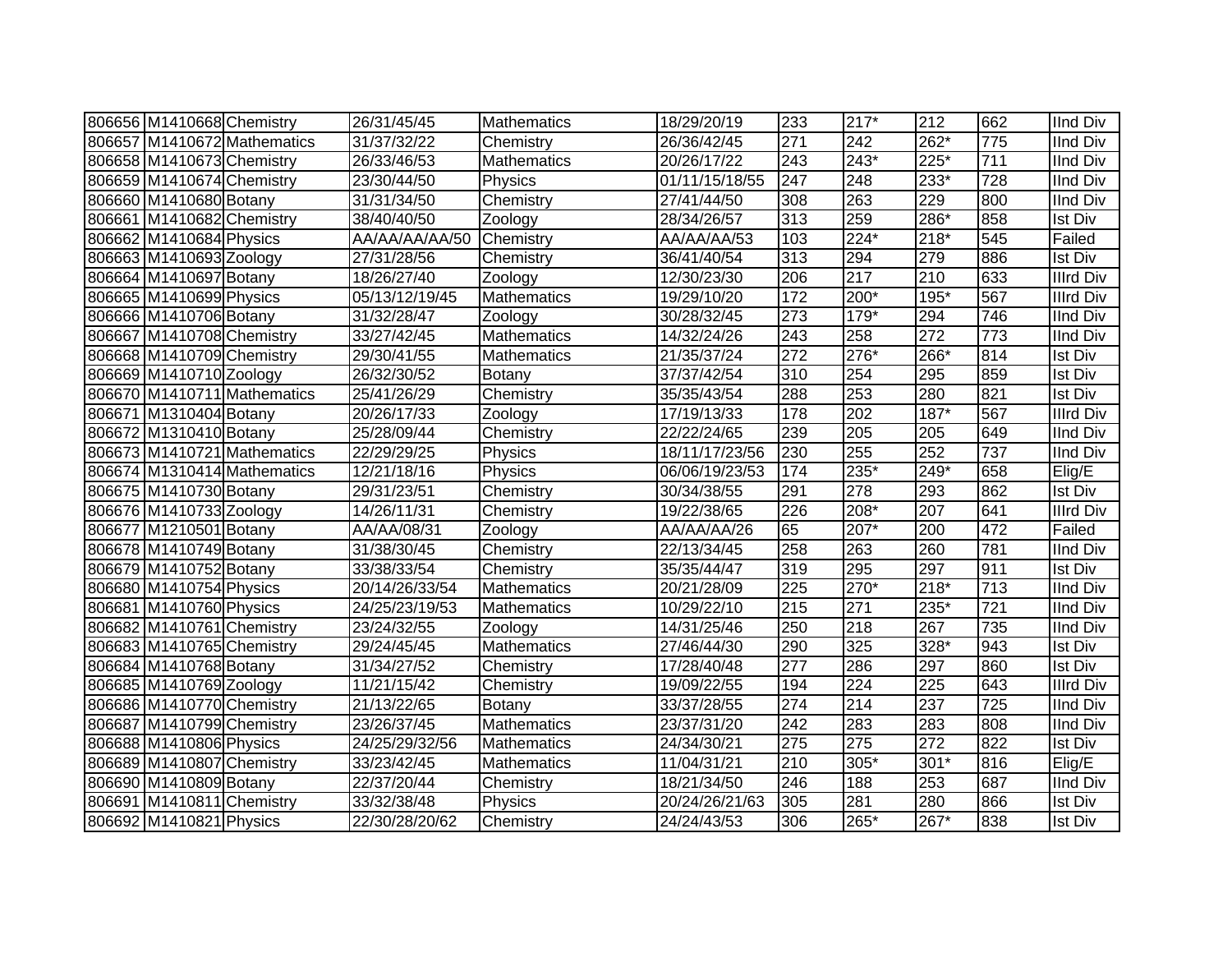| 806693 M1410823 Zoology   |                             | 11/26/18/36    | Botany             | 20/26/08/40    | 185 | 256*               | 224    | 665              | <b>IInd Div</b>  |
|---------------------------|-----------------------------|----------------|--------------------|----------------|-----|--------------------|--------|------------------|------------------|
| 806694 M1310456 Chemistry |                             | 27/26/40/52    | Physics            | 24/22/23/16/57 | 287 | 256                | 245    | 788              | <b>IInd Div</b>  |
| 806695 M1410825 Chemistry |                             | 23/17/41/50    | <b>Mathematics</b> | 06/26/20/16    | 199 | 250                | $211*$ | 660              | Elig/E           |
| 806696 M1410833 Chemistry |                             | 30/27/41/53    | <b>Mathematics</b> | 04/13/21/08    | 197 | 293                | 278    | 768              | Elig/E           |
| 806697 M1410835 Botany    |                             | 24/33/25/46    | Zoology            | 20/25/22/40    | 235 | 186                | $211*$ | 632              | <b>Illrd Div</b> |
|                           | 806698 M1410836 Mathematics | 24/37/32/30    | Chemistry          | 31/31/43/60    | 288 | 245                | 258    | 791              | <b>IInd Div</b>  |
| 806699 M1410838 Physics   |                             | 17/24/20/13/49 | Chemistry          | 29/22/43/58    | 275 | $\overline{222^*}$ | $218*$ | $\overline{715}$ | <b>IInd Div</b>  |
| 806700 M1410845 Physics   |                             | 25/28/26/21/59 | Chemistry          | 35/33/44/45    | 316 | 256                | $262*$ | 834              | <b>Ist Div</b>   |
| 806701 M1410851 Chemistry |                             | 26/24/39/55    | Mathematics        | 11/19/15/11    | 200 | $247*$             | $231*$ | 678              | Elig/E           |
| 806702 M1410852 Botany    |                             | 13/24/14/40    | Zoology            | 12/31/18/30    | 182 | 230*               | $210*$ | 622              | Illrd Div        |
| 806703 M1410853 Chemistry |                             | 29/28/34/60    | Zoology            | 17/32/27/50    | 277 | 307                | 242    | 826              | <b>Ist Div</b>   |
| 806704 M1410855 Botany    |                             | 15/32/08/37    | Chemistry          | 26/07/26/45    | 196 | 253                | $228*$ | 677              | <b>IInd Div</b>  |
| 806705 M1410858 Zoology   |                             | 18/31/24/57    | <b>Botany</b>      | 29/39/28/50    | 276 | 266                | 248    | 790              | <b>IInd Div</b>  |
| 806706 M1210578 Chemistry |                             | 26/18/31/45    | Physics            | AA/AA/AA/AA/53 | 173 | 249*               | 214    | 636              | Elig/E           |
| 806707 M1410860 Chemistry |                             | 23/26/41/45    | Mathematics        | 05/41/34/19    | 234 | 248*               | 280    | 762              | <b>IInd Div</b>  |
| 806708 M1410862 Botany    |                             | 23/36/27/50    | Zoology            | 18/31/25/47    | 257 | $212*$             | 266*   | 735              | <b>IInd Div</b>  |
| 806709 M1410864 Chemistry |                             | 28/14/31/55    | Physics            | 15/20/21/20/53 | 257 | $222*$             | $214*$ | 693              | <b>IInd Div</b>  |
| 806710 M1410866 Chemistry |                             | 26/18/31/53    | Physics            | 18/17/12/13/53 | 241 | 204                | 199    | 644              | <b>Illrd Div</b> |
| 806711 M1210011 Zoology   |                             | 12/23/AA/25    | Botany             | 17/29/07/31    | 144 | 199                | 205*   | 548              | Elig/E           |
|                           | 806712 M1310025 Mathematics | 08/44/08/08    | Chemistry          | 16/07/31/48    | 170 | $229*$             | 192*   | 591              | Elig/E           |
| 806713 M1210086 Botany    |                             | 18/29/07/40    | Chemistry          | 18/02/19/47    | 180 | 194                | 193    | 567              | Elig/E           |
|                           | 806714 M1310084 Mathematics | 17/29/27/23    | Chemistry          | 24/18/41/46    | 225 | 266*               | $241*$ | $\overline{732}$ | <b>IInd Div</b>  |
| 806715 M1310123 Botany    |                             | 29/28/17/43    | Zoology            | 14/36/22/28    | 217 | 185                | 232    | 634              | <b>Illrd Div</b> |
| 806716 M1310132 Physics   |                             | 20/21/16/18/45 | Chemistry          | 25/22/21/45    | 233 | $214*$             | $212*$ | 659              | <b>IInd Div</b>  |
|                           | 806717 M1210216 Mathematics | AA/AA/AA/AA    | Chemistry          | AA/AA/AA/AA    | AA  | 258*               | 169    | 427              | Absent           |
|                           | 806718 M1310189 Mathematics | AA/AA/AA/AA    | Chemistry          | 29/12/AA/46    | 87  | 250                | $231*$ | 568              | Failed           |
| 806719 M1210273 Zoology   |                             | 08/27/10/25    | Chemistry          | 12/08/17/45    | 152 | $201*$             | 230    | 583              | Failed           |
|                           | 806720 M1210339 Mathematics | 02/01/04/26    | Chemistry          | 15/05/21/57    | 131 | $217*$             | $244*$ | 592              | Failed           |
| 806721 M1210373 Botany    |                             | 27/39/20/47    | Chemistry          | 27/13/28/50    | 251 | 200*               | 202    | 653              | <b>IInd Div</b>  |
| 806722 M1210443 Physics   |                             | 18/12/07/04/37 | Chemistry          | 16/04/34/45    | 177 | 234                | $209*$ | 620              | Elig/E           |
| 806723 M1110440 Zoology   |                             | 14/28/25/40    | Botany             | 27/34/13/41    | 222 | 223                | $257*$ | 702              | <b>IInd Div</b>  |
|                           | 806724 M1210523 Mathematics | 02/14/17/06    | Chemistry          | 06/07/28/54    | 134 | $197*$             | 188    | 519              | Failed           |
| 806725 M1310444 Botany    |                             | 19/24/17/50    | Zoology            | 20/21/14/42    | 207 | 220                | 214    | 641              | <b>Illrd Div</b> |
|                           | 806726 M1310480 Mathematics | 17/40/25/21    | Chemistry          | 20/14/42/54    | 233 | 224                | 214    | 671              | <b>IInd Div</b>  |
| 806727 M1310500 Zoology   |                             | 17/18/10/27    | <b>Botany</b>      | 24/28/08/34    | 166 | 194                | $210*$ | 570              | Elig/E           |
| 807001 M1310501 Botany    |                             | 27/32/08/37    | Chemistry          | 12/17/27/60    | 220 | 221                | 189    | 630              | Illrd Div        |
| 807002 M1410019 Zoology   |                             | 23/39/27/53    | Botany             | 39/38/30/52    | 301 | 222*               | 252    | 775              | IInd Div         |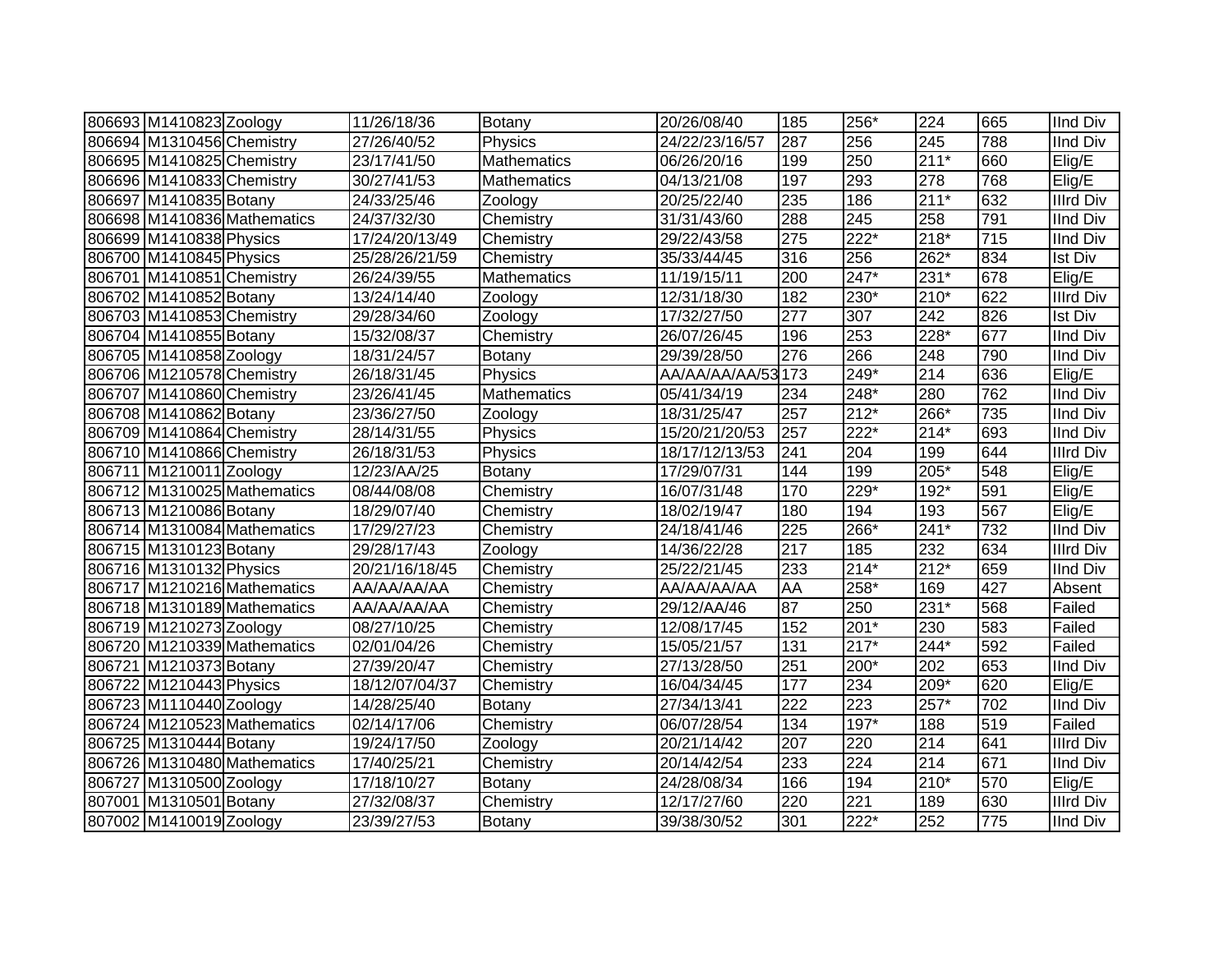| 807003 M1410024 Zoology   |                             | 25/31/28/60    | Botany        | 36/42/38/60    | 320              | 299    | 272              | 891              | <b>Ist Div</b>   |
|---------------------------|-----------------------------|----------------|---------------|----------------|------------------|--------|------------------|------------------|------------------|
| 807004 M1410026 Botany    |                             | 30/30/17/46    | Chemistry     | 07/18/33/59    | 240              | 186*   | 214              | 640              | <b>Illrd Div</b> |
| 807005 M1410043 Botany    |                             | 28/39/17/55    | Zoology       | 16/35/31/53    | 274              | 240*   | 259              | 773              | <b>IInd Div</b>  |
| 807006 M1410044 Zoology   |                             | 24/27/21/43    | <b>Botany</b> | 30/32/20/42    | 239              | 199    | 197              | 635              | <b>Illrd Div</b> |
| 807007 M1410045 Zoology   |                             | 18/27/27/52    | Chemistry     | 17/13/32/60    | 246              | 231    | $\overline{247}$ | $\overline{724}$ | <b>IInd Div</b>  |
| 807008 M1410046 Chemistry |                             | 36/32/44/64    | Physics       | 28/30/28/21/67 | 350              | 288    | 262              | 900              | <b>Ist Div</b>   |
| 807009 M1410059 Chemistry |                             | 32/30/40/63    | Physics       | 22/23/28/17/62 | 317              | 269    | 265              | 851              | <b>Ist Div</b>   |
| 807010 M1310513 Chemistry |                             | 13/24/20/61    | Zoology       | 19/22/28/39    | 226              | $233*$ | $\overline{203}$ | 662              | <b>IInd Div</b>  |
| 807011 M1410075 Botany    |                             | 21/38/25/51    | Chemistry     | 23/22/24/59    | 263              | $251*$ | $\overline{227}$ | 741              | <b>IInd Div</b>  |
| 807012 M1410077 Botany    |                             | 28/40/24/53    | Chemistry     | 18/17/38/61    | 279              | 257    | 270              | 806              | <b>IInd Div</b>  |
| 807013 M1310516 Botany    |                             | 32/34/27/41    | Zoology       | 17/33/35/37    | 256              | 221    | 244              | 721              | <b>IInd Div</b>  |
| 807014 M1410082 Botany    |                             | 39/46/31/62    | Chemistry     | 29/32/44/64    | 347              | 315    | 324              | 986              | <b>Ist Div</b>   |
| 807015 M1410083 Botany    |                             | 22/28/18/36    | Chemistry     | 07/13/36/61    | 221              | 198*   | 224              | 643              | Illrd Div        |
| 807016 M1410090 Botany    |                             | 06/26/10/47    | Zoology       | 11/30/11/40    | 181              | 179*   | 201*             | 561              | Elig/E           |
| 807017 M1410091 Botany    |                             | 15/34/25/55    | Zoology       | 07/34/26/43    | 239              | 246    | 286              | 771              | <b>IInd Div</b>  |
| 807018 M1410093 Botany    |                             | 23/37/25/60    | Zoology       | 23/34/27/59    | 288              | $274*$ | 311              | 873              | <b>Ist Div</b>   |
| 807019 M1410101 Physics   |                             | 21/21/26/15/62 | Chemistry     | 25/24/39/63    | 296              | 225*   | 248              | 769              | <b>IInd Div</b>  |
| 807020 M1410102 Chemistry |                             | 16/18/24/63    | Botany        | 16/21/17/41    | 216              | 198*   | 212              | 626              | <b>Illrd Div</b> |
| 807021 M1410103 Chemistry |                             | 19/26/31/64    | Botany        | 34/37/33/62    | 306              | 217    | 263              | 786              | <b>IInd Div</b>  |
| 807022 M1410105 Botany    |                             | 25/39/35/49    | Chemistry     | 21/23/38/61    | 291              | 231    | 266              | 788              | <b>IInd Div</b>  |
| 807023 M1410107 Botany    |                             | 38/43/34/61    | Chemistry     | 37/40/37/55    | 345              | 313    | 349              | 1007             | <b>Ist Div</b>   |
| 807024 M1410109 Zoology   |                             | 19/33/31/49    | Chemistry     | 25/13/22/64    | $\overline{256}$ | $212*$ | 257              | 725              | <b>IInd Div</b>  |
| 807025 M1410113 Botany    |                             | 40/42/26/53    | Chemistry     | 40/28/20/57    | 306              | 266    | 277              | 849              | <b>Ist Div</b>   |
| 807026 M1410116 Botany    |                             | 24/37/22/52    | Chemistry     | 27/32/35/58    | 287              | 228    | 258*             | 773              | <b>IInd Div</b>  |
| 807027 M1310528 Botany    |                             | 12/18/05/37    | Zoology       | 15/21/13/25    | 146              | 260    | 218              | 624              | Failed           |
| 807028 M1310534 Zoology   |                             | 09/30/22/45    | Botany        | 17/36/20/45    | $\overline{224}$ | 211    | 203              | 638              | <b>Illrd Div</b> |
| 807029 M1310536 Botany    |                             | 12/19/13/45    | Chemistry     | 09/10/11/65    | 184              | 181    | 194              | 559              | Failed           |
| 807030 M1410130 Botany    |                             | 48/42/34/65    | Chemistry     | 42/35/38/65    | 369              | 287    | 309              | 965              | <b>Ist Div</b>   |
| 807031 M1410132 Zoology   |                             | 10/20/15/47    | Botany        | 29/18/17/59    | $\overline{215}$ | 243    | 251              | 709              | <b>IInd Div</b>  |
|                           | 807032 M1410134 Mathematics | 12/46/23/25    | Physics       | 17/23/21/06/57 | 230              | 219    | 240              | 689              | <b>IInd Div</b>  |
| 807033 M1410137 Chemistry |                             | 44/37/38/61    | Physics       | 22/22/24/15/63 | 326              | 215    | 260              | 801              | <b>IInd Div</b>  |
| 807034 M1410138 Chemistry |                             | 20/19/30/55    | Zoology       | 21/34/31/58    | 268              | 226    | 233              | 727              | <b>IInd Div</b>  |
| 807035 M1410147 Botany    |                             | 18/24/11/48    | Zoology       | 12/32/16/41    | $\overline{202}$ | 206*   | 193              | 601              | <b>Illrd Div</b> |
| 807036 M1310548 Chemistry |                             | 17/05/23/62    | Zoology       | 08/28/19/34    | 196              | $194*$ | 181              | 571              | <b>Illrd Div</b> |
| 807037 M1310549 Zoology   |                             | 22/26/23/33    | Chemistry     | 21/11/26/56    | 218              | 217    | 239              | 674              | <b>IInd Div</b>  |
| 807038 M1410182 Chemistry |                             | 24/24/11/62    | Zoology       | 21/28/28/50    | 248              | 285*   | 306              | 839              | <b>Ist Div</b>   |
| 807039 M1410184 Botany    |                             | 11/24/04/40    | Zoology       | 15/29/19/28    | 170              | 224*   | 233              | 627              | Elig/E           |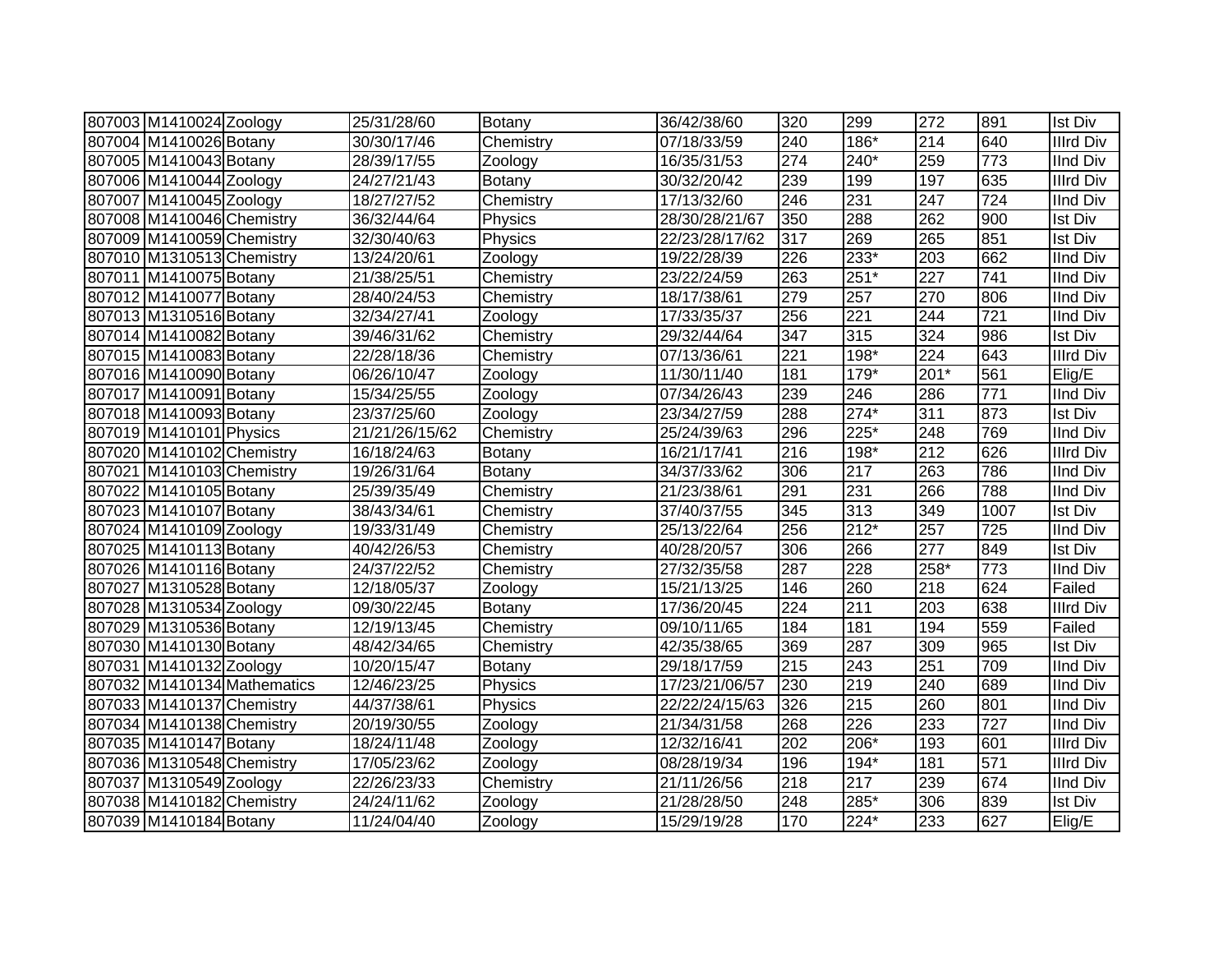| 807040 M1410185 Zoology   |                             | 24/28/15/54 | Botany        | 41/37/26/53          | 278 | 227              | 280              | 785  | <b>IInd Div</b>  |
|---------------------------|-----------------------------|-------------|---------------|----------------------|-----|------------------|------------------|------|------------------|
| 807041 M1410189 Botany    |                             | 38/46/32/59 | Chemistry     | 44/40/31/65          | 355 | 321              | 359              | 1035 | <b>Ist Div</b>   |
| 807042 M1410209 Chemistry |                             | 36/35/38/63 | Botany        | 39/41/30/59          | 341 | 290              | 334              | 965  | <b>Ist Div</b>   |
| 807043 M1310558 Zoology   |                             | 14/23/10/28 | Chemistry     | 15/07/16/60          | 173 | 204              | 186              | 563  | Failed           |
| 807044 M1410223 Chemistry |                             | 19/10/30/64 | <b>Botany</b> | 19/30/17/48          | 237 | $205*$           | 220              | 662  | <b>IInd Div</b>  |
| 807045 M1410234 Botany    |                             | 24/33/24/53 | Zoology       | 12/31/26/50          | 253 | 185              | 259              | 697  | <b>IInd Div</b>  |
| 807046 M1410236 Chemistry |                             | 30/34/37/57 | Zoology       | 21/30/25/54          | 288 | 217              | 269              | 774  | <b>IInd Div</b>  |
| 807047 M1410243 Botany    |                             | 31/41/24/58 | Zoology       | 18/39/29/62          | 302 | 244              | 261              | 807  | <b>IInd Div</b>  |
| 807048 M1410244 Botany    |                             | 36/40/26/59 | Chemistry     | 35/34/31/55          | 316 | 288              | 310              | 914  | <b>Ist Div</b>   |
| 807049 M1410264 Botany    |                             | 37/40/21/57 | Chemistry     | 35/33/33/60          | 316 | 289              | 299              | 904  | <b>Ist Div</b>   |
| 807050 M1310576 Chemistry |                             | 03/03/00/52 | Zoology       | 00/38/11/33          | 140 | 209              | 203              | 552  | Failed           |
|                           | 807051 M1410269 Mathematics | 34/53/39/30 | Chemistry     | 40/35/37/59          | 327 | 300              | 320              | 947  | <b>Ist Div</b>   |
| 807052 M1410279 Botany    |                             | 31/34/13/50 | Chemistry     | 21/08/38/61          | 256 | 238*             | 243              | 737  | <b>IInd Div</b>  |
| 807053 M1410284 Chemistry |                             | 17/08/29/53 | Zoology       | 02/26/08/40          | 183 | 168              | 209              | 560  | Elig/E           |
| 807054 M1410296 Zoology   |                             | 05/20/14/40 | Chemistry     | 18/17/15/64          | 193 | $175*$           | 208*             | 576  | Elig/E           |
| 807055 M1310582 Botany    |                             | 27/22/18/43 | Zoology       | 14/20/23/51          | 218 | 218              | 211              | 647  | <b>Illrd Div</b> |
| 807056 M1310584 Chemistry |                             | 19/22/32/61 | Botany        | 19/24/15/45          | 237 | 228              | 227              | 692  | <b>IInd Div</b>  |
| 807057 M1410298 Botany    |                             | 14/22/15/46 | Zoology       | 10/22/24/49          | 202 | 200              | 227*             | 629  | <b>Illrd Div</b> |
| 807058 M1410299 Botany    |                             | 22/27/23/52 | Zoology       | 21/27/28/54          | 254 | 259              | 301              | 814  | <b>Ist Div</b>   |
| 807059 M1410300 Zoology   |                             | 17/18/12/53 | <b>Botany</b> | 14/28/13/46          | 201 | 211              | 237              | 649  | <b>IInd Div</b>  |
| 807060 M1310590 Botany    |                             | 17/26/14/46 | Chemistry     | 17/04/32/55          | 211 | 223              | 207*             | 641  | <b>Illrd Div</b> |
| 807061 M1410304 Zoology   |                             | 24/30/33/59 | Chemistry     | 32/29/33/64          | 304 | $\overline{200}$ | $309*$           | 813  | <b>Ist Div</b>   |
| 807062 M1410305 Botany    |                             | 19/29/18/46 | Chemistry     | 22/23/23/58          | 238 | 227              | 252              | 717  | <b>IInd Div</b>  |
| 807063 M1310595 Botany    |                             | 07/25/06/41 | Zoology       | $\sqrt{04/17}/20/40$ | 160 | 245              | $211*$           | 616  | Failed           |
| 807064 M1410315 Chemistry |                             | 23/22/27/55 | Zoology       | 23/31/32/62          | 275 | $212*$           | 239              | 726  | <b>IInd Div</b>  |
| 807065 M1310599 Botany    |                             | 19/28/06/50 | Chemistry     | 15/11/21/52          | 202 | 229*             | $\overline{212}$ | 643  | <b>Illrd Div</b> |
| 807066 M1410320 Zoology   |                             | 28/34/34/54 | Botany        | 38/36/27/58          | 309 | 224              | 278              | 811  | <b>Ist Div</b>   |
| 807067 M1410322 Zoology   |                             | 02/30/26/40 | Chemistry     | 08/01/24/58          | 189 | 204*             | 224              | 617  | Elig/E           |
|                           | 807068 M1410323 Mathematics | 35/51/40/27 | Chemistry     | 33/20/37/60          | 303 | 281              | 307              | 891  | <b>Ist Div</b>   |
| 807069 M1310604 Zoology   |                             | 04/31/25/50 | Chemistry     | 16/12/17/64          | 219 | 227              | $218*$           | 664  | <b>IInd Div</b>  |
| 807070 M1410328 Zoology   |                             | 19/28/20/40 | <b>Botany</b> | 24/33/12/43          | 219 | 192*             | 227              | 638  | <b>Illrd Div</b> |
| 807071 M1410334 Botany    |                             | 33/39/28/46 | Zoology       | 22/35/28/52          | 283 | 211              | 260              | 754  | <b>IInd Div</b>  |
| 807072 M1410335 Botany    |                             | 29/38/31/50 | Zoology       | 34/30/29/61          | 302 | 239              | 289              | 830  | Ist Div          |
| 807073 M1410336 Botany    |                             | 11/26/12/51 | Zoology       | 24/27/18/44          | 213 | 183              | $232*$           | 628  | <b>Illrd Div</b> |
| 807074 M1410346 Botany    |                             | 45/37/26/47 | Chemistry     | 22/13/33/60          | 283 | 249              | 273              | 805  | <b>IInd Div</b>  |
| 807075 M1110655 Chemistry |                             | 10/15/14/60 | Botany        | 13/28/08/50          | 198 | 189*             | $\overline{212}$ | 599  | Failed           |
| 807076 M1310618 Chemistry |                             | 11/17/18/59 | Botany        | 27/29/14/53          | 228 | 212              | $228*$           | 668  | IInd Div         |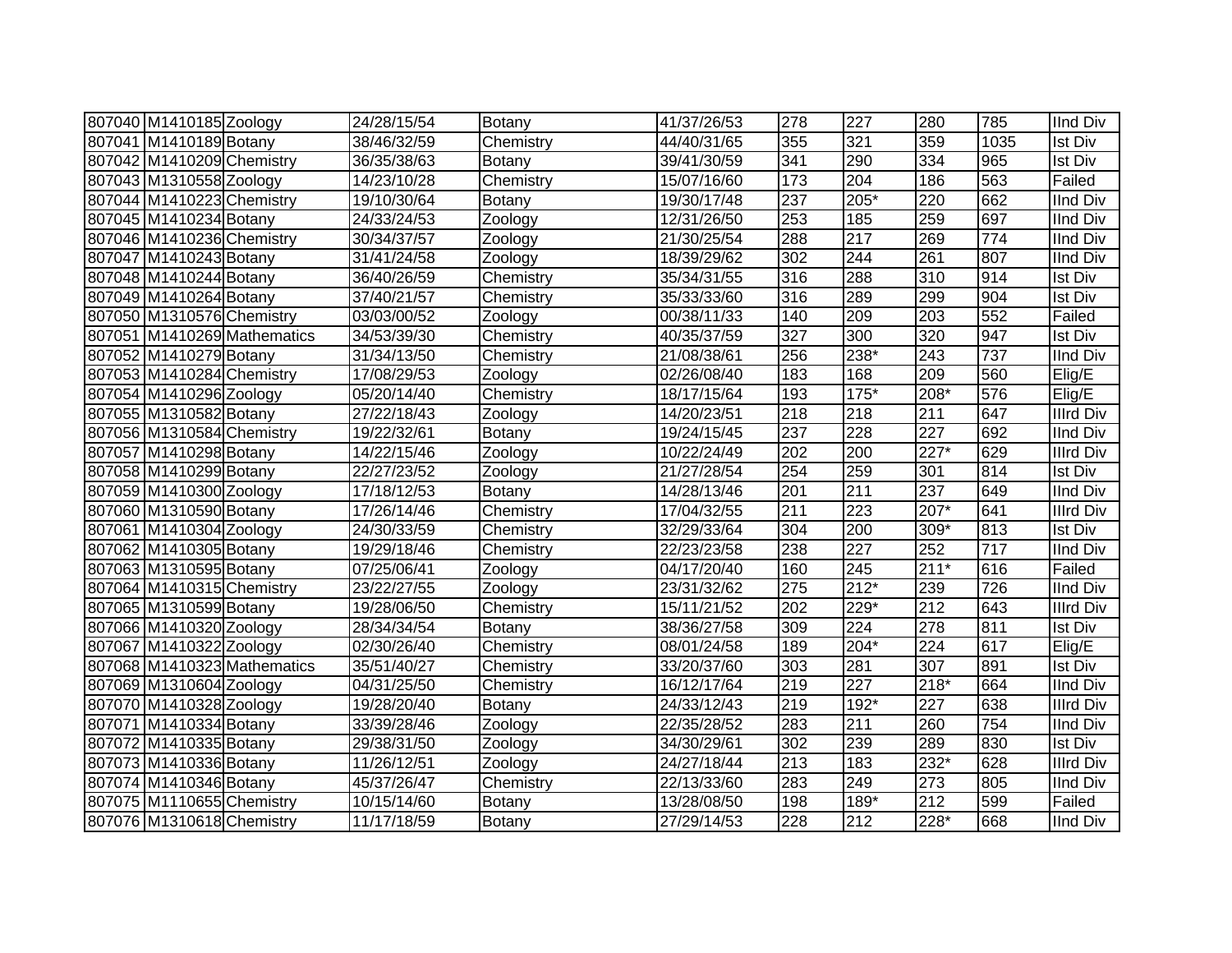| 807077 M1410352 Chemistry | 23/13/19/54 | Botany        | 30/32/17/50    | 238              | 185    | 236              | 659 | <b>IInd Div</b>  |
|---------------------------|-------------|---------------|----------------|------------------|--------|------------------|-----|------------------|
| 807078 M1410365 Botany    | 39/42/24/58 | Chemistry     | 27/23/26/63    | 302              | 239    | 322              | 863 | <b>Ist Div</b>   |
| 807079 M1410366 Botany    | 17/33/11/45 | Zoology       | 11/24/26/57    | $\overline{224}$ | 205*   | 238*             | 667 | <b>IInd Div</b>  |
| 807080 M1410373 Botany    | 42/39/29/52 | Zoology       | 28/30/30/60    | 310              | 290    | 288              | 888 | <b>Ist Div</b>   |
| 807081 M1410374 Botany    | 19/30/24/43 | Zoology       | 22/27/28/38    | 231              | 185    | 199              | 615 | <b>Illrd Div</b> |
| 807082 M1410411 Chemistry | 23/13/35/54 | Zoology       | 25/24/23/45    | 242              | $198*$ | 238              | 678 | <b>IInd Div</b>  |
| 807083 M1110672 Botany    | 39/39/27/51 | Zoology       | 18/26/23/58    | 281              | 223    | 220              | 724 | <b>IInd Div</b>  |
| 807084 M1410421 Chemistry | 28/25/32/65 | Botany        | 29/36/17/53    | 285              | 212    | 238              | 735 | <b>IInd Div</b>  |
| 807085 M1310647 Botany    | 18/25/13/45 | Chemistry     | 30/31/23/62    | 247              | 213    | $\overline{201}$ | 661 | <b>IInd Div</b>  |
| 807086 M1410441 Botany    | 29/35/20/50 | Chemistry     | 17/15/27/64    | 257              | 234*   | $\overline{248}$ | 739 | <b>IInd Div</b>  |
| 807087 M1410442 Botany    | 40/40/32/56 | Zoology       | 29/30/30/65    | 322              | 274    | 292              | 888 | <b>Ist Div</b>   |
| 807088 M1410443 Botany    | 38/38/26/46 | Chemistry     | 28/20/17/58    | 271              | 261    | 297*             | 829 | <b>Ist Div</b>   |
| 807089 M1410446 Zoology   | 22/21/17/42 | <b>Botany</b> | 22/29/17/50    | 220              | 228*   | 226*             | 674 | <b>IInd Div</b>  |
| 807090 M1410477 Botany    | 28/35/17/50 | Chemistry     | 18/06/07/59    | 220              | 267    | 228              | 715 | Elig/E           |
| 807091 M1410478 Botany    | 27/26/26/47 | Chemistry     | 22/11/31/61    | 251              | 212    | 243*             | 706 | <b>IInd Div</b>  |
| 807092 M1410480 Zoology   | 12/20/08/43 | Botany        | 13/34/17/40    | 187              | 225*   | 203              | 615 | Elig/E           |
| 807093 M1410481 Chemistry | 25/23/33/55 | Zoology       | 21/24/22/47    | 250              | 244*   | 274              | 768 | <b>IInd Div</b>  |
| 807094 M1410483 Zoology   | 30/26/29/56 | Botany        | 42/38/29/60    | 310              | 264*   | 273              | 847 | <b>Ist Div</b>   |
| 807095 M1410484 Chemistry | 25/15/33/58 | Physics       | 14/15/16/11/59 | 246              | 196*   | 203*             | 645 | <b>Illrd Div</b> |
| 807096 M1410488 Zoology   | 19/28/25/59 | Botany        | 19/38/27/51    | 266              | 233*   | 219              | 718 | <b>IInd Div</b>  |
| 807097 M1410517 Zoology   | 34/35/35/63 | Botany        | 39/44/31/64    | 345              | 303    | 317              | 965 | <b>Ist Div</b>   |
| 807098 M1410518 Zoology   | 19/34/22/49 | Botany        | 36/45/35/60    | $\overline{300}$ | 294    | 313              | 907 | <b>Ist Div</b>   |
| 807099 M1410519 Botany    | 17/21/01/45 | Zoology       | 03/29/09/44    | 169              | 182    | $215*$           | 566 | Failed           |
| 807100 M1410520 Chemistry | 15/06/18/60 | Zoology       | 06/28/25/43    | 201              | $220*$ | 241              | 662 | Elig/E           |
| 807101 M1410521 Botany    | 19/34/25/46 | Chemistry     | 25/10/30/64    | 253              | 257    | 217              | 727 | <b>IInd Div</b>  |
| 807102 M1410523 Botany    | 25/38/30/46 | Chemistry     | 29/10/18/64    | 260              | $242*$ | $\overline{227}$ | 729 | <b>IInd Div</b>  |
| 807103 M1410524 Botany    | 33/38/17/40 | Chemistry     | 19/15/33/55    | 250              | $221*$ | 231              | 702 | <b>IInd Div</b>  |
| 807104 M1410527 Botany    | 19/39/21/36 | Zoology       | 17/24/29/31    | 216              | 224    | $\overline{221}$ | 661 | <b>IInd Div</b>  |
| 807105 M1410530 Botany    | 45/44/37/56 | Chemistry     | 28/30/33/59    | 332              | 276    | 304              | 912 | <b>Ist Div</b>   |
| 807106 M1410531 Botany    | 31/38/29/51 | Chemistry     | 23/16/30/48    | 266              | 254*   | 243              | 763 | <b>IInd Div</b>  |
| 807107 M1410550 Botany    | 19/18/10/45 | Zoology       | 13/17/13/32    | 167              | 184*   | $173*$           | 524 | Failed           |
| 807108 M1410566 Botany    | AA/25/05/28 | Chemistry     | 11/07/11/55    | 142              | 200    | 195*             | 537 | Failed           |
| 807109 M1410567 Zoology   | 19/27/26/47 | Chemistry     | 22/24/26/65    | 256              | 263    | 232              | 751 | <b>IInd Div</b>  |
| 807110 M1410570 Zoology   | 25/31/32/63 | <b>Botany</b> | 40/34/37/56    | 318              | 258*   | 294              | 870 | <b>Ist Div</b>   |
| 807111 M1310697 Botany    | 32/33/23/45 | Zoology       | 19/21/20/53    | 246              | 245    | 224              | 715 | <b>IInd Div</b>  |
| 807112 M1410577 Botany    | 17/26/17/42 | Zoology       | 12/21/19/30    | 184              | 210    | 215              | 609 | <b>Illrd Div</b> |
| 807113 M1410578 Botany    | 33/37/34/51 | Chemistry     | 18/33/36/57    | 299              | 281    | $\overline{262}$ | 842 | <b>Ist Div</b>   |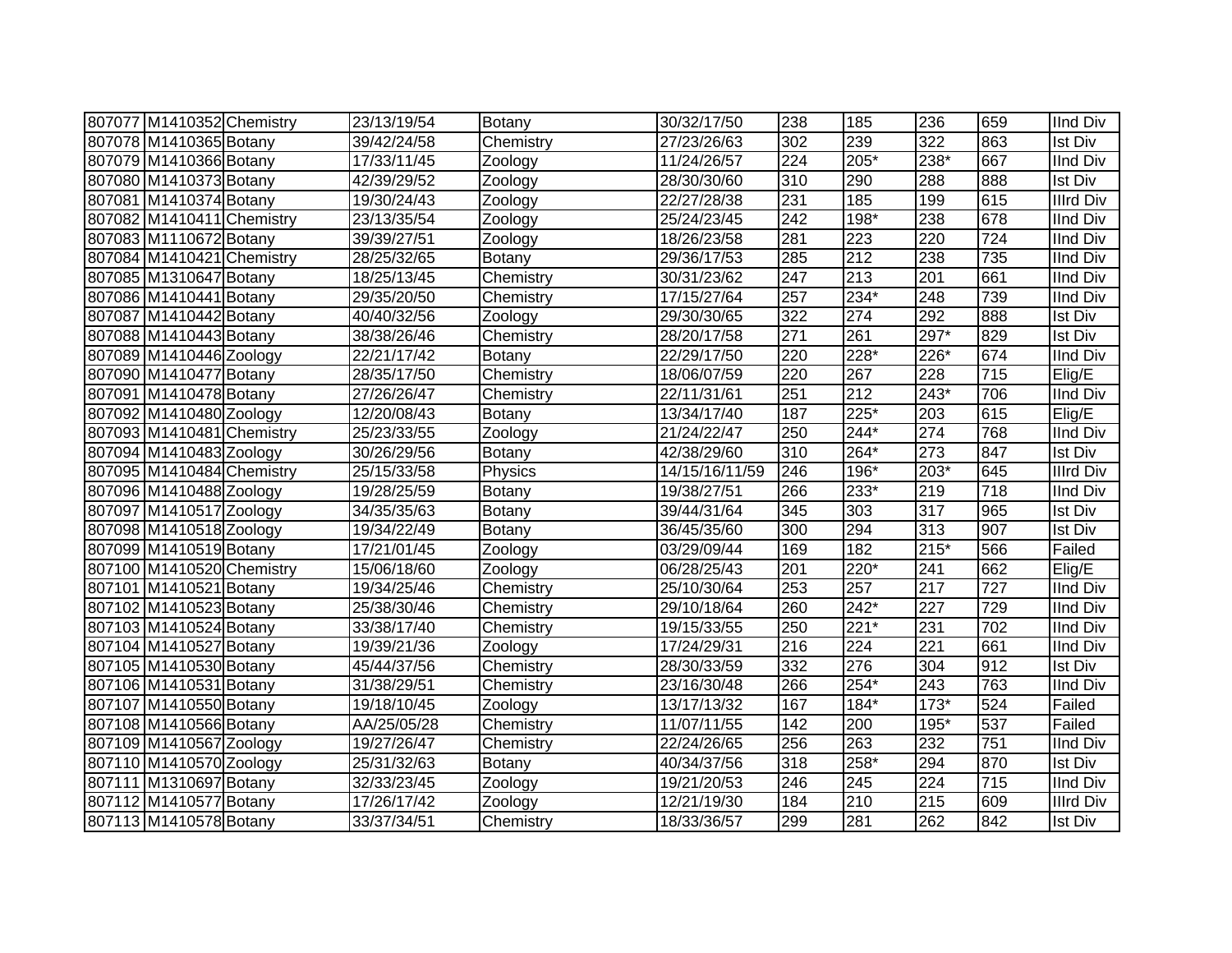| 807114 M1410579 Zoology   |                             | 17/22/19/45    | Botany        | 24/41/20/52    | 240 | 257    | 221              | 718  | <b>IInd Div</b>  |
|---------------------------|-----------------------------|----------------|---------------|----------------|-----|--------|------------------|------|------------------|
| 807115 M1410584 Zoology   |                             | 01/24/22/28    | Chemistry     | 14/19/25/50    | 183 | 235    | 209              | 627  | <b>Illrd Div</b> |
| 807116 M1410589 Zoology   |                             | 16/25/15/42    | <b>Botany</b> | 17/28/20/46    | 209 | 222    | $\overline{211}$ | 642  | <b>Illrd Div</b> |
| 807117 M1410598 Botany    |                             | 25/29/20/40    | Zoology       | 15/25/17/37    | 208 | 228    | 229              | 665  | <b>IInd Div</b>  |
| 807118 M1410602 Botany    |                             | 20/28/22/40    | Zoology       | 12/23/20/38    | 203 | 214    | 202              | 619  | <b>Illrd Div</b> |
| 807119 M1410603 Botany    |                             | 34/38/28/56    | Chemistry     | 23/41/34/55    | 309 | 312    | 286              | 907  | <b>Ist Div</b>   |
| 807120 M1410610 Chemistry |                             | 15/08/27/66    | Zoology       | 11/22/16/46    | 211 | 231    | $214*$           | 656  | <b>IInd Div</b>  |
| 807121 M1410611 Zoology   |                             | 20/26/27/48    | <b>Botany</b> | 31/36/30/39    | 257 | 247    | 254              | 758  | <b>IInd Div</b>  |
| 807122 M1410612 Botany    |                             | 47/37/31/55    | Chemistry     | 26/37/41/60    | 334 | 317    | 288              | 939  | <b>Ist Div</b>   |
| 807123 M1410615 Zoology   |                             | 16/27/21/54    | <b>Botany</b> | 30/35/21/45    | 249 | 271    | 214              | 734  | IInd Div         |
| 807124 M1410617 Zoology   |                             | 07/30/29/45    | Chemistry     | 12/01/25/50    | 199 | 219    | $221*$           | 639  | Elig/E           |
| 807125 M1410628 Chemistry |                             | 24/35/43/50    | <b>Botany</b> | 29/39/30/51    | 301 | 304    | 286              | 891  | <b>Ist Div</b>   |
| 807126 M1410634 Physics   |                             | 16/19/19/18/61 | Chemistry     | 29/17/37/50    | 266 | $200*$ | 205*             | 671  | IInd Div         |
| 807127 M1410639 Botany    |                             | 21/35/20/48    | Zoology       | 17/20/26/45    | 232 | 221    | 224*             | 677  | <b>IInd Div</b>  |
| 807128 M1410642 Chemistry |                             | 20/04/17/51    | Zoology       | 17/24/23/59    | 215 | 206    | 227*             | 648  | Elig/E           |
| 807129 M1410655 Botany    |                             | 15/34/26/40    | Chemistry     | 16/11/10/54    | 206 | 215    | 224              | 645  | Elig/E           |
| 807130 M1410656 Botany    |                             | 36/37/31/51    | Chemistry     | 29/28/42/60    | 314 | 245    | 264              | 823  | <b>Ist Div</b>   |
| 807131 M1410669 Chemistry |                             | 37/44/42/55    | Physics       | 21/24/22/19/65 | 329 | 219    | 266              | 814  | <b>Ist Div</b>   |
|                           | 807132 M1410678 Mathematics | 18/37/32/24    | Chemistry     | 34/35/42/53    | 275 | 260    | 270              | 805  | <b>IInd Div</b>  |
| 807133 M1410681 Botany    |                             | 43/43/40/55    | Chemistry     | 35/39/45/55    | 355 | 339    | 325              | 1019 | <b>Ist Div</b>   |
| 807134 M1410696 Zoology   |                             | 20/28/23/55    | Chemistry     | 24/17/43/50    | 260 | 194    | 248*             | 702  | <b>IInd Div</b>  |
| 807135 M1310736 Chemistry |                             | 13/12/37/53    | Zoology       | 13/17/07/39    | 191 | $197*$ | 195*             | 583  | Elig/E           |
| 807136 M1410714 Zoology   |                             | 14/23/27/53    | Botany        | 24/38/25/53    | 257 | 216    | 246*             | 719  | <b>IInd Div</b>  |
| 807137 M1410715 Botany    |                             | 40/38/39/54    | Chemistry     | 22/32/29/67    | 321 | 266    | 266*             | 853  | <b>Ist Div</b>   |
| 807138 M1410716 Botany    |                             | 38/34/29/42    | Chemistry     | 24/19/38/50    | 274 | $193*$ | 209              | 676  | <b>IInd Div</b>  |
| 807139 M1410718 Botany    |                             | 27/32/26/47    | Chemistry     | 19/12/40/53    | 256 | 218*   | 253              | 727  | <b>IInd Div</b>  |
| 807140 M1410720 Botany    |                             | 36/41/38/54    | Chemistry     | 27/41/44/69    | 350 | 337    | 338              | 1025 | <b>Ist Div</b>   |
| 807141 M1410724 Botany    |                             | 22/38/20/51    | Zoology       | 20/24/21/55    | 251 | 186    | 234*             | 671  | <b>IInd Div</b>  |
| 807142 M1410725 Zoology   |                             | 32/33/34/65    | Chemistry     | 34/45/46/70    | 359 | 293    | 307              | 959  | <b>Ist Div</b>   |
| 807143 M1410726 Zoology   |                             | 22/28/23/47    | Botany        | 23/34/26/48    | 251 | 238    | 247*             | 736  | <b>IInd Div</b>  |
| 807144 M1410727 Botany    |                             | 22/28/25/48    | Chemistry     | 13/21/13/50    | 220 | $221*$ | 208              | 649  | <b>IInd Div</b>  |
| 807145 M1410728 Chemistry |                             | 22/25/33/53    | Physics       | 21/17/17/18/66 | 272 | 218*   | 263*             | 753  | <b>IInd Div</b>  |
| 807146 M1310752 Botany    |                             | 20/31/20/47    | Chemistry     | 11/02/31/55    | 217 | 202*   | 203*             | 622  | Elig/E           |
| 807147 M1410742 Botany    |                             | 34/35/21/50    | Zoology       | 25/27/20/58    | 270 | 244    | 237*             | 751  | <b>IInd Div</b>  |
| 807148 M1410743 Botany    |                             | 12/31/17/47    | Chemistry     | 19/09/19/54    | 208 | 226    | $213*$           | 647  | <b>Illrd Div</b> |
| 807149 M1410746 Botany    |                             | 12/20/17/51    | Chemistry     | 13/15/29/53    | 210 | 192    | 210*             | 612  | <b>Illrd Div</b> |
| 807150 M1410748 Chemistry |                             | 37/34/32/60    | Botany        | 39/43/34/57    | 336 | 289    | 306              | 931  | <b>Ist Div</b>   |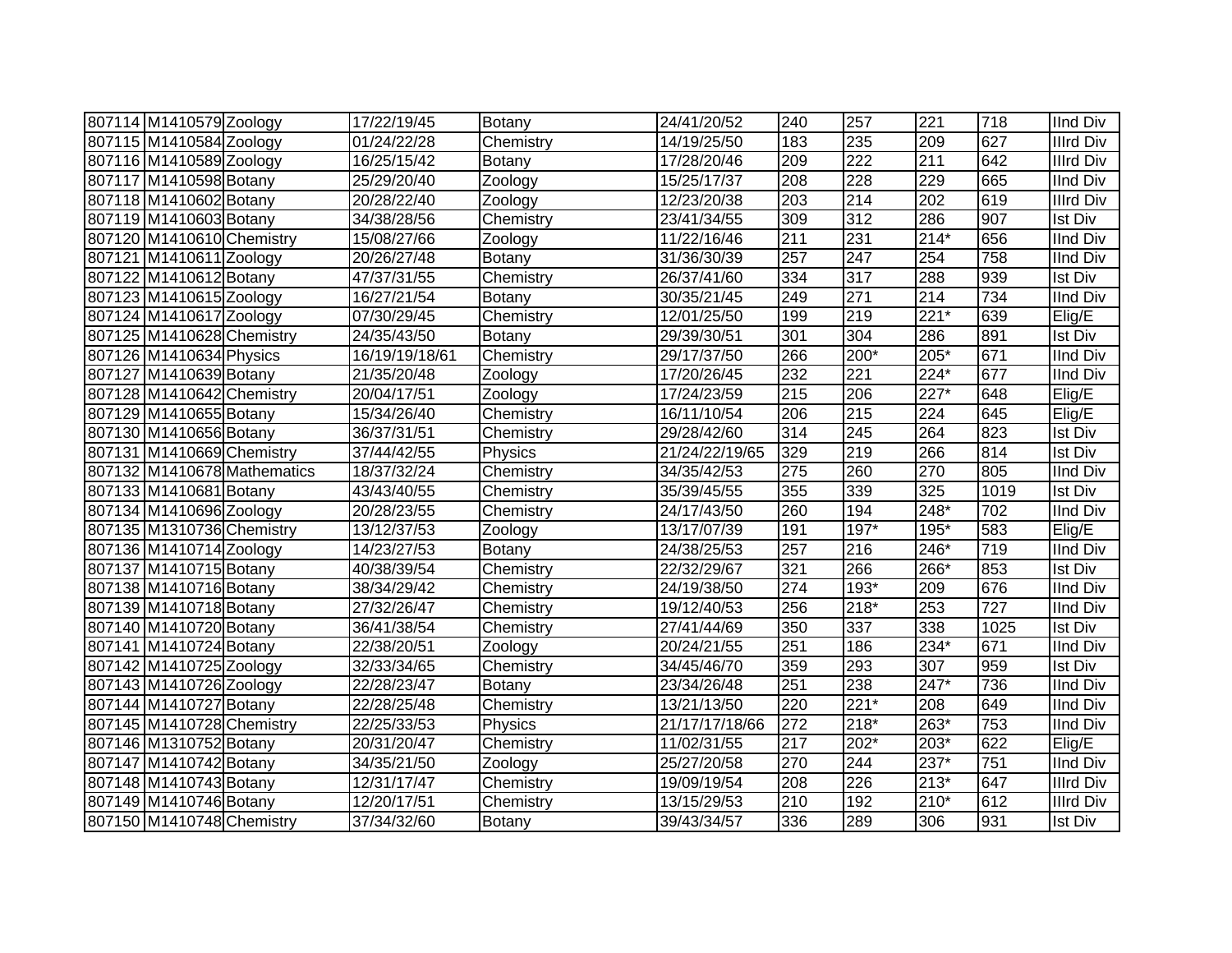| 807151 M1410751 Zoology   |                             | 26/25/14/45    | Chemistry          | 27/06/21/60    | 224              | 270    | $277*$           | 771  | <b>IInd Div</b>  |
|---------------------------|-----------------------------|----------------|--------------------|----------------|------------------|--------|------------------|------|------------------|
| 807152 M1410756 Botany    |                             | 19/31/13/47    | Zoology            | 22/23/13/36    | 204              | 197*   | 201              | 602  | <b>Illrd Div</b> |
| 807153 M1410758 Zoology   |                             | 24/28/31/58    | Botany             | 37/39/30/54    | 301              | 272    | 298              | 871  | <b>Ist Div</b>   |
| 807154 M1410776 Botany    |                             | 32/41/41/54    | Chemistry          | 29/22/35/55    | 309              | 257    | 279*             | 845  | <b>Ist Div</b>   |
| 807155 M1410777 Botany    |                             | AA/AA/AA/AA    | Chemistry          | AA/AA/AA/AA    | <b>AA</b>        | 269    | $\overline{246}$ | 515  | Absent           |
| 807156 M1410788 Botany    |                             | 22/34/31/49    | Zoology            | 25/30/25/56    | $\overline{272}$ | 236    | $268*$           | 776  | <b>IInd Div</b>  |
| 807157 M1410791 Chemistry |                             | 34/21/44/54    | Physics            | 21/27/21/20/64 | 306              | 238*   | 255*             | 799  | <b>IInd Div</b>  |
| 807158 M1310788 Botany    |                             | 22/33/18/44    | Chemistry          | 22/13/31/60    | 243              | 233    | 225              | 701  | <b>IInd Div</b>  |
| 807159 M1310789 Chemistry |                             | 25/07/31/60    | Botany             | 22/34/17/50    | 246              | 247    | $\overline{218}$ | 711  | <b>IInd Div</b>  |
| 807160 M1410795 Botany    |                             | 18/37/21/49    | Chemistry          | 25/14/39/55    | 258              | 268    | 254              | 780  | <b>IInd Div</b>  |
| 807161 M1310797 Botany    |                             | 19/35/25/46    | Chemistry          | 25/13/28/55    | 246              | 262    | $\overline{225}$ | 733  | <b>IInd Div</b>  |
| 807162 M1410813 Botany    |                             | 27/36/25/46    | Zoology            | 20/30/22/55    | 261              | 279    | 269              | 809  | IInd Div         |
| 807163 M1310802 Botany    |                             | 20/38/28/55    | Chemistry          | 22/19/34/60    | 276              | 251    | 248              | 775  | <b>IInd Div</b>  |
| 807164 M1410814 Botany    |                             | 40/41/38/51    | Zoology            | 28/32/34/64    | 328              | 317    | 294              | 939  | <b>Ist Div</b>   |
| 807165 M1310806 Zoology   |                             | 21/26/17/36    | Chemistry          | 15/08/27/60    | 210              | 244*   | 196*             | 650  | <b>IInd Div</b>  |
| 807166 M1410819 Botany    |                             | 31/41/33/54    | Zoology            | 28/35/25/62    | 309              | 281    | 270              | 860  | <b>Ist Div</b>   |
| 807167 M1410826 Zoology   |                             | 24/32/31/51    | Chemistry          | 27/28/37/53    | 283              | 225    | 285*             | 793  | <b>IInd Div</b>  |
| 807168 M1410848 Zoology   |                             | 21/28/24/50    | Chemistry          | 15/21/27/54    | 240              | 220*   | $216*$           | 676  | <b>IInd Div</b>  |
| 807169 M1410854 Botany    |                             | 41/37/37/58    | Chemistry          | 39/26/43/55    | 336              | 341    | 324              | 1001 | <b>Ist Div</b>   |
| 807170 M1110632 Zoology   |                             | 21/24/26/36    | Botany             | 24/36/28/48    | 243              | 204    | 238              | 685  | <b>IInd Div</b>  |
| 807171 M1310617 Chemistry |                             | 25/18/41/55    | Zoology            | 18/31/21/29    | 238              | 205    | 221              | 664  | <b>IInd Div</b>  |
| 807172 M1210711 Zoology   |                             | 08/17/13/20    | Botany             | 10/23/15/38    | 144              | 215    | 232              | 591  | Failed           |
| 807173 M1210715 Zoology   |                             | 11/18/11/31    | Botany             | 08/22/09/31    | 141              | 222    | $205*$           | 568  | Failed           |
| 807174 M1310667 Zoology   |                             | 20/22/21/49    | Botany             | 12/27/22/43    | 216              | $221*$ | 217              | 654  | <b>IInd Div</b>  |
| 807175 M1210752 Zoology   |                             | 09/21/11/47    | Chemistry          | 26/03/06/50    | 173              | $174*$ | 185*             | 532  | Failed           |
| 807176 M1210765 Botany    |                             | 15/30/17/46    | Chemistry          | 19/02/09/60    | 198              | $211*$ | 230              | 639  | Elig/E           |
| 807177 M1210775 Botany    |                             | 12/27/17/44    | Chemistry          | 21/04/16/53    | 194              | 208    | $201*$           | 603  | Elig/E           |
| 807178 M1210787 Chemistry |                             | 22/08/27/60    | Botany             | 17/31/21/50    | 236              | 190    | 232              | 658  | <b>IInd Div</b>  |
| 807179 M1210788 Botany    |                             | AA/AA/AA/AA    | Chemistry          | AA/AA/AA/AA    | AA               | 236    | 225              | 461  | Absent           |
| 807180 M1210794 Zoology   |                             | 08/11/08/37    | Botany             | 14/23/08/35    | 144              | 188    | 194              | 526  | Failed           |
| 807181 M1310759 Botany    |                             | 13/26/14/37    | Zoology            | 17/18/07/26    | 158              | 204    | 220              | 582  | Elig/E           |
| 807501 1410001            | Defence Studies             | 31/30/34/54    | Mathematics        | 07/31/31/23    | 241              | 222*   | 236              | 699  | <b>IInd Div</b>  |
| 807502 11310006           | Physics                     | 13/05/12/13/50 | Mathematics        | 07/18/17/06    | 141              | 185    | 184              | 510  | Failed           |
| 807503 11410006           | Physics                     | 19/12/18/15/53 | <b>Mathematics</b> | 01/15/16/10    | 159              | 209    | $209*$           | 577  | Elig/E           |
| 807504 11410007           | Physics                     | 14/12/20/15/46 | Mathematics        | 06/10/26/17    | 166              | 201*   | $211*$           | 578  | Elig/E           |
| 807505 11410008           | Defence Studies 20/27/33/51 |                | Mathematics        | 06/26/35/14    | 212              | 225*   | 245*             | 682  | <b>IInd Div</b>  |
| 807506 11410009           | Computer. Sci               | 18/19/18/15/63 | Mathematics        | 09/18/32/21    | 213              | $211*$ | 218              | 642  | <b>Illrd Div</b> |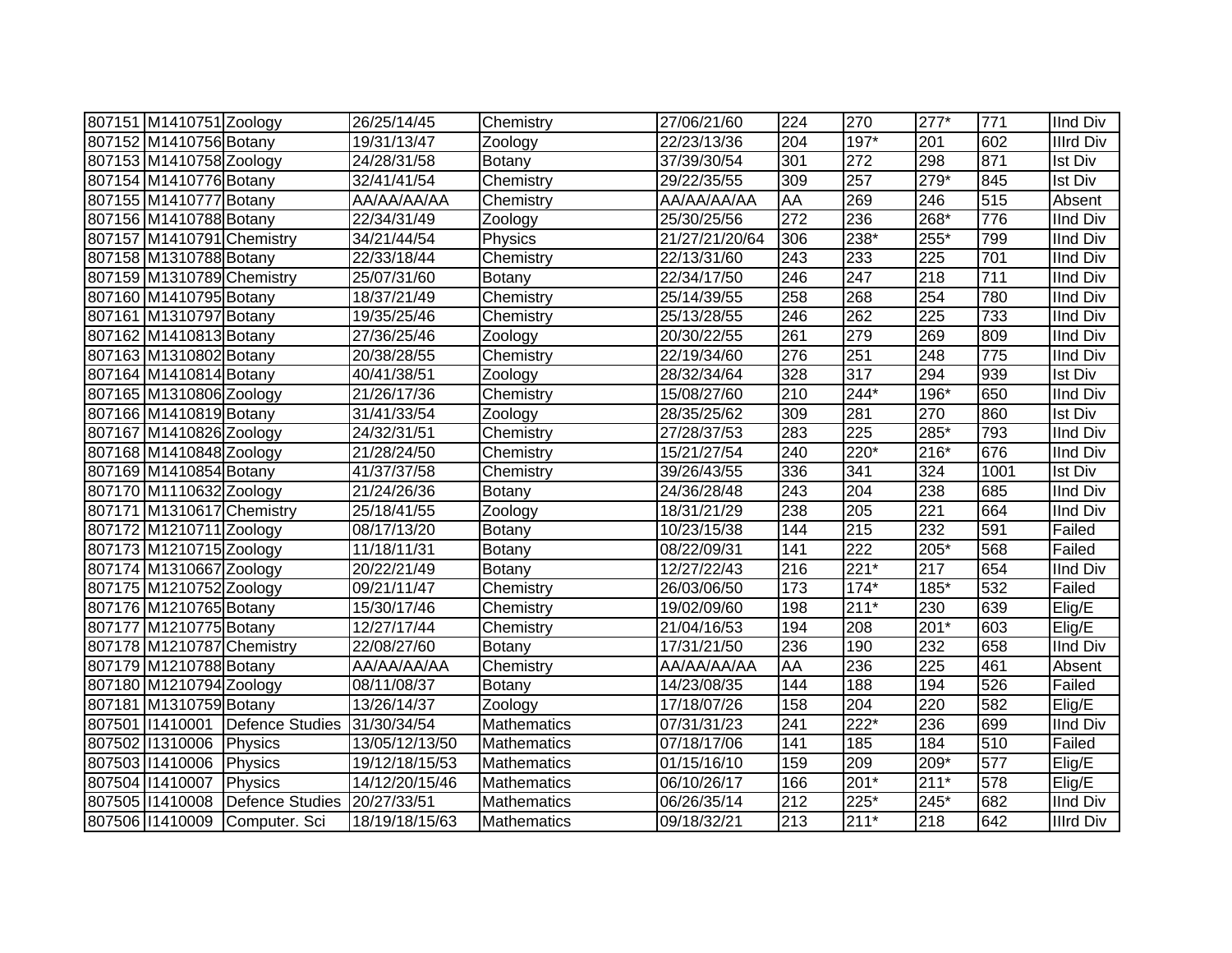| 807507   1410010   Physics |                                             | 12/12/17/17/57 | Chemistry              | 19/22/33/57    | 246              | 210    | 183*             | 639              | Illrd Div        |
|----------------------------|---------------------------------------------|----------------|------------------------|----------------|------------------|--------|------------------|------------------|------------------|
| 807508 11410012            | Physics                                     | 13/14/19/22/52 | <b>Mathematics</b>     | 17/06/19/19    | 181              | 203*   | $211*$           | 595              | Elig/E           |
| 807509 11410016            | Physics                                     | 23/29/20/17/39 | <b>Mathematics</b>     | 35/27/35/33    | 258              | 243    | 265              | 766              | <b>IInd Div</b>  |
| 807510 1410018             | Botany                                      | 26/19/21/42    | Zoology                | 17/30/10/44    | 209              | 242    | 247              | 698              | <b>IInd Div</b>  |
| 807511 1410020             | Chemistry                                   | 23/22/38/54    | Zoology                | 22/33/14/42    | $\overline{248}$ | 253    | 234              | 735              | <b>IInd Div</b>  |
| 807512 11410021            | Physics                                     | 23/21/21/28/60 | <b>Defence Studies</b> | 33/27/32/66    | $\overline{311}$ | 211    | 238              | 760              | <b>IInd Div</b>  |
| 807513 1210123             | Chemistry                                   | 13/20/26/55    | Physics                | 16/13/15/18/53 | 229              | $201*$ | 189*             | 619              | <b>Illrd Div</b> |
| 807514 1210127             | Physics                                     | 18/16/20/19/49 | Chemistry              | 13/17/37/60    | 249              | 184    | $170*$           | 603              | <b>Illrd Div</b> |
| 807515 11410028            | Physics                                     | 20/15/22/23/56 | Mathematics            | 16/15/21/08    | 196              | $255*$ | 259*             | 710              | Elig/E           |
| 807516 11410031            | Botany                                      | 33/32/26/46    | Zoology                | 18/36/18/45    | 254              | 245    | 239*             | 738              | <b>IInd Div</b>  |
| 807517 1310026             | Chemistry                                   | 31/33/40/57    | Mathematics            | 20/32/29/31    | 273              | 267    | $262*$           | 802              | <b>IInd Div</b>  |
| 807518 11410033            | Defence Studies                             | 31/33/39/55    | Mathematics            | 24/31/29/20    | 262              | 245    | 235*             | 742              | IInd Div         |
| 807519 1310032             | Defence Studies 27/25/37/51                 |                | Mathematics            | 11/07/16/08    | 182              | $210*$ | 219              | 611              | Elig/E           |
| 807520 11410034            | Chemistry                                   | 23/28/33/55    | Mathematics            | 17/06/09/14    | 185              | 219    | 183              | 587              | Elig/E           |
| 807521 1410035             | Physics                                     | 24/19/24/32/64 | Chemistry              | 35/33/35/56    | 322              | 273    | 283*             | 878              | <b>Ist Div</b>   |
| 807522 11410037            | Physics                                     | 21/25/18/25/58 | Chemistry              | 27/37/31/54    | 296              | 253*   | 268              | 817              | <b>Ist Div</b>   |
| 807523 11310034            | Computer. Sci                               | 09/18/16/09/55 | Physics                | 18/13/16/25/57 | 236              | $180*$ | 197              | 613              | <b>Illrd Div</b> |
| 807524 1310035             | Chemistry                                   | 30/32/37/56    | Physics                | 12/14/20/26/55 | 282              | 221    | 242*             | 745              | <b>IInd Div</b>  |
| 807525 1310037             | Mathematics                                 | 23/30/18/07    | Chemistry              | 23/27/31/55    | 214              | 251    | 250*             | 715              | <b>IInd Div</b>  |
| 807526 11410040            | Chemistry                                   | 24/28/38/55    | <b>Mathematics</b>     | 07/00/11/13    | 176              | $191*$ | 187*             | 554              | Elig/E           |
| 807527 11410041            | Physics                                     | 16/25/17/28/53 | <b>Defence Studies</b> | 22/28/33/50    | 272              | 201    | 225*             | 698              | <b>IInd Div</b>  |
| 807528 11310042            | Computer Applica 22/10/15/13/45             |                | Physics                | 13/19/25/29/56 | $\overline{247}$ | $195*$ | $\overline{222}$ | 664              | <b>IInd Div</b>  |
| 807529 11410047            | Computer Mainter 23/18/13/16/50             |                | <b>Mathematics</b>     | 29/23/16/17    | 205              | 228    | 262              | 695              | <b>IInd Div</b>  |
|                            | 807530 11310045 Defence Studies 27/30/35/48 |                | <b>Mathematics</b>     | 20/32/36/11    | 239              | $273*$ | 263              | 775              | <b>IInd Div</b>  |
| 807531 1410053             | Physics                                     | 22/26/17/27/57 | <b>Statistics</b>      | 35/35/30/39    | 288              | 216    | 253              | 757              | <b>IInd Div</b>  |
| 807532 11410054            | Physics                                     | 26/23/25/30/58 | Chemistry              | 31/38/36/57    | 324              | 262    | 255              | 841              | <b>Ist Div</b>   |
| 807533 11410057            | Defence Studies                             | 25/31/34/46    | Mathematics            | 16/18/17/22    | 209              | 188    | $\overline{227}$ | 624              | <b>Illrd Div</b> |
| 807534 11410060            | Statistics                                  | 31/17/27/36    | Mathematics            | 17/21/17/15    | 181              | 179*   | $204*$           | 564              | Elig/E           |
| 807535 11410065            | Computer Applica 23/23/14/17/68             |                | Mathematics            | 22/29/16/14    | 226              | 229    | $254*$           | 709              | <b>IInd Div</b>  |
| 807536 11210009            | Electronic Equipm 14/16/11/05/57            |                | Physics                | 12/17/14/19/58 | 223              | 202*   | $171*$           | 596              | <b>Illrd Div</b> |
| 807537 1310065             | Computer. Sci                               | 16/15/15/09/60 | Physics                | 20/15/20/20/52 | 242              | $177*$ | 187              | 606              | <b>Illrd Div</b> |
| 807538 11410070            | Defence Studies 32/28/36/49                 |                | Mathematics            | 21/25/14/22    | 227              | 222*   | 241              | 690              | <b>IInd Div</b>  |
| 807539 11310068            | Electronic Equipm 14/20/11/18/66            |                | Physics                | 12/15/13/20/63 | 252              | 210    | 248*             | 710              | <b>IInd Div</b>  |
| 807540 11410071            | Chemistry                                   | 38/28/30/60    | Zoology                | 20/32/13/51    | 272              | 292    | 243              | 807              | <b>IInd Div</b>  |
| 807541 1410076             | Botany                                      | 31/32/31/44    | Zoology                | 23/31/28/53    | 273              | 241    | 243              | 757              | <b>IInd Div</b>  |
| 807542 11410078            | Chemistry                                   | 34/25/25/62    | Zoology                | 20/31/24/40    | 261              | 248    | 213              | $\overline{722}$ | <b>IInd Div</b>  |
| 807543 11410081            | Statistics                                  | 33/20/21/49    | Mathematics            | 22/20/26/23    | 214              | 220*   | 273              | 707              | <b>IInd Div</b>  |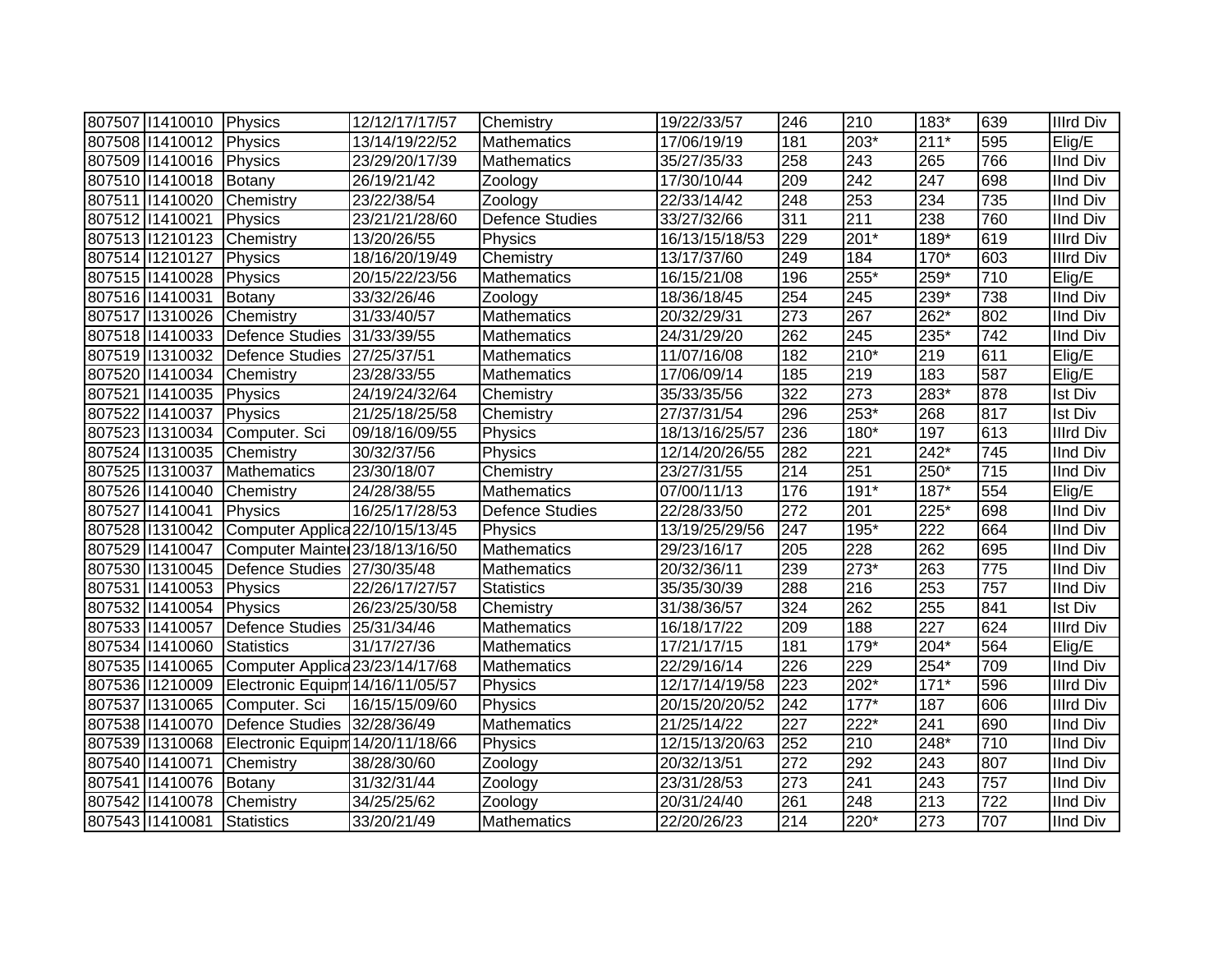| 807544 11310074            | Statistics                                          | 24/19/18/33                  | Mathematics                             | 20/19/25/16      | 174              | 204    | 210    | 588 | <b>Illrd Div</b> |
|----------------------------|-----------------------------------------------------|------------------------------|-----------------------------------------|------------------|------------------|--------|--------|-----|------------------|
| 807545 11310075            | Statistics                                          | 32/19/24/30                  | Mathematics                             | 18/27/26/21      | 197              | 217    | 244    | 658 | <b>IInd Div</b>  |
| 807546 11410083            | Chemistry                                           | 37/37/36/66                  | Mathematics                             | 28/17/29/19      | 269              | $244*$ | $249*$ | 762 | <b>IInd Div</b>  |
| 807547 1310080             | Botany                                              | 37/26/27/41                  | Zoology                                 | 19/33/28/50      | $\overline{261}$ | 236*   | 233    | 730 | <b>IInd Div</b>  |
| 807548 11410094            | Physics                                             | AA/AA/AA/AA/AA Computer. Sci |                                         | AA/AA/AA/AA/AAAA |                  | $194*$ | 185    | 379 | Absent           |
| 807549 11410098            | Defence Studies                                     | 26/31/37/53                  | <b>Mathematics</b>                      | 05/18/07/18      | 195              | 206*   | $211*$ | 612 | Elig/E           |
| 807550 11410100            | Physics                                             | 13/25/28/24/55               | Chemistry                               | 38/28/18/56      | 285              | 206    | 243*   | 734 | <b>IInd Div</b>  |
| 807551 1310092             | <b>Mathematics</b>                                  | 20/15/11/17                  | <b>Defence Studies</b>                  | 30/30/37/53      | 213              | 232*   | $257*$ | 702 | Elig/E           |
| 807552 11410101            | Physics                                             | 23/20/18/19/55               | <b>Mathematics</b>                      | 20/06/13/12      | 186              | 192*   | 216*   | 594 | Elig/E           |
| 807553 11410104            | Physics                                             | 27/24/27/30/56               | Electronic Equipment and 17/19/19/21/68 |                  | 308              | 282    | 248    | 838 | <b>Ist Div</b>   |
| 807554 11410106            | Defence Studies 22/33/37/52                         |                              | Mathematics                             | 32/28/29/20      | 253              | 260*   | 295*   | 808 | <b>IInd Div</b>  |
| 807555 11210188            | Electronic Equipm 12/19/13/12/36                    |                              | Physics                                 | 14/22/17/27/53   | 225              | $215*$ | 191*   | 631 | <b>Illrd Div</b> |
| 807556 11310099            | Physics                                             | 19/24/19/27/56               | <b>Defence Studies</b>                  | 24/28/35/48      | 280              | 262*   | 235*   | 777 | IInd Div         |
|                            | 807557   1210193   Electronic Equipm 18/26/14/18/63 |                              | Physics                                 | 17/15/20/30/55   | 276              | 218    | 224    | 718 | <b>IInd Div</b>  |
|                            | 807558   1310104 Computer Applica 22/20/15/16/58    |                              | Physics                                 | 20/14/17/30/56   | 268              | 252*   | 233*   | 753 | <b>IInd Div</b>  |
| 807559 11410112 Physics    |                                                     | 26/24/23/35/58               | <b>Defence Studies</b>                  | 38/26/35/57      | 322              | 209*   | 249*   | 780 | <b>IInd Div</b>  |
| 807560 11310105            | Chemistry                                           | 25/35/32/64                  | Physics                                 | 21/17/20/29/55   | 298              | 205*   | $221*$ | 724 | <b>IInd Div</b>  |
| 807561 1310106             | Botany                                              | 11/24/11/31                  | Zoology                                 | 13/29/11/29      | 159              | $201*$ | 178*   | 538 | Elig/E           |
| 807562 11310110            | Mathematics                                         | 25/05/14/11                  | <b>Defence Studies</b>                  | 20/19/33/50      | 177              | 196*   | 186*   | 559 | Elig/E           |
| 807563 11410117            | Chemistry                                           | 25/34/27/54                  | Zoology                                 | 18/24/33/62      | 277              | 233*   | 248*   | 758 | <b>IInd Div</b>  |
| 807564 1210203 Physics     |                                                     | 16/11/17/24/46               | <b>Mathematics</b>                      | 19/12/19/09      | 173              | 181    | 194    | 548 | Elig/E           |
| 807565 11310112            | Statistics                                          | 31/19/26/39                  | <b>Mathematics</b>                      | 33/25/22/21      | 216              | 271    | 240*   | 727 | <b>IInd Div</b>  |
|                            | 807566 11410120 Defence Studies 24/29/29/48         |                              | Mathematics                             | 02/21/14/18      | 185              | 193*   | $214*$ | 592 | Elig/E           |
| 807567 11410121            | Electronic Equipm 12/21/11/16/42                    |                              | Mathematics                             | 17/17/15/14      | 165              | 228    | 186    | 579 | Elig/E           |
| 807568 11310115 Statistics |                                                     | 40/28/40/43                  | Mathematics                             | 33/22/14/18      | 238              | 230*   | 238*   | 706 | <b>IInd Div</b>  |
|                            | 807569 11410124 Defence Studies 28/30/37/49         |                              | Mathematics                             | 26/25/21/30      | 246              | $271*$ | 266*   | 783 | <b>IInd Div</b>  |
| 807570 11210210            | Computer. Sci                                       | 13/16/16/17/66               | Physics                                 | 17/11/24/19/59   | 258              | 239*   | $247*$ | 744 | <b>IInd Div</b>  |
| 807571 1410125             | Chemistry                                           | 21/35/34/55                  | <b>Mathematics</b>                      | 21/27/24/24      | 241              | 193*   | 200*   | 634 | <b>Illrd Div</b> |
| 807572 11410128            | Physics                                             | 22/17/29/21/63               | Chemistry                               | 34/26/35/56      | 303              | 327    | $205*$ | 835 | <b>Ist Div</b>   |
| 807573 11410129            | Computer. Sci                                       | 23/19/20/14/78               | <b>Mathematics</b>                      | 20/20/23/15      | 232              | 187    | 243    | 662 | <b>IInd Div</b>  |
| 807574 11410133            | Botany                                              | 31/27/29/52                  | Zoology                                 | 28/33/29/56      | 285              | 309    | 265    | 859 | Ist Div          |
| 807575 1310120             | Computer Mainter 18/11/16/19/48                     |                              | Physics                                 | 18/12/27/21/59   | 249              | 195*   | 224    | 668 | <b>IInd Div</b>  |
| 807576 11410135            | Physics                                             | 17/08/27/18/65               | <b>Defence Studies</b>                  | 27/30/34/50      | 276              | 229*   | $216*$ | 721 | <b>IInd Div</b>  |
| 807577 1310124             | Physics                                             | 06/03/08/13/55               | <b>Defence Studies</b>                  | 26/26/32/57      | 226              | $181*$ | 206*   | 613 | Elig/E           |
| 807578 11410138            | Botany                                              | 32/40/32/43                  | Zoology                                 | 30/37/28/58      | 300              | 273    | 255    | 828 | <b>Ist Div</b>   |
| 807579 11410140            | <b>TChemistry</b>                                   | 35/41/32/55                  | Zoology                                 | 27/29/25/49      | 293              | 291    | 229    | 813 | <b>Ist Div</b>   |
|                            | 807580   1410141 Computer Applica 24/20/19/20/66    |                              | Mathematics                             | 33/31/39/24      | 276              | 279    | 288    | 843 | <b>Ist Div</b>   |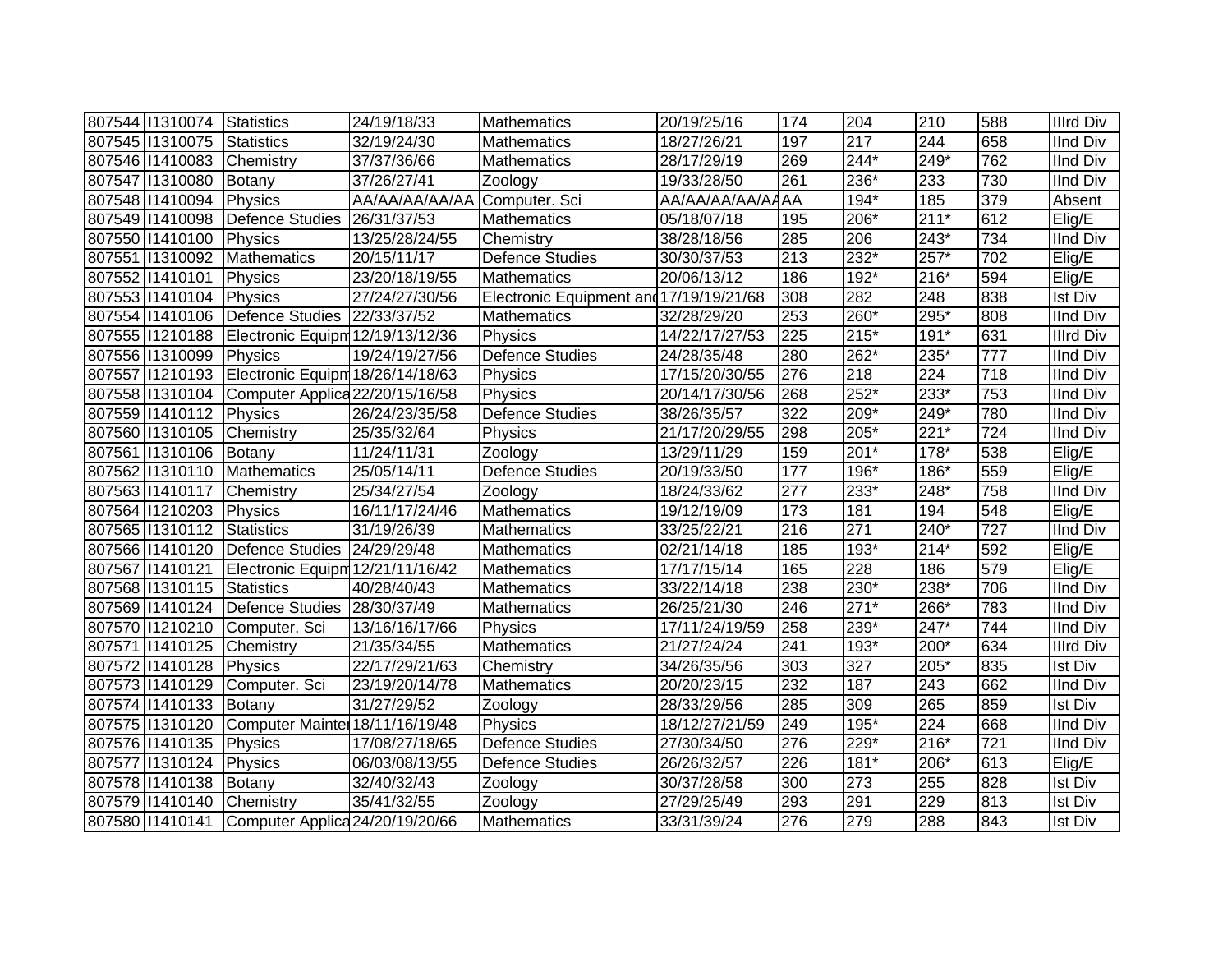| 807581 1410146           | Botany                                         | 20/32/22/48    | Zoology                     | 20/33/27/54    | 256              | 228    | 226*   | 710              | <b>IInd Div</b>  |
|--------------------------|------------------------------------------------|----------------|-----------------------------|----------------|------------------|--------|--------|------------------|------------------|
| 807582 11410147          | Physics                                        | 09/12/21/13/44 | <b>Computer Application</b> | 22/16/16/16/45 | 214              | $210*$ | $213*$ | 637              | Illrd Div        |
| 807583 11310135          | <b>Mathematics</b>                             | 24/05/07/16    | <b>Defence Studies</b>      | 31/25/34/47    | 189              | 193*   | 209    | 591              | Elig/E           |
| 807584 11410154          | Chemistry                                      | 26/25/36/62    | <b>Mathematics</b>          | 17/14/15/03    | 198              | 235    | 250*   | 683              | Elig/E           |
| 807585 11410159          | Physics                                        | 27/21/27/19/53 | Mathematics                 | 29/20/18/21    | 235              | 242    | 236*   | 713              | <b>IInd Div</b>  |
| 807586 11410162          | Statistics                                     | 34/20/23/39    | Mathematics                 | 37/21/20/19    | 213              | 202*   | 263*   | 678              | <b>IInd Div</b>  |
| 807587 11410164          | Botany                                         | 36/36/24/54    | Zoology                     | 21/35/27/53    | 286              | 216*   | 236    | 738              | <b>IInd Div</b>  |
| 807588 11410166          | Statistics                                     | 36/23/26/34    | <b>Mathematics</b>          | 42/38/41/21    | 261              | 237    | 295    | 793              | <b>IInd Div</b>  |
| 807589 11410168          | Electronic Equipm 14/24/15/16/60               |                | <b>Mathematics</b>          | 26/12/17/19    | 203              | 226    | $208*$ | 637              | Illrd Div        |
| 807590 11310147          | Physics                                        | 08/13/24/21/55 | <b>Mathematics</b>          | 16/13/18/13    | 181              | 243*   | 224*   | 648              | Elig/E           |
| 807591 1410171           | Defence Studies 27/27/34/53                    |                | Mathematics                 | 21/21/24/21    | 228              | 229*   | $211*$ | 668              | IInd Div         |
| 807592 11410172          | Physics                                        | 24/18/28/19/60 | <b>Computer Application</b> | 26/19/14/19/63 | 290              | 258    | 277    | 825              | <b>Ist Div</b>   |
| 807593 11410175          | Physics                                        | 16/13/15/22/55 | <b>Defence Studies</b>      | 24/17/32/57    | 251              | 198    | 194*   | 643              | Illrd Div        |
| 807594 11410176          | Chemistry                                      | 26/40/35/54    | Mathematics                 | 22/22/14/17    | 230              | 226    | 275*   | 731              | <b>IInd Div</b>  |
| 807595 11210243          | Chemistry                                      | 27/23/31/56    | <b>Mathematics</b>          | 13/09/09/18    | 186              | 238    | 198    | 622              | Elig/E           |
| 807596 11310155          | Statistics                                     | 30/27/17/42    | Mathematics                 | 22/18/20/17    | 193              | 266    | 268    | $\overline{727}$ | <b>IInd Div</b>  |
| 807597 11310156          | Statistics                                     | 30/27/25/36    | Mathematics                 | 36/24/20/28    | 226              | 248    | 231    | 705              | <b>IInd Div</b>  |
| 807598 11310157          | Defence Studies 24/26/32/42                    |                | Mathematics                 | 20/13/17/18    | 192              | 243    | 189    | 624              | Elig/E           |
|                          | 807599 1310159 Computer Mainter 17/11/18/18/60 |                | Physics                     | 14/09/10/19/55 | 231              | 194    | 222    | 647              | <b>IIIrd Div</b> |
|                          | 807600 11310160 Defence Studies 25/27/34/55    |                | Physics                     | 19/14/17/22/49 | 262              | 190*   | 234    | 686              | <b>IInd Div</b>  |
| 807601 1310167           | Computer Applica 27/14/12/16/68                |                | <b>Mathematics</b>          | 29/31/26/14    | 237              | 215    | $216*$ | 668              | <b>IInd Div</b>  |
|                          | 807602 11410188 Computer. Sci                  | 24/12/21/15/72 | <b>Mathematics</b>          | 35/34/42/19    | 274              | 250    | 269    | 793              | <b>IInd Div</b>  |
| 807603 11410189          | Chemistry                                      | 36/30/36/55    | Mathematics                 | 09/01/00/01    | 168              | 256    | 240*   | 664              | Elig/E           |
| 807604 11410191          | Botany                                         | 13/35/22/36    | Zoology                     | 17/32/19/46    | 220              | $222*$ | 226*   | 668              | <b>IInd Div</b>  |
| 807605 11410193          | Defence Studies 23/28/36/67                    |                | <b>Mathematics</b>          | 30/09/15/18    | 226              | 179    | 195    | 600              | <b>Illrd Div</b> |
| 807606 11410194          | Statistics                                     | 31/27/19/43    | <b>Mathematics</b>          | 30/35/24/21    | 230              | 206*   | 249*   | 685              | <b>IInd Div</b>  |
| 807607 11310174          | Physics                                        | 20/16/23/21/54 | <b>Statistics</b>           | 25/25/18/44    | 246              | 217    | 238    | 701              | <b>IInd Div</b>  |
| 807608 11410197          | Physics                                        | 22/14/23/18/55 | <b>Defence Studies</b>      | 33/22/36/55    | 278              | 218    | 216    | 712              | <b>IInd Div</b>  |
| 807609 11310179          | Physics                                        | 22/10/27/10/47 | Chemistry                   | 27/16/21/56    | 236              | $213*$ | 198*   | 647              | <b>Illrd Div</b> |
| 807610 11410201          | Physics                                        | 24/17/30/16/51 | <b>Mathematics</b>          | 20/23/28/21    | 230              | 236    | 232    | 698              | <b>IInd Div</b>  |
| 807611 1410203           | Physics                                        | 25/22/29/24/53 | Mathematics                 | 20/17/29/18    | 237              | 304    | 276    | 817              | <b>Ist Div</b>   |
| 807612 11410204          | Chemistry                                      | 33/37/25/54    | Zoology                     | 20/39/26/46    | 280              | 260    | 269    | 809              | <b>IInd Div</b>  |
| 807613 11410205          | Chemistry                                      | 20/40/25/56    | Zoology                     | 20/28/29/58    | 276              | 265    | 254    | 795              | <b>IInd Div</b>  |
| 807614 11410206          | Physics                                        | 25/18/27/18/50 | Chemistry                   | 30/32/37/58    | 295              | 238*   | 252*   | 785              | <b>IInd Div</b>  |
| 807615 11410207          | Botany                                         | 22/33/09/42    | Zoology                     | 18/33/20/50    | 227              | 248    | 216*   | 691              | <b>IInd Div</b>  |
| 807616 11410209          | Computer Mainter 21/16/13/18/48                |                | <b>Mathematics</b>          | 17/17/25/24    | 199              | 254    | 262*   | 715              | <b>IInd Div</b>  |
| 807617 1310193 Chemistry |                                                | 18/11/33/56    | Mathematics                 | 00/05/09/AA    | $\overline{132}$ | 229*   | 230*   | 591              | Elig/E           |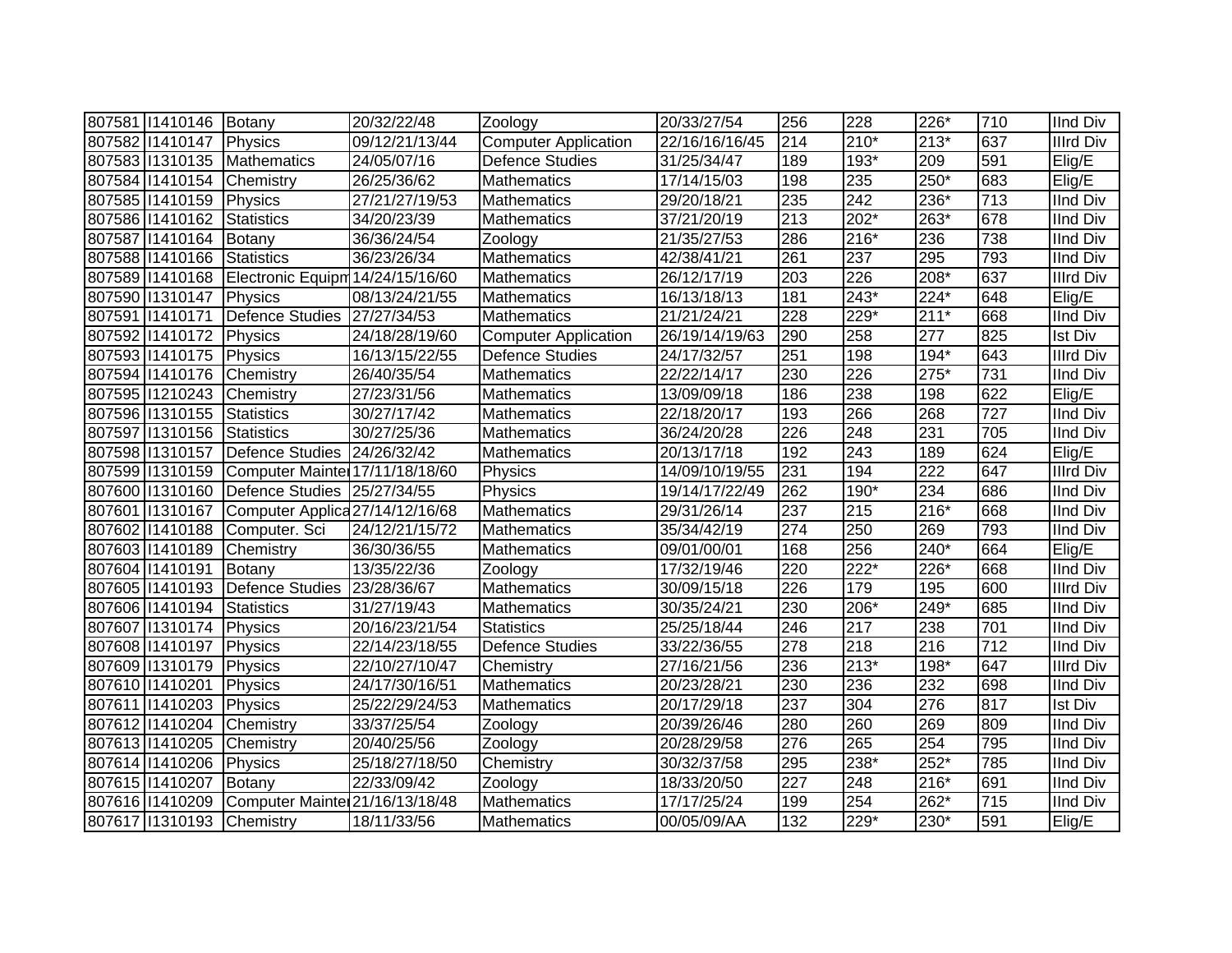| 807618   1410214 Statistics |                                 | 30/21/18/46    | <b>Mathematics</b>                      | 18/12/32/20    | 197              | $222*$ | 252    | 671 | <b>IInd Div</b>  |
|-----------------------------|---------------------------------|----------------|-----------------------------------------|----------------|------------------|--------|--------|-----|------------------|
| 807619 1410219              | Physics                         | 17/18/30/21/49 | Computer. Sci                           | 20/17/20/18/45 | 255              | 222    | $234*$ | 711 | <b>IInd Div</b>  |
| 807620 11410223             | Physics                         | 30/30/25/20/40 | Mathematics                             | 16/12/48/25    | 246              | 258    | 246    | 750 | <b>IInd Div</b>  |
| 807621 1410227              | Chemistry                       | 08/09/11/62    | Mathematics                             | 01/13/15/00    | 119              | 229*   | 188    | 536 | Failed           |
| 807622 11410228             | Physics                         | 17/13/24/13/50 | Chemistry                               | 40/19/26/54    | 256              | 194    | $253*$ | 703 | <b>IInd Div</b>  |
| 807623 11410237             | Statistics                      | 33/32/31/48    | <b>Mathematics</b>                      | 32/36/25/29    | 266              | 264    | 303    | 833 | <b>Ist Div</b>   |
| 807624 11410241             | <b>Defence Studies</b>          | 23/28/35/51    | Mathematics                             | 08/16/39/18    | 218              | 204    | $213*$ | 635 | <b>Illrd Div</b> |
| 807625 11310217             | Defence Studies 27/19/33/56     |                | Mathematics                             | 07/22/24/21    | 209              | 200*   | $186*$ | 595 | <b>Illrd Div</b> |
| 807626 11310224             | Physics                         | 14/13/17/08/45 | Mathematics                             | 03/08/10/20    | 138              | 202    | $188*$ | 528 | Elig/E           |
| 807627 11410246             | Chemistry                       | 31/21/34/56    | Mathematics                             | 16/13/24/22    | $\overline{217}$ | $244*$ | 233    | 694 | <b>IInd Div</b>  |
| 807628 11210043             | Computer Mainter 22/13/14/14/45 |                | Physics                                 | 20/14/28/13/53 | 236              | $215*$ | $213*$ | 664 | IInd Div         |
| 807629 11410248             | Defence Studies 24/22/34/51     |                | Mathematics                             | 15/17/29/22    | 214              | 234*   | 235    | 683 | <b>IInd Div</b>  |
| 807630 11310235             | Computer. Sci                   | 13/12/19/18/60 | Physics                                 | 19/15/27/18/52 | 253              | 202    | 247    | 702 | <b>IInd Div</b>  |
| 807631 1410252              | Physics                         | 26/20/30/16/48 | Electronic Equipment and 16/25/16/23/52 |                | 272              | 258    | 256    | 786 | IInd Div         |
| 807632 11310237             | Mathematics                     | 17/13/21/08    | Physics                                 | 20/11/17/19/51 | 177              | $192*$ | 265    | 634 | Elig/E           |
| 807633 11410259             | Botany                          | 18/26/04/32    | Zoology                                 | 13/34/27/48    | 202              | 213    | $212*$ | 627 | <b>Illrd Div</b> |
| 807634 1310248              | Mathematics                     | 00/25/22/20    | Chemistry                               | 37/14/30/56    | 204              | 285*   | 228*   | 717 | Elig/E           |
| 807635 11410267             | Statistics                      | 37/30/25/36    | <b>Mathematics</b>                      | 17/20/25/30    | 220              | 236    | 249    | 705 | IInd Div         |
| 807636 11310257             | Physics                         | 21/12/18/22/48 | <b>Defence Studies</b>                  | 33/26/37/55    | 272              | 235    | 222    | 729 | IInd Div         |
| 807637 1310259              | Computer. Sci                   | 14/12/21/16/55 | Physics                                 | 22/10/31/18/48 | 247              | 215    | 220*   | 682 | <b>IInd Div</b>  |
| 807638 11410273             | Botany                          | 27/42/13/49    | Zoology                                 | 23/33/27/56    | 270              | 256    | 236    | 762 | <b>IInd Div</b>  |
| 807639 11410280             | Botany                          | 29/38/12/42    | Zoology                                 | 24/37/22/45    | 249              | 231    | $229*$ | 709 | <b>IInd Div</b>  |
| 807640 11410281             | Botany                          | 41/33/23/48    | Zoology                                 | 22/37/17/47    | 268              | 281    | 268*   | 817 | <b>Ist Div</b>   |
| 807641 1410282              | Physics                         | 16/13/27/20/43 | Computer Application                    | 19/20/11/14/55 | 238              | 250    | 248    | 736 | <b>IInd Div</b>  |
| 807642 11410283             | Computer. Sci                   | 22/20/16/18/68 | Mathematics                             | 13/11/20/19    | 207              | 256*   | 223    | 686 | Elig/E           |
| 807643 11310274             | Botany                          | 18/25/17/35    | Zoology                                 | 14/33/22/35    | 199              | 227    | $213*$ | 639 | <b>Illrd Div</b> |
| 807644 11410290             | Computer Applica 20/15/14/18/50 |                | Mathematics                             | 02/20/31/20    | 190              | 198*   | 258    | 646 | <b>Illrd Div</b> |
| 807645 11410295             | Chemistry                       | 36/12/30/58    | Zoology                                 | 18/27/28/48    | 257              | 246    | 234    | 737 | <b>IInd Div</b>  |
| 807646 11410299             | <b>Statistics</b>               | 30/17/13/38    | <b>Mathematics</b>                      | 18/16/28/23    | 183              | 234*   | 249    | 666 | <b>IInd Div</b>  |
| 807647 11410300             | Defence Studies                 | 24/25/38/47    | Mathematics                             | 14/21/23/19    | $\overline{211}$ | 201    | $223*$ | 635 | <b>Illrd Div</b> |
| 807648 11410302             | Physics                         | 22/21/28/18/45 | Mathematics                             | 16/22/28/26    | 226              | 213    | 253    | 692 | <b>IInd Div</b>  |
| 807649 11410303             | Computer Applica 26/19/17/21/70 |                | Mathematics                             | 10/08/20/30    | 221              | 232    | 254*   | 707 | Elig/E           |
| 807650 11410305             | Statistics                      | 17/15/20/28    | Mathematics                             | 06/11/00/03    | 100              | 243*   | $178*$ | 521 | Elig/E           |
| 807651 11410307             | Physics                         | 20/16/25/16/54 | Chemistry                               | 30/20/31/58    | 270              | $211*$ | 229    | 710 | <b>IInd Div</b>  |
| 807652 11310308             | Chemistry                       | 27/19/24/55    | Zoology                                 | 20/23/23/48    | 239              | 231    | $222*$ | 692 | <b>IInd Div</b>  |
| 807653 11210372             | Mathematics                     | 11/18/24/13    | Physics                                 | 16/15/16/20/44 | 177              | 225    | 211    | 613 | Elig/E           |
| 807654 11410313 Chemistry   |                                 | 40/11/39/58    | Mathematics                             | 18/17/26/27    | 236              | 267    | 305    | 808 | <b>IInd Div</b>  |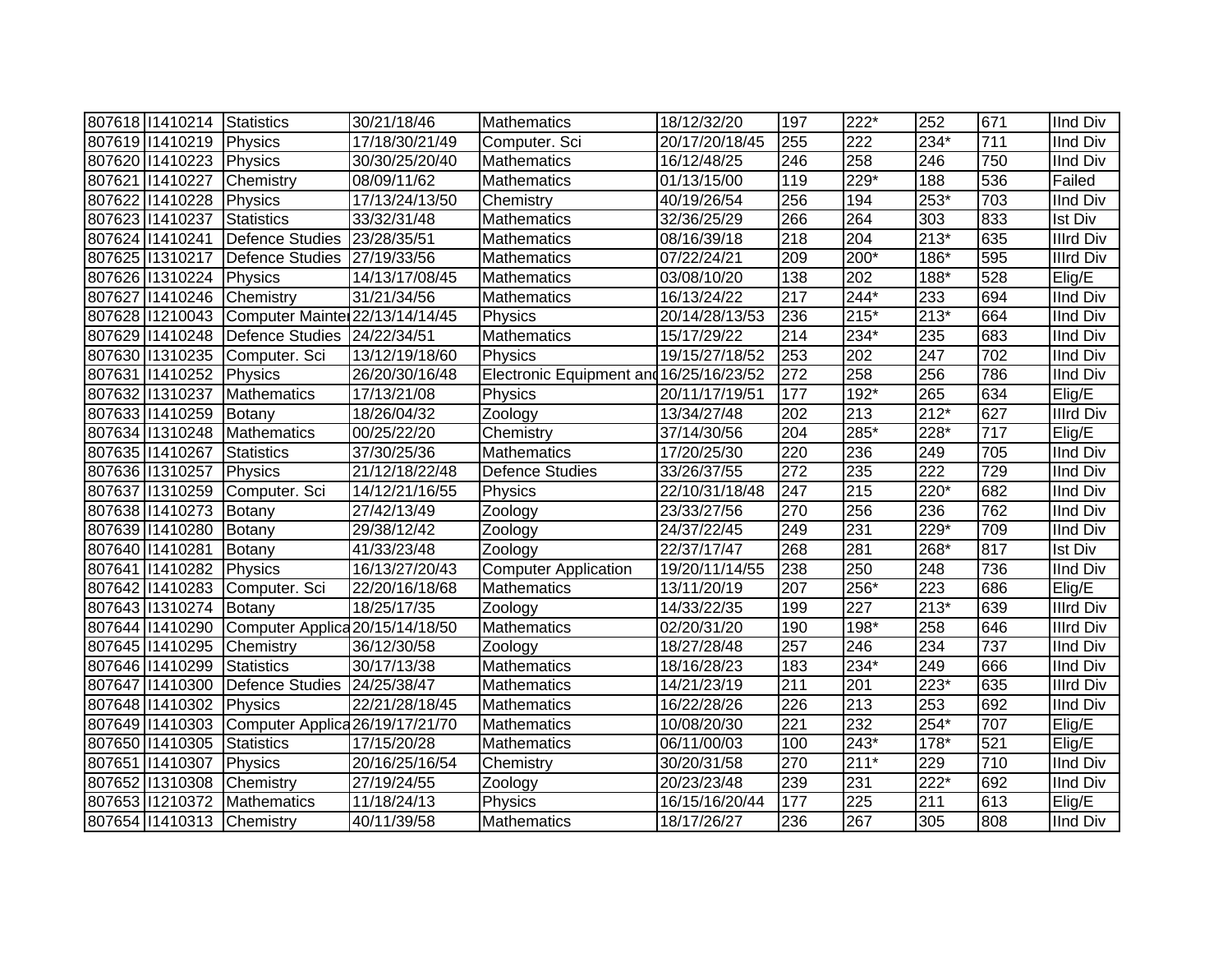| 807655 11410314 Chemistry |                                 | 46/22/32/56    | Mathematics                             | 18/15/16/29    | 234 | 296    | 306    | 836              | <b>Ist Div</b>   |
|---------------------------|---------------------------------|----------------|-----------------------------------------|----------------|-----|--------|--------|------------------|------------------|
| 807656 11410319           | Physics                         | 20/15/22/14/46 | <b>Mathematics</b>                      | AA/20/AA/02    | 139 | $225*$ | 186*   | 550              | Elig/E           |
| 807657 11410321           | Chemistry                       | 37/27/31/58    | Mathematics                             | 19/35/40/26    | 273 | 299    | 281    | 853              | <b>Ist Div</b>   |
| 807658 11410323           | Chemistry                       | 33/20/25/58    | Mathematics                             | 15/21/20/25    | 217 | $215*$ | 247*   | 679              | <b>IInd Div</b>  |
| 807659 11410324           | Physics                         | 27/21/28/22/58 | <b>Defence Studies</b>                  | 40/30/38/67    | 331 | 262*   | 285    | 878              | <b>Ist Div</b>   |
| 807660 11410330           | <b>Statistics</b>               | 30/22/26/32    | Mathematics                             | 30/21/32/27    | 220 | $221*$ | 246*   | 687              | <b>IInd Div</b>  |
| 807661 1410332            | Physics                         | 00/AA/AA/AA/47 | Chemistry                               | 38/20/36/62    | 203 | 322    | 257    | 782              | Elig/E           |
| 807662 11310333           | Physics                         | AA/AA/AA/AA/50 | Chemistry                               | AA/AA/AA/57    | 107 | $213*$ | 215    | 535              | Failed           |
| 807663 11410335           | Physics                         | 20/19/28/21/45 | Electronic Equipment and 17/22/13/20/47 |                | 252 | $226*$ | 212    | 690              | <b>IInd Div</b>  |
| 807664 11410336           | Computer. Sci                   | 26/22/17/22/58 | Mathematics                             | 23/24/29/19    | 240 | 310    | 276    | 826              | Ist Div          |
| 807665 11410341           | Physics                         | 26/23/29/28/54 | Chemistry                               | 44/34/39/59    | 336 | 274    | 305    | 915              | <b>Ist Div</b>   |
| 807666 11410344           | Computer Applica 25/14/16/16/70 |                | <b>Mathematics</b>                      | 27/42/27/25    | 262 | 262    | 258    | 782              | <b>IInd Div</b>  |
| 807667 11310347           | Chemistry                       | 19/13/19/56    | Zoology                                 | 18/18/13/36    | 192 | 233    | 193    | 618              | <b>Illrd Div</b> |
| 807668 11410347           | Botany                          | 17/26/07/28    | Zoology                                 | 12/29/15/39    | 173 | 205*   | 197    | 575              | <b>Illrd Div</b> |
| 807669 11410350           | Physics                         | 14/14/25/13/38 | Chemistry                               | 24/17/22/54    | 221 | $207*$ | $189*$ | 617              | <b>Illrd Div</b> |
| 807670 11310354           | Defence Studies 35/30/34/56     |                | Mathematics                             | 23/17/22/21    | 238 | 260*   | 236    | 734              | <b>IInd Div</b>  |
| 807671 1310355            | Physics                         | 17/14/19/13/49 | Mathematics                             | 16/32/17/19    | 196 | 248    | $233*$ | 677              | <b>IInd Div</b>  |
| 807672 11410360           | Chemistry                       | 30/18/23/58    | Mathematics                             | 04/37/AA/AA    | 170 | 239*   | 198*   | 607              | Elig/E           |
| 807673 11410361           | Defence Studies 34/25/39/65     |                | Mathematics                             | 18/18/18/15    | 232 | 239*   | 250*   | $\overline{7}21$ | Elig/E           |
| 807674 11410367           | Physics                         | 21/18/31/21/51 | Chemistry                               | 37/21/35/58    | 293 | 200*   | 255    | 748              | <b>IInd Div</b>  |
| 807675 11410369           | Physics                         | 26/18/31/27/46 | Chemistry                               | 45/33/39/58    | 323 | 283    | 318    | 924              | <b>Ist Div</b>   |
| 807676 11410370           | Physics                         | 26/21/28/22/54 | Chemistry                               | 42/32/32/58    | 315 | 268    | 301    | 884              | <b>Ist Div</b>   |
| 807677 11410371           | Physics                         | 25/19/31/23/55 | Computer. Sci                           | 22/22/17/24/65 | 303 | 266    | 262    | 831              | <b>Ist Div</b>   |
| 807678 11310373           | Mathematics                     | 19/18/18/22    | Physics                                 | 12/11/18/20/46 | 184 | 205*   | 209    | 598              | <b>Illrd Div</b> |
| 807679 11410382           | Defence Studies                 | 26/28/36/49    | Mathematics                             | 19/30/40/24    | 252 | 209*   | 228*   | 689              | <b>IInd Div</b>  |
| 807680 11410385           | Chemistry                       | 34/23/26/58    | Mathematics                             | 17/07/30/22    | 217 | 247    | 260    | 724              | <b>IInd Div</b>  |
| 807681 1410386            | Physics                         | 26/18/31/19/47 | Mathematics                             | 20/29/21/27    | 238 | 259*   | 269    | 766              | <b>IInd Div</b>  |
| 807682 11310384           | Statistics                      | 34/19/19/35    | Mathematics                             | 13/08/16/15    | 159 | 220*   | 230*   | 609              | Elig/E           |
| 807683 11410390           | Statistics                      | 31/17/21/27    | Mathematics                             | 12/26/16/18    | 168 | 239    | 252    | 659              | Elig/E           |
| 807684 11410394           | Botany                          | 17/34/19/48    | Zoology                                 | 17/27/19/43    | 224 | 232    | 248    | 704              | <b>IInd Div</b>  |
| 807685 11410395           | Physics                         | 14/11/25/07/50 | <b>Defence Studies</b>                  | 23/28/36/67    | 261 | 190    | 202    | 653              | <b>IInd Div</b>  |
| 807686 11410396           | Physics                         | 17/15/24/22/50 | Chemistry                               | 34/22/29/58    | 271 | 250*   | 252*   | 773              | <b>IInd Div</b>  |
| 807687 11410399           | Physics                         | 15/15/20/22/47 | Chemistry                               | 25/22/27/56    | 249 | 252    | 236*   | 737              | <b>IInd Div</b>  |
| 807688 11310400           | Defence Studies                 | 27/25/32/47    | Mathematics                             | 15/23/17/12    | 198 | 196*   | 207    | 601              | Elig/E           |
| 807689 11410401           | Botany                          | 21/33/17/50    | Zoology                                 | 17/31/23/42    | 234 | 273    | 273    | 780              | <b>IInd Div</b>  |
| 807690 11410402           | Computer. Sci                   | 21/22/13/17/60 | <b>Mathematics</b>                      | 20/32/27/20    | 232 | 233*   | 255*   | 720              | <b>IInd Div</b>  |
| 807691 1310405 Chemistry  |                                 | 10/22/26/57    | Mathematics                             | 17/21/13/20    | 186 | 191*   | 196*   | 573              | <b>Illrd Div</b> |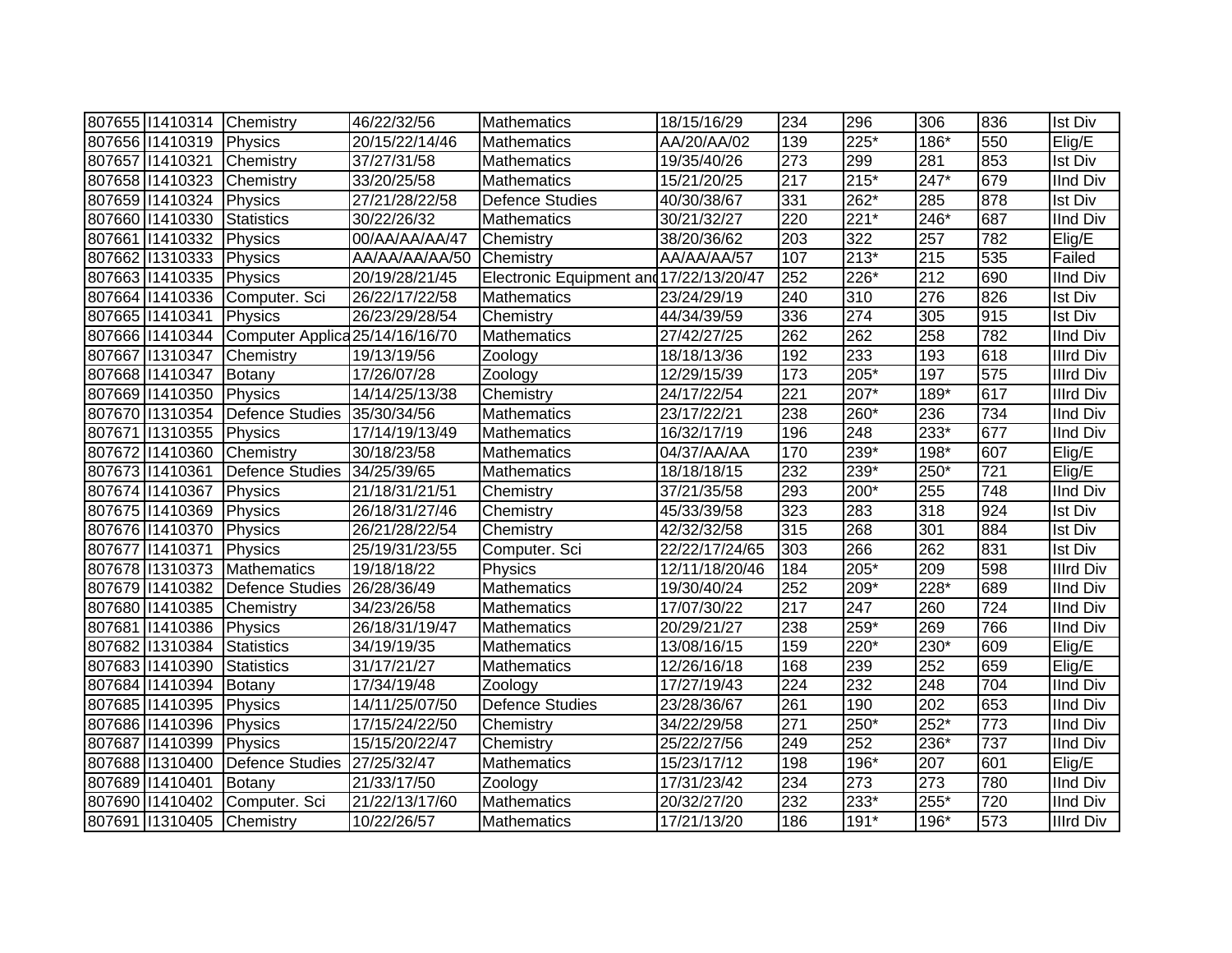|                         | 807692 11310409 Computer Mainter 18/08/06/19/48 |                | Physics                     | 14/13/24/13/37 | 200 | 167*   | 190*   | 557 | Illrd Div        |
|-------------------------|-------------------------------------------------|----------------|-----------------------------|----------------|-----|--------|--------|-----|------------------|
|                         | 807693 11410408 Computer. Sci                   | 24/22/17/16/66 | <b>Mathematics</b>          | 20/24/AA/AA    | 189 | 260*   | $233*$ | 682 | Elig/E           |
| 807694 11410411         | Chemistry                                       | 19/11/27/58    | Mathematics                 | AA/AA/01/02    | 118 | 200    | $191*$ | 509 | Elig/E           |
| 807695 11410412         | Statistics                                      | 34/17/17/26    | Mathematics                 | 16/21/21/23    | 175 | 196*   | 201    | 572 | Illrd Div        |
| 807696 11410413         | Physics                                         | 19/18/25/19/45 | <b>Defence Studies</b>      | 20/29/34/55    | 264 | $221*$ | 226*   | 711 | <b>IInd Div</b>  |
| 807697 11410414         | Physics                                         | 30/31/27/25/53 | Computer. Sci               | 19/21/15/19/70 | 310 | 272    | 296    | 878 | <b>Ist Div</b>   |
| 807698 11410415         | Botany                                          | 17/27/10/37    | Zoology                     | 18/28/22/43    | 202 | $215*$ | 190    | 607 | <b>Illrd Div</b> |
| 807699 11410416         | Chemistry                                       | 25/37/29/66    | Mathematics                 | 16/09/20/17    | 219 | 208*   | $213*$ | 640 | Elig/E           |
| 807700 11410420         | Computer. Sci                                   | 21/20/19/25/68 | Mathematics                 | 18/11/18/24    | 224 | 220    | 222    | 666 | <b>IInd Div</b>  |
| 807701 1410422          | Chemistry                                       | 44/39/37/59    | Mathematics                 | 31/36/49/31    | 326 | 309    | 311    | 946 | <b>Ist Div</b>   |
| 807702 11410429         | Physics                                         | 24/23/30/28/49 | Chemistry                   | 42/41/34/57    | 328 | 245    | 262    | 835 | <b>Ist Div</b>   |
| 807703 11410430         | Physics                                         | 22/27/27/25/48 | Chemistry                   | 46/42/30/58    | 325 | 301    | 260    | 886 | <b>Ist Div</b>   |
| 807704 11410432         | Chemistry                                       | 25/14/22/59    | <b>Mathematics</b>          | 21/05/16/25    | 187 | 196    | 209*   | 592 | Elig/E           |
| 807705 11410434         | Mathematics                                     | 37/40/35/22    | <b>Computer Maintenance</b> | 21/20/19/17/65 | 276 | 208    | 248    | 732 | IInd Div         |
| 807706 11410435         | Chemistry                                       | 40/23/10/59    | Zoology                     | 19/26/25/47    | 249 | 244    | 233    | 726 | <b>IInd Div</b>  |
| 807707 11410438         | Botany                                          | 31/34/17/43    | Zoology                     | 19/33/29/44    | 250 | 280    | 262    | 792 | <b>IInd Div</b>  |
| 807708 11410439         | Botany                                          | 32/26/17/56    | Zoology                     | 17/28/23/57    | 256 | 258    | $273*$ | 787 | <b>IInd Div</b>  |
| 807709 11410446         | Computer. Sci                                   | 20/21/17/24/70 | <b>Mathematics</b>          | 12/10/20/26    | 220 | $213*$ | 228    | 661 | Elig/E           |
| 807710 1210465          | Computer Mainter 19/14/12/25/65                 |                | Physics                     | 13/13/28/21/41 | 251 | 223    | 201*   | 675 | <b>IInd Div</b>  |
| 807711 1410450          | Botany                                          | 27/33/18/35    | Zoology                     | 17/30/19/47    | 226 | 235    | 220    | 681 | <b>IInd Div</b>  |
| 807712 11410451         | Physics                                         | 24/24/28/29/44 | Chemistry                   | 46/44/33/58    | 330 | 253*   | $241*$ | 824 | <b>Ist Div</b>   |
| 807713 11410453         | Chemistry                                       | 44/43/33/60    | Mathematics                 | 29/29/47/36    | 321 | 309    | 287    | 917 | <b>Ist Div</b>   |
| 807714 1310465          | Electronic Equipm 15/19/15/12/37                |                | Physics                     | 12/22/14/27/35 | 208 | 207    | $211*$ | 626 | <b>Illrd Div</b> |
| 807715 11410456         | Chemistry                                       | 32/34/29/56    | Zoology                     | 17/24/28/42    | 262 | 250    | 233    | 745 | <b>IInd Div</b>  |
| 807716 11410459         | Botany                                          | 26/27/12/34    | Zoology                     | 17/26/21/42    | 205 | 228    | 235    | 668 | <b>IInd Div</b>  |
| 807717 1410461          | <b>Statistics</b>                               | 35/31/23/25    | <b>Mathematics</b>          | 27/17/36/23    | 217 | $251*$ | 276*   | 744 | <b>IInd Div</b>  |
| 807718 1310484          | Statistics                                      | 30/18/23/34    | <b>Mathematics</b>          | 19/20/21/18    | 183 | $242*$ | $221*$ | 646 | <b>Illrd Div</b> |
| 807719 11410465         | Botany                                          | 45/42/38/55    | Zoology                     | 29/31/35/62    | 337 | 304    | 307    | 948 | <b>Ist Div</b>   |
| 807720 11410469         | Physics                                         | 14/09/19/25/48 | Chemistry                   | 38/AA/34/58    | 245 | 246    | 267*   | 758 | <b>IInd Div</b>  |
| 807721 1310488          | Physics                                         | 12/12/13/26/44 | <b>Defence Studies</b>      | 24/26/32/47    | 236 | 190*   | 238    | 664 | <b>IInd Div</b>  |
| 807722 11310490         | Physics                                         | 12/15/19/25/41 | Chemistry                   | 34/19/30/55    | 250 | 248    | 209    | 707 | <b>IInd Div</b>  |
| 807723 11410472         | Physics                                         | 28/27/26/29/58 | Chemistry                   | 43/30/35/60    | 336 | 279    | 240    | 855 | <b>Ist Div</b>   |
| 807724 11410473         | Physics                                         | 12/18/29/24/65 | <b>Defence Studies</b>      | 30/18/32/62    | 290 | 222*   | $231*$ | 743 | <b>IInd Div</b>  |
| 807725 11410474         | Botany                                          | 26/35/32/35    | Zoology                     | 18/19/14/47    | 226 | 229    | 214    | 669 | <b>IInd Div</b>  |
| 807726 11410478         | Computer. Sci                                   | 27/22/22/21/72 | <b>Mathematics</b>          | 44/40/38/30    | 316 | 270    | 253    | 839 | <b>Ist Div</b>   |
| 807727 11410479         | Chemistry                                       | 31/33/27/66    | Zoology                     | 21/20/19/56    | 273 | 288    | 231    | 792 | <b>IInd Div</b>  |
| 807728 11410480 Physics |                                                 | 14/21/28/26/53 | Chemistry                   | 40/27/22/58    | 289 | $216*$ | 214    | 719 | IInd Div         |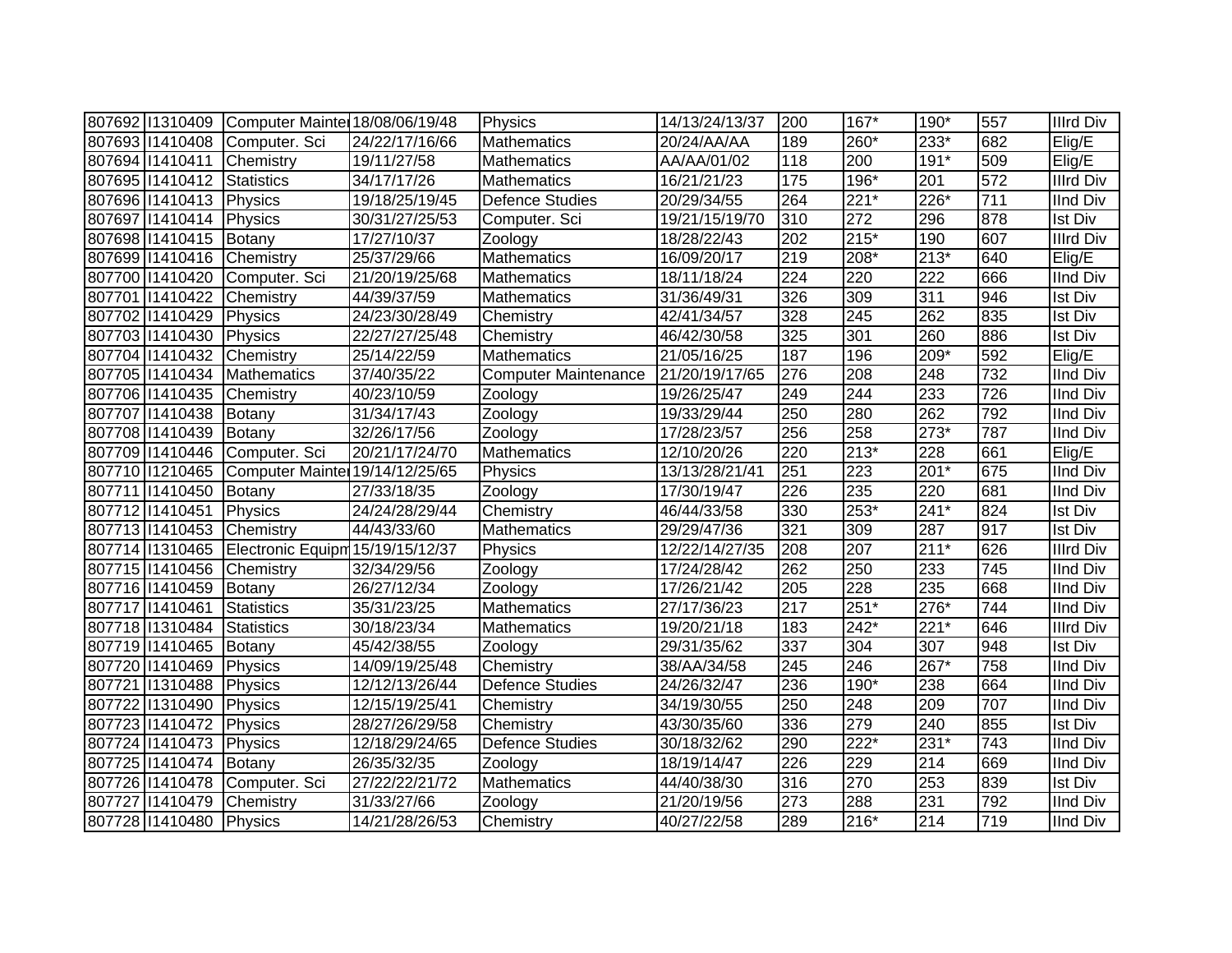| 807729 1310498  | Mathematics                     | 09/03/05/10    | Physics                                 | 15/14/26/20/50 | 152              | 216*   | 205    | 573 | Elig/E           |
|-----------------|---------------------------------|----------------|-----------------------------------------|----------------|------------------|--------|--------|-----|------------------|
| 807730 11310499 | Defence Studies                 | 18/24/31/54    | Physics                                 | 16/14/21/17/52 | 247              | 193    | 216    | 656 | <b>IInd Div</b>  |
| 807731 1210489  | Defence Studies 24/28/31/55     |                | Physics                                 | 07/13/20/17/53 | 248              | 189    | 190    | 627 | <b>Illrd Div</b> |
| 807732 11410482 | Computer Mainter 22/18/15/25/68 |                | Mathematics                             | 30/22/26/07    | 233              | $210*$ | 222    | 665 | <b>IInd Div</b>  |
| 807733 11410484 | Defence Studies 30/30/32/64     |                | Mathematics                             | 33/27/38/20    | $\overline{274}$ | 252*   | 282*   | 808 | <b>IInd Div</b>  |
| 807734 11310509 | Defence Studies 23/25/25/49     |                | Physics                                 | 08/14/20/25/53 | 242              | 185*   | 196*   | 623 | <b>Illrd Div</b> |
| 807735 11410488 | Physics                         | 15/23/25/29/62 | <b>Defence Studies</b>                  | 22/29/37/52    | 294              | 267    | 250    | 811 | <b>Ist Div</b>   |
| 807736 11410493 | Physics                         | 23/26/25/25/58 | Chemistry                               | 42/35/33/56    | 323              | 266    | 266    | 855 | <b>Ist Div</b>   |
| 807737 1310516  | Defence Studies 24/29/36/47     |                | Mathematics                             | 08/13/16/15    | 188              | $193*$ | $185*$ | 566 | Elig/E           |
| 807738 11410495 | Physics                         | 20/23/27/23/61 | Chemistry                               | 35/31/34/54    | 308              | 276    | 257    | 841 | <b>Ist Div</b>   |
| 807739 11410496 | Physics                         | 29/23/30/32/58 | <b>Defence Studies</b>                  | 24/30/35/50    | 311              | 259    | 253    | 823 | <b>Ist Div</b>   |
| 807740 11210501 | Mathematics                     | 20/04/11/19    | <b>Defence Studies</b>                  | 26/AA/33/46    | 159              | $203*$ | 193    | 555 | Elig/E           |
| 807741 1410499  | Botany                          | 39/39/30/56    | Zoology                                 | 25/23/26/62    | 300              | 338    | 259    | 897 | <b>Ist Div</b>   |
| 807742 11410503 | <b>Statistics</b>               | 30/18/20/30    | Mathematics                             | 32/29/24/23    | 206              | $217*$ | 251    | 674 | <b>IInd Div</b>  |
| 807743 11410504 | Physics                         | 13/14/25/22/53 | <b>Mathematics</b>                      | 23/32/34/33    | 249              | 256*   | $222*$ | 727 | <b>IInd Div</b>  |
| 807744 11410505 | Physics                         | 19/25/27/24/53 | Mathematics                             | 29/31/35/30    | 273              | 240    | 266*   | 779 | <b>IInd Div</b>  |
| 807745 11410506 | Computer Applica 17/07/12/05/62 |                | Mathematics                             | 24/11/30/30    | 198              | 160*   | 191    | 549 | <b>Illrd Div</b> |
| 807746 11410036 | Physics                         | 12/14/28/24/55 | Computer. Sci                           | 22/19/18/15/58 | 265              | 205*   | 199*   | 669 | <b>IInd Div</b>  |
| 807747 11410507 | Physics                         | 17/23/26/24/55 | <b>Statistics</b>                       | 31/19/17/43    | 255              | 199*   | 230*   | 684 | <b>IInd Div</b>  |
| 807748 11410513 | Physics                         | 23/12/26/25/56 | Electronic Equipment and 17/20/14/14/47 |                | 254              | 223    | 223*   | 700 | <b>IInd Div</b>  |
| 807749 1310527  | Computer Mainter 23/19/21/17/75 |                | Physics                                 | 16/09/18/15/59 | 272              | 206    | $214*$ | 692 | <b>IInd Div</b>  |
| 807750 11310033 | Mathematics                     | 14/09/27/26    | Electronic Equipment and 14/17/06/10/47 |                | 170              | 234    | $225*$ | 629 | <b>Illrd Div</b> |
| 807751 11110074 | Physics                         | 12/06/20/25/32 | <b>Defence Studies</b>                  | 18/25/30/AA    | 168              | $191*$ | $187*$ | 546 | Elig/E           |
| 807752 11210186 | Botany                          | 08/33/09/30    | Chemistry                               | 17/11/07/56    | 171              | 187    | 197    | 555 | Elig/E           |
| 807753 1310109  | Zoology                         | 17/21/18/32    | Botany                                  | 18/28/03/26    | 163              | 184*   | 192    | 539 | <b>Illrd Div</b> |
| 807754 11210201 | Physics                         | 22/16/23/21/50 | Electronic Equipment and 14/23/15/13/52 |                | 249              | 217    | 206*   | 672 | <b>IInd Div</b>  |
| 807755 11210308 | Mathematics                     | 00/00/00/00    | <b>Computer Maintenance</b>             | 22/12/20/14/40 | 108              | 207*   | $197*$ | 512 | Elig/E           |
| 807756 11210048 | Zoology                         | 08/14/12/30    | <b>Botany</b>                           | 15/30/08/32    | 149              | 201    | 189    | 539 | Elig/E           |
| 807757 11210051 | Physics                         | 24/20/29/29/48 | Computer. Sci                           | 21/19/25/17/62 | 294              | 225*   | 248*   | 767 | <b>IInd Div</b>  |
| 807758 11210333 | Zoology                         | 06/32/14/40    | Chemistry                               | 25/21/06/56    | 200              | 217    | 201    | 618 | <b>Illrd Div</b> |
| 807759 11210336 | Zoology                         | 17/26/18/50    | Botany                                  | 29/33/10/41    | 224              | 198    | 218    | 640 | <b>Illrd Div</b> |
| 807760 11210347 | Botany                          | 13/34/08/36    | Chemistry                               | 32/31/32/58    | 244              | 203    | 218*   | 665 | <b>IInd Div</b>  |
| 807761 1310287  | Mathematics                     | 14/12/13/24    | Physics                                 | 14/10/17/24/50 | 178              | $210*$ | 185*   | 573 | Elig/E           |
| 807762 11310298 | Mathematics                     | 21/05/12/13    | Chemistry                               | 30/24/29/55    | 189              | 225    | $212*$ | 626 | Elig/E           |
| 807763 11210391 | Mathematics                     | 17/17/18/09    | <b>Defence Studies</b>                  | 18/28/33/45    | 185              | 236    | 196*   | 617 | Elig/E           |
| 807764 11210424 | Mathematics                     | AA/AA/07/02    | <b>Defence Studies</b>                  | 18/31/30/50    | 138              | 201*   | 206*   | 545 | Elig/E           |
|                 | 807765 11310426 Mathematics     | 32/16/19/18    | <b>Statistics</b>                       | 27/17/22/34    | 185              | 216*   | $204*$ | 605 | Illrd Div        |